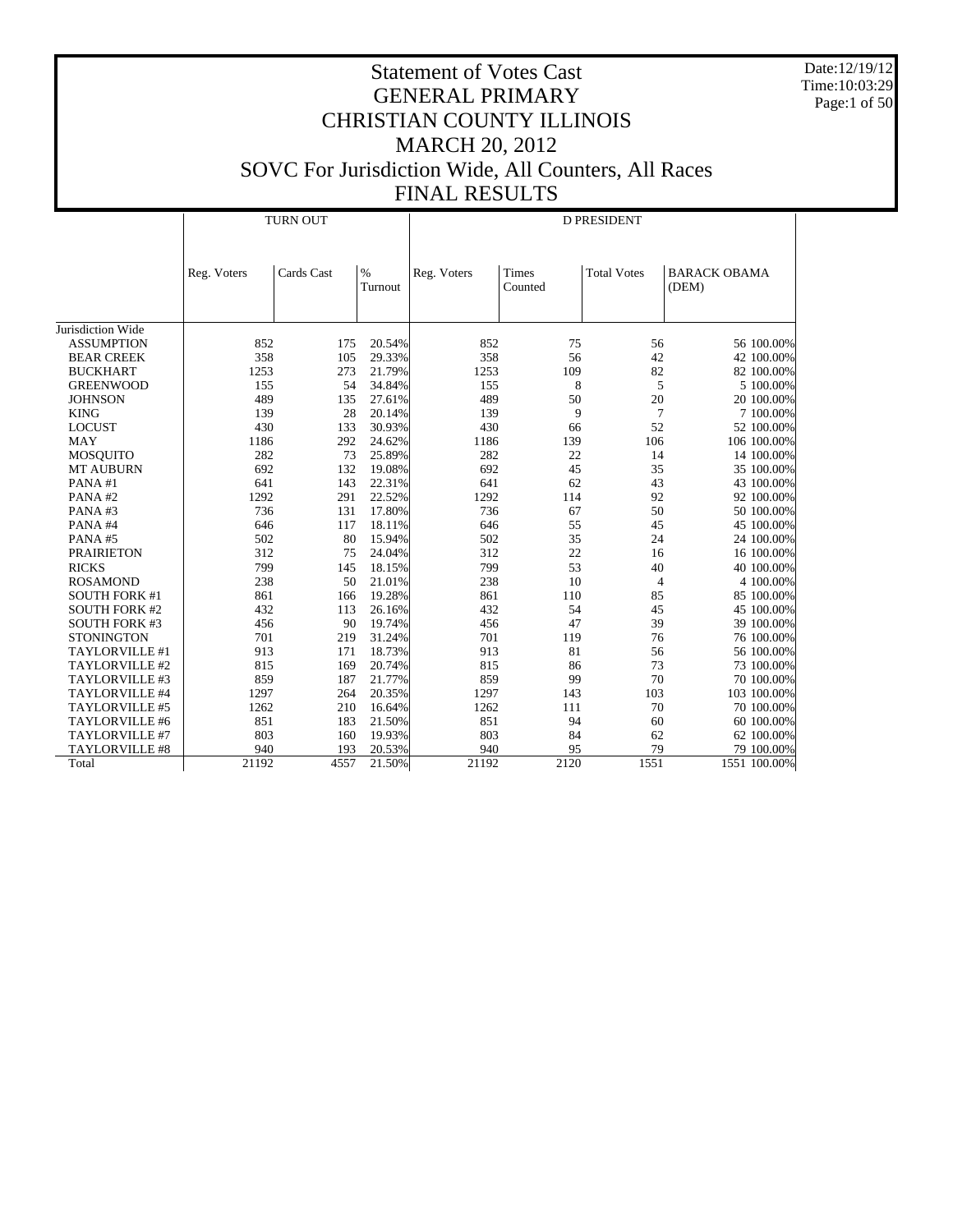Date:12/19/12 Time:10:03:29 Page:2 of 50

|                      |             | D REP IN CONG 13TH DIST |                    |                        |           |                                           |        |  |  |  |  |
|----------------------|-------------|-------------------------|--------------------|------------------------|-----------|-------------------------------------------|--------|--|--|--|--|
|                      | Reg. Voters | Times<br>Counted        | <b>Total Votes</b> | DAVID M. GILL<br>(DEM) |           | <b>MATTHEW J.</b><br><b>GOETTEN</b> (DEM) |        |  |  |  |  |
| Jurisdiction Wide    |             |                         |                    |                        |           |                                           |        |  |  |  |  |
| <b>ASSUMPTION</b>    | 852         | 75                      | 63                 | 26                     | 41.27%    | 37                                        | 58.73% |  |  |  |  |
| <b>BEAR CREEK</b>    | 358         | 56                      | 51                 | 24                     | 47.06%    | 27                                        | 52.94% |  |  |  |  |
| <b>BUCKHART</b>      | 1253        | 109                     | 100                | 44                     | 44.00%    | 56                                        | 56.00% |  |  |  |  |
| <b>GREENWOOD</b>     | 155         | 8                       | 7                  | 3                      | 42.86%    | $\overline{4}$                            | 57.14% |  |  |  |  |
| <b>JOHNSON</b>       | 489         | 50                      | 35                 | 9                      | 25.71%    | 26                                        | 74.29% |  |  |  |  |
| <b>KING</b>          | 139         | 9                       | 7                  | 1                      | 14.29%    | 6                                         | 85.71% |  |  |  |  |
| <b>LOCUST</b>        | 430         | 66                      | 54                 | 25                     | 46.30%    | 29                                        | 53.70% |  |  |  |  |
| <b>MAY</b>           | 1186        | 139                     | 126                | 55                     | 43.65%    | 71                                        | 56.35% |  |  |  |  |
| <b>MOSQUITO</b>      | 282         | 22                      | 20                 | 7                      | 35.00%    | 13                                        | 65.00% |  |  |  |  |
| <b>MT AUBURN</b>     | 692         | 45                      | 39                 | 16                     | 41.03%    | 23                                        | 58.97% |  |  |  |  |
| PANA#1               | 641         | 62                      | 56                 | 25                     | 44.64%    | 31                                        | 55.36% |  |  |  |  |
| PANA#2               | 1292        | 114                     | 107                | 46                     | 42.99%    | 61                                        | 57.01% |  |  |  |  |
| PANA#3               | 736         | 67                      | 61                 |                        | 32 52.46% | 29                                        | 47.54% |  |  |  |  |
| PANA#4               | 646         | 55                      | 53                 | 23                     | 43.40%    | 30                                        | 56.60% |  |  |  |  |
| PANA#5               | 502         | 35                      | 31                 | 18                     | 58.06%    | 13                                        | 41.94% |  |  |  |  |
| <b>PRAIRIETON</b>    | 312         | 22                      | 21                 | 15                     | 71.43%    | 6                                         | 28.57% |  |  |  |  |
| <b>RICKS</b>         | 799         | 53                      | 50                 | 29                     | 58.00%    | 21                                        | 42.00% |  |  |  |  |
| <b>ROSAMOND</b>      | 238         | 10                      | 8                  | 3                      | 37.50%    | 5                                         | 62.50% |  |  |  |  |
| <b>SOUTH FORK #1</b> | 861         | 110                     | 99                 | 45                     | 45.45%    | 54                                        | 54.55% |  |  |  |  |
| <b>SOUTH FORK #2</b> | 432         | 54                      | 48                 | 19                     | 39.58%    | 29                                        | 60.42% |  |  |  |  |
| <b>SOUTH FORK #3</b> | 456         | 47                      | 38                 | 14                     | 36.84%    | 24                                        | 63.16% |  |  |  |  |
| <b>STONINGTON</b>    | 701         | 119                     | 106                | 50                     | 47.17%    | 56                                        | 52.83% |  |  |  |  |
| TAYLORVILLE #1       | 913         | 81                      | 66                 | 38                     | 57.58%    | 28                                        | 42.42% |  |  |  |  |
| TAYLORVILLE #2       | 815         | 86                      | 74                 | 38                     | 51.35%    | 36                                        | 48.65% |  |  |  |  |
| TAYLORVILLE #3       | 859         | 99                      | 79                 | 39                     | 49.37%    | 40                                        | 50.63% |  |  |  |  |
| TAYLORVILLE #4       | 1297        | 143                     | 127                | 66                     | 51.97%    | 61                                        | 48.03% |  |  |  |  |
| TAYLORVILLE #5       | 1262        | 111                     | 98                 | 39                     | 39.80%    | 59                                        | 60.20% |  |  |  |  |
| TAYLORVILLE #6       | 851         | 94                      | 79                 | 38                     | 48.10%    | 41                                        | 51.90% |  |  |  |  |
| TAYLORVILLE #7       | 803         | 84                      | 75                 | 34                     | 45.33%    | 41                                        | 54.67% |  |  |  |  |
| TAYLORVILLE #8       | 940         | 95                      | 82                 | 43                     | 52.44%    | 39                                        | 47.56% |  |  |  |  |
| Total                | 21192       | 2120                    | 1860               | 864                    | 46.45%    | 996                                       | 53.55% |  |  |  |  |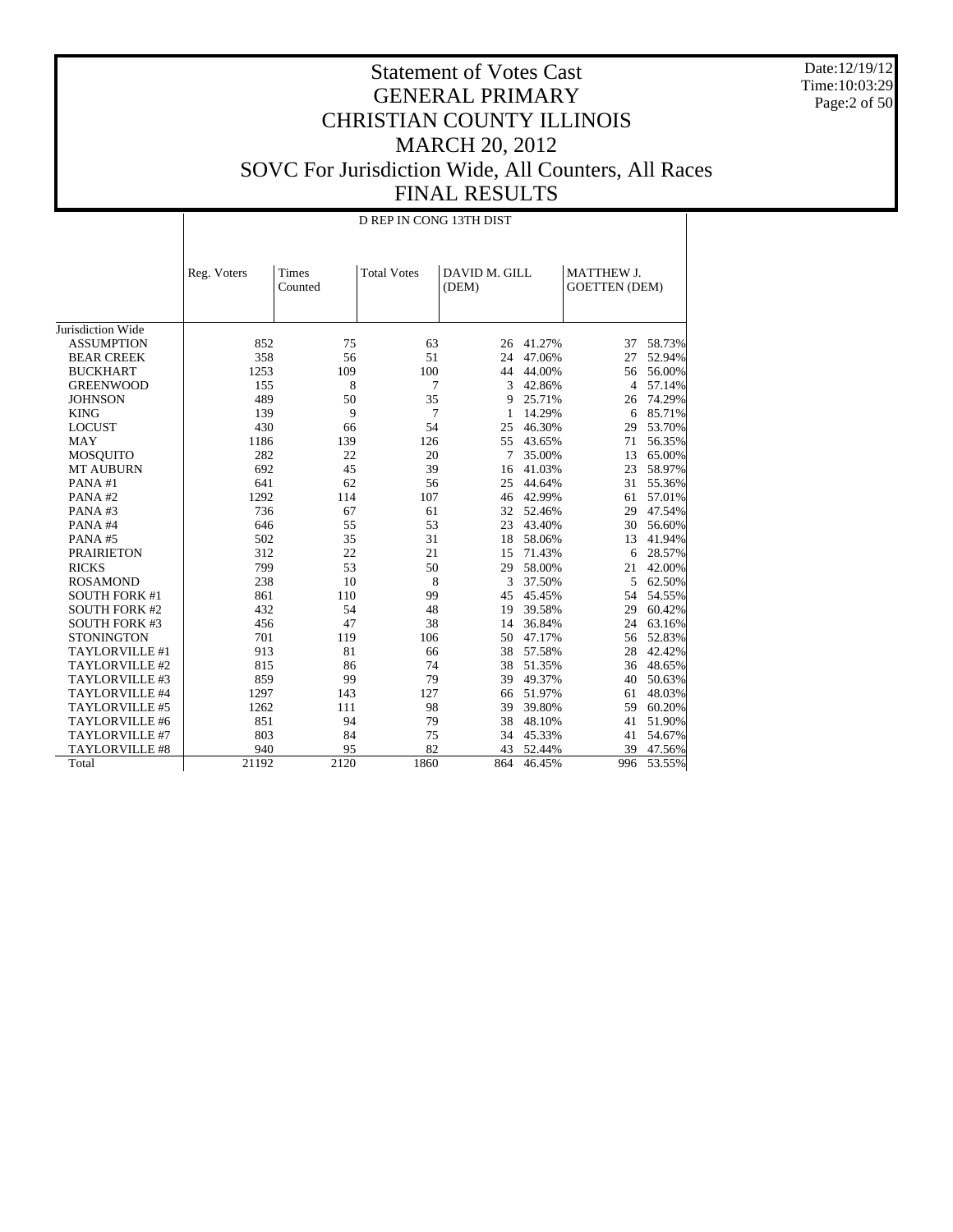Date:12/19/12 Time:10:03:29 Page:3 of 50

#### Statement of Votes Cast GENERAL PRIMARY CHRISTIAN COUNTY ILLINOIS MARCH 20, 2012 SOVC For Jurisdiction Wide, All Counters, All Races FINAL RESULTS

|                      |             | <b>D DEL 13TH CONGRESS</b> |                    |                                             |        |                                |        |                                |        |  |  |
|----------------------|-------------|----------------------------|--------------------|---------------------------------------------|--------|--------------------------------|--------|--------------------------------|--------|--|--|
|                      |             |                            |                    |                                             |        |                                |        |                                |        |  |  |
|                      | Reg. Voters | Times<br>Counted           | <b>Total Votes</b> | <b>ROSS</b><br><b>BRECKENRIDGE</b><br>(DEM) |        | <b>JAYNE MAZZOTTI</b><br>(DEM) |        | <b>DEANNA DEMUZIO</b><br>(DEM) |        |  |  |
| Jurisdiction Wide    |             |                            |                    |                                             |        |                                |        |                                |        |  |  |
| <b>ASSUMPTION</b>    | 852         | 75                         | 230                | 40                                          | 17.39% | 45                             | 19.57% | 50                             | 21.74% |  |  |
| <b>BEAR CREEK</b>    | 358         | 56                         | 191                | 31                                          | 16.23% | 34                             | 17.80% | 36                             | 18.85% |  |  |
| <b>BUCKHART</b>      | 1253        | 109                        | 392                | 71                                          | 18.11% | 71                             | 18.11% | 79                             | 20.15% |  |  |
| <b>GREENWOOD</b>     | 155         | 8                          | 33                 | 7                                           | 21.21% | 6                              | 18.18% | 7                              | 21.21% |  |  |
| <b>JOHNSON</b>       | 489         | 50                         | 106                | 23                                          | 21.70% | 23                             | 21.70% | 25                             | 23.58% |  |  |
| <b>KING</b>          | 139         | 9                          | 29                 | $\overline{4}$                              | 13.79% | 5                              | 17.24% | 7                              | 24.14% |  |  |
| <b>LOCUST</b>        | 430         | 66                         | 234                | 44                                          | 18.80% | 42                             | 17.95% | 46                             | 19.66% |  |  |
| <b>MAY</b>           | 1186        | 139                        | 516                | 89                                          | 17.25% | 98                             | 18.99% | 109                            | 21.12% |  |  |
| <b>MOSQUITO</b>      | 282         | 22                         | 70                 | 16                                          | 22.86% | 14                             | 20.00% | 15                             | 21.43% |  |  |
| <b>MT AUBURN</b>     | 692         | 45                         | 154                | 30                                          | 19.48% | 28                             | 18.18% | 30                             | 19.48% |  |  |
| PANA#1               | 641         | 62                         | 212                | 34                                          | 16.04% | 33                             | 15.57% | 48                             | 22.64% |  |  |
| PANA#2               | 1292        | 114                        | 405                | 71                                          | 17.53% | 73                             | 18.02% | 82                             | 20.25% |  |  |
| PANA#3               | 736         | 67                         | 227                | 39                                          | 17.18% | 38                             | 16.74% | 47                             | 20.70% |  |  |
| PANA#4               | 646         | 55                         | 214                | 34                                          | 15.89% | 35                             | 16.36% | 43                             | 20.09% |  |  |
| PANA#5               | 502         | 35                         | 127                | 20                                          | 15.75% | 22                             | 17.32% | 27                             | 21.26% |  |  |
| <b>PRAIRIETON</b>    | 312         | 22                         | 61                 | 10                                          | 16.39% | 11                             | 18.03% | 14                             | 22.95% |  |  |
| <b>RICKS</b>         | 799         | 53                         | 217                | 36                                          | 16.59% | 37                             | 17.05% | 44                             | 20.28% |  |  |
| <b>ROSAMOND</b>      | 238         | 10                         | 19                 | 3                                           | 15.79% | 3                              | 15.79% | 5                              | 26.32% |  |  |
| <b>SOUTH FORK #1</b> | 861         | 110                        | 368                | 62                                          | 16.85% | 66                             | 17.93% | 83                             | 22.55% |  |  |
| <b>SOUTH FORK #2</b> | 432         | 54                         | 217                | 34                                          | 15.67% | 40                             | 18.43% | 45                             | 20.74% |  |  |
| <b>SOUTH FORK #3</b> | 456         | 47                         | 181                | 33                                          | 18.23% | 34                             | 18.78% | 36                             | 19.89% |  |  |
| <b>STONINGTON</b>    | 701         | 119                        | 384                | 70                                          | 18.23% | 70                             | 18.23% | 76                             | 19.79% |  |  |
| TAYLORVILLE #1       | 913         | 81                         | 217                | 37                                          | 17.05% | 51                             | 23.50% | 52                             | 23.96% |  |  |
| TAYLORVILLE #2       | 815         | 86                         | 328                | 64                                          | 19.51% | 67                             | 20.43% | 67                             | 20.43% |  |  |
| TAYLORVILLE #3       | 859         | 99                         | 335                | 66                                          | 19.70% | 64                             | 19.10% | 71                             | 21.19% |  |  |
| TAYLORVILLE #4       | 1297        | 143                        | 449                | 89                                          | 19.82% | 90                             | 20.04% | 103                            | 22.94% |  |  |
| TAYLORVILLE #5       | 1262        | 111                        | 340                | 63                                          | 18.53% | 71                             | 20.88% | 77                             | 22.65% |  |  |
| TAYLORVILLE #6       | 851         | 94                         | 292                | 50                                          | 17.12% | 61                             | 20.89% | 62                             | 21.23% |  |  |
| TAYLORVILLE #7       | 803         | 84                         | 292                | 53                                          | 18.15% | 56                             | 19.18% | 63                             | 21.58% |  |  |
| TAYLORVILLE #8       | 940         | 95                         | 376                | 68                                          | 18.09% | 68                             | 18.09% | 78                             | 20.74% |  |  |
| Total                | 21192       | 2120                       | 7216               | 1291                                        | 17.89% | 1356                           | 18.79% | 1527                           | 21.16% |  |  |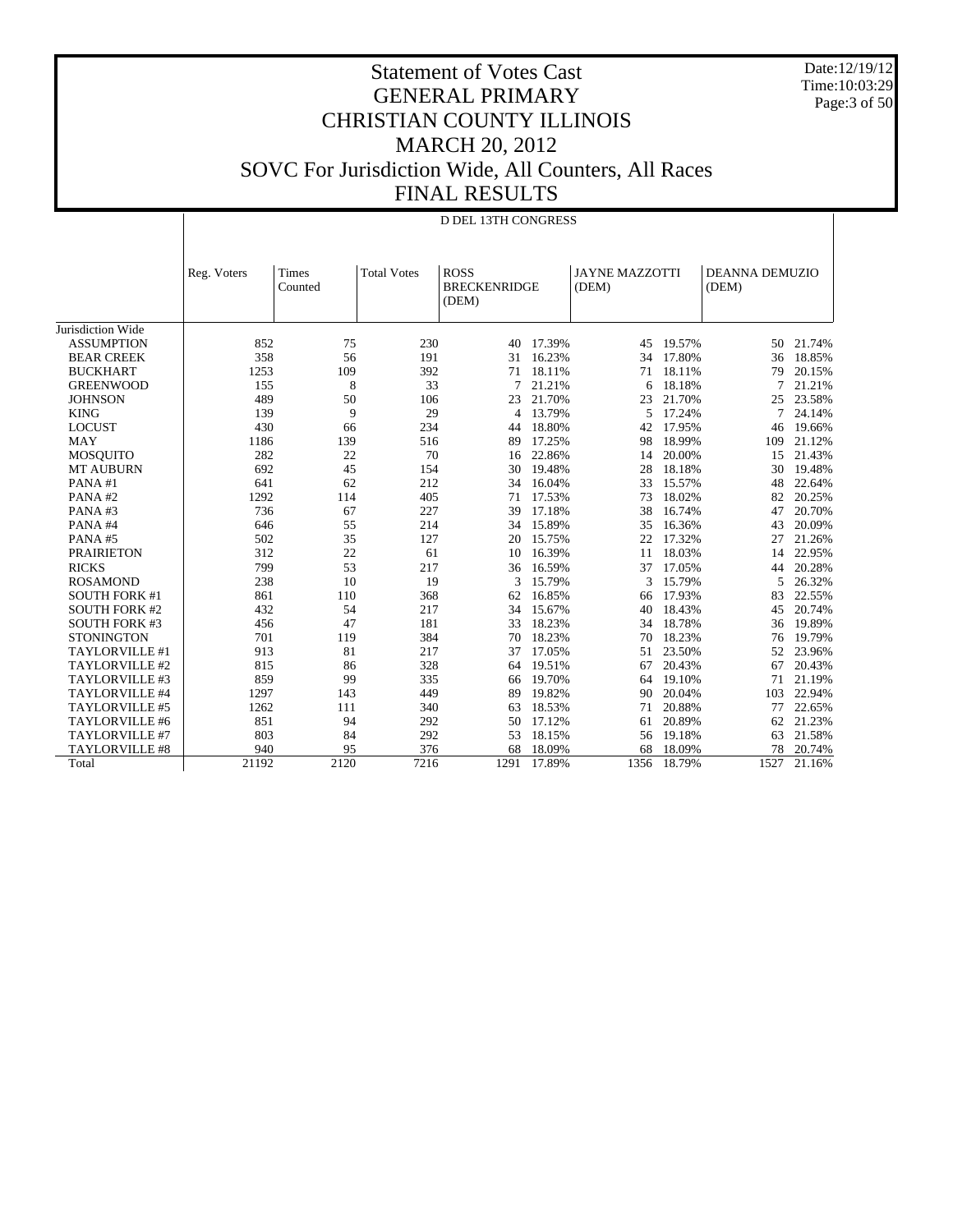Date:12/19/12 Time:10:03:29 Page:4 of 50

|                      | <b>D DEL 13TH CONGRESS</b> |        |                             |                     |                           |        |  |  |  |  |  |  |
|----------------------|----------------------------|--------|-----------------------------|---------------------|---------------------------|--------|--|--|--|--|--|--|
|                      | J DOUGLAS-JOINER<br>(DEM)  |        | <b>JAMAR BROWN</b><br>(DEM) |                     | RICK TERVEN, JR.<br>(DEM) |        |  |  |  |  |  |  |
| Jurisdiction Wide    |                            |        |                             |                     |                           |        |  |  |  |  |  |  |
| <b>ASSUMPTION</b>    | 33                         | 14.35% | 33                          | 14.35%              | 29                        | 12.61% |  |  |  |  |  |  |
| <b>BEAR CREEK</b>    | 32                         | 16.75% | 28                          | 14.66%              | 30                        | 15.71% |  |  |  |  |  |  |
| <b>BUCKHART</b>      | 60                         | 15.31% | 55                          |                     | 56                        | 14.29% |  |  |  |  |  |  |
| <b>GREENWOOD</b>     | 5                          | 15.15% | $\overline{4}$              | 14.03%<br>12.12%    | $\overline{4}$            | 12.12% |  |  |  |  |  |  |
| <b>JOHNSON</b>       | 13                         | 12.26% | 11                          | 10.38%              | 11                        | 10.38% |  |  |  |  |  |  |
| <b>KING</b>          | $\overline{4}$             | 13.79% | $\overline{4}$              | 13.79%              | 5                         | 17.24% |  |  |  |  |  |  |
| <b>LOCUST</b>        | 38                         | 16.24% | 32                          | 13.68%              | 32                        | 13.68% |  |  |  |  |  |  |
| <b>MAY</b>           |                            |        |                             |                     | 72                        |        |  |  |  |  |  |  |
|                      | 76                         | 14.73% | 72<br>8                     | 13.95%              |                           | 13.95% |  |  |  |  |  |  |
| <b>MOSOUITO</b>      | 8                          | 11.43% | 21                          | 11.43%              | 9<br>20                   | 12.86% |  |  |  |  |  |  |
| <b>MT AUBURN</b>     | 25<br>32                   | 16.23% | 31                          | 13.64%              | 34                        | 12.99% |  |  |  |  |  |  |
| PANA#1<br>PANA#2     | 59                         | 15.09% |                             | 14.62%              |                           | 16.04% |  |  |  |  |  |  |
|                      | 37                         | 14.57% | 57<br>34                    | 14.07%              | 63<br>32                  | 15.56% |  |  |  |  |  |  |
| PANA#3<br>PANA#4     | 36                         | 16.30% |                             | 14.98%              | 34                        | 14.10% |  |  |  |  |  |  |
|                      | 20                         | 16.82% | 21                          | 32 14.95%<br>16.54% |                           | 15.89% |  |  |  |  |  |  |
| PANA#5               |                            | 15.75% |                             |                     | 17                        | 13.39% |  |  |  |  |  |  |
| <b>PRAIRIETON</b>    | 9                          | 14.75% | 9                           | 14.75%              | 8                         | 13.11% |  |  |  |  |  |  |
| <b>RICKS</b>         | 34                         | 15.67% | 33                          | 15.21%              | 33                        | 15.21% |  |  |  |  |  |  |
| <b>ROSAMOND</b>      | 3                          | 15.79% | 2                           | 10.53%              | 3                         | 15.79% |  |  |  |  |  |  |
| <b>SOUTH FORK #1</b> | 53                         | 14.40% | 52                          | 14.13%              | 52                        | 14.13% |  |  |  |  |  |  |
| <b>SOUTH FORK #2</b> | 32                         | 14.75% | 30                          | 13.82%              | 36                        | 16.59% |  |  |  |  |  |  |
| <b>SOUTH FORK #3</b> | 26                         | 14.36% |                             | 26 14.36%           | 26                        | 14.36% |  |  |  |  |  |  |
| <b>STONINGTON</b>    | 60                         | 15.63% | 54                          | 14.06%              | 54                        | 14.06% |  |  |  |  |  |  |
| TAYLORVILLE #1       | 26                         | 11.98% | 24                          | 11.06%              | 27                        | 12.44% |  |  |  |  |  |  |
| TAYLORVILLE #2       | 45                         | 13.72% | 42                          | 12.80%              | 43                        | 13.11% |  |  |  |  |  |  |
| TAYLORVILLE #3       | 46                         | 13.73% | 44                          | 13.13%              | 44                        | 13.13% |  |  |  |  |  |  |
| TAYLORVILLE #4       | 59                         | 13.14% | 53                          | 11.80%              | 55                        | 12.25% |  |  |  |  |  |  |
| TAYLORVILLE #5       | 45                         | 13.24% | 42                          | 12.35%              | 42                        | 12.35% |  |  |  |  |  |  |
| TAYLORVILLE #6       | 41                         | 14.04% | 39                          | 13.36%              | 39                        | 13.36% |  |  |  |  |  |  |
| TAYLORVILLE #7       | 41                         | 14.04% | 40                          | 13.70%              | 39                        | 13.36% |  |  |  |  |  |  |
| TAYLORVILLE #8       | 54                         | 14.36% | 54                          | 14.36%              | 54                        | 14.36% |  |  |  |  |  |  |
| Total                | 1052                       | 14.58% | 987                         | 13.68%              | 1003                      | 13.90% |  |  |  |  |  |  |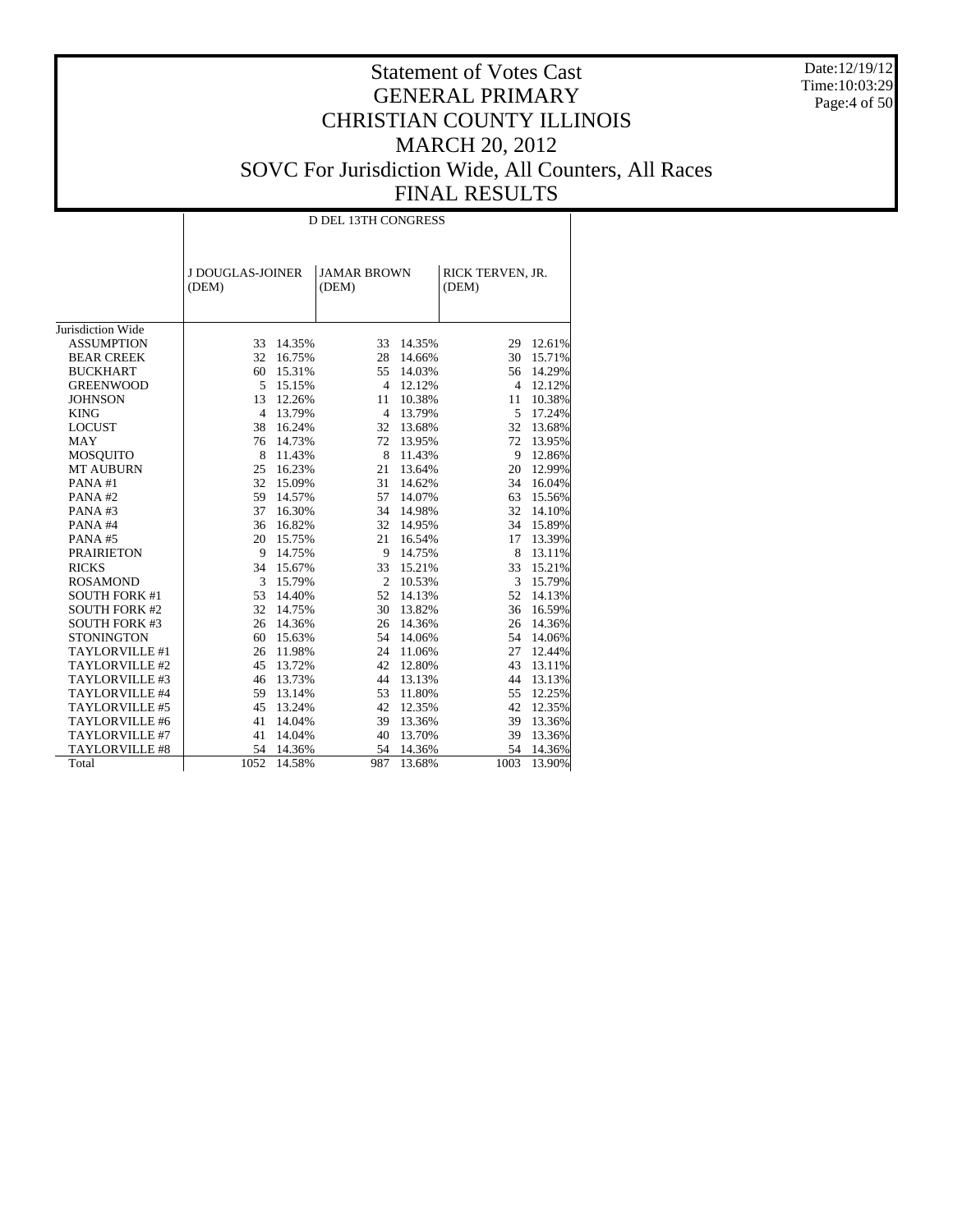Date:12/19/12 Time:10:03:29 Page:5 of 50

|                      |             | <b>D SENATE DIST 48</b> |                    |                            |  |  |  |  |  |  |  |
|----------------------|-------------|-------------------------|--------------------|----------------------------|--|--|--|--|--|--|--|
|                      | Reg. Voters | Times<br>Counted        | <b>Total Votes</b> | <b>ANDY MANAR</b><br>(DEM) |  |  |  |  |  |  |  |
| Jurisdiction Wide    |             |                         |                    |                            |  |  |  |  |  |  |  |
| <b>ASSUMPTION</b>    | 852         | 75                      | 50                 | 50 100.00%                 |  |  |  |  |  |  |  |
| <b>BEAR CREEK</b>    | 358         | 56                      | 47                 | 47 100.00%                 |  |  |  |  |  |  |  |
| <b>BUCKHART</b>      | 1253        | 109                     | 82                 | 82 100.00%                 |  |  |  |  |  |  |  |
| <b>GREENWOOD</b>     | 155         | 8                       | 6                  | 6 100.00%                  |  |  |  |  |  |  |  |
| <b>JOHNSON</b>       | 489         | 50                      | 25                 | 25 100.00%                 |  |  |  |  |  |  |  |
| <b>KING</b>          | 139         | 9                       | $\overline{7}$     | 7 100.00%                  |  |  |  |  |  |  |  |
| <b>LOCUST</b>        | 430         | 66                      | 44                 | 44 100.00%                 |  |  |  |  |  |  |  |
| <b>MAY</b>           | 1186        | 138                     | 105                | 105 100.00%                |  |  |  |  |  |  |  |
| <b>MOSQUITO</b>      | 282         | 22                      | 20                 | 20 100.00%                 |  |  |  |  |  |  |  |
| <b>MT AUBURN</b>     | 692         | 45                      | 31                 | 31 100.00%                 |  |  |  |  |  |  |  |
| PANA#1               | 641         | 62                      | 49                 | 49 100.00%                 |  |  |  |  |  |  |  |
| PANA#2               | 1292        | 114                     | 91                 | 91 100.00%                 |  |  |  |  |  |  |  |
| PANA#3               | 736         | 67                      | 49                 | 49 100.00%                 |  |  |  |  |  |  |  |
| PANA#4               | 646         | 54                      | 43                 | 43 100.00%                 |  |  |  |  |  |  |  |
| PANA#5               | 502         | 34                      | 28                 | 28 100.00%                 |  |  |  |  |  |  |  |
| <b>PRAIRIETON</b>    | 312         | 22                      | 18                 | 18 100.00%                 |  |  |  |  |  |  |  |
| <b>RICKS</b>         | 799         | 53                      | 48                 | 48 100.00%                 |  |  |  |  |  |  |  |
| <b>ROSAMOND</b>      | 238         | 10                      | 6                  | 6 100.00%                  |  |  |  |  |  |  |  |
| <b>SOUTH FORK #1</b> | 861         | 110                     | 86                 | 86 100.00%                 |  |  |  |  |  |  |  |
| <b>SOUTH FORK #2</b> | 432         | 53                      | 37                 | 37 100.00%                 |  |  |  |  |  |  |  |
| <b>SOUTH FORK #3</b> | 456         | 47                      | 35                 | 35 100.00%                 |  |  |  |  |  |  |  |
| <b>STONINGTON</b>    | 701         | 119                     | 85                 | 85 100.00%                 |  |  |  |  |  |  |  |
| TAYLORVILLE #1       | 913         | 81                      | 51                 | 51 100.00%                 |  |  |  |  |  |  |  |
| TAYLORVILLE #2       | 815         | 86                      | 62                 | 62 100.00%                 |  |  |  |  |  |  |  |
| TAYLORVILLE #3       | 859         | 99                      | 61                 | 61 100.00%                 |  |  |  |  |  |  |  |
| TAYLORVILLE #4       | 1297        | 143                     | 99                 | 99 100.00%                 |  |  |  |  |  |  |  |
| TAYLORVILLE #5       | 1262        | 111                     | 80                 | 80 100.00%                 |  |  |  |  |  |  |  |
| TAYLORVILLE #6       | 851         | 94                      | 63                 | 63 100.00%                 |  |  |  |  |  |  |  |
| TAYLORVILLE #7       | 803         | 84                      | 64                 | 64 100.00%                 |  |  |  |  |  |  |  |
| TAYLORVILLE #8       | 940         | 95                      | 73                 | 73 100.00%                 |  |  |  |  |  |  |  |
| Total                | 21192       | 2116                    | 1545               | 1545 100.00%               |  |  |  |  |  |  |  |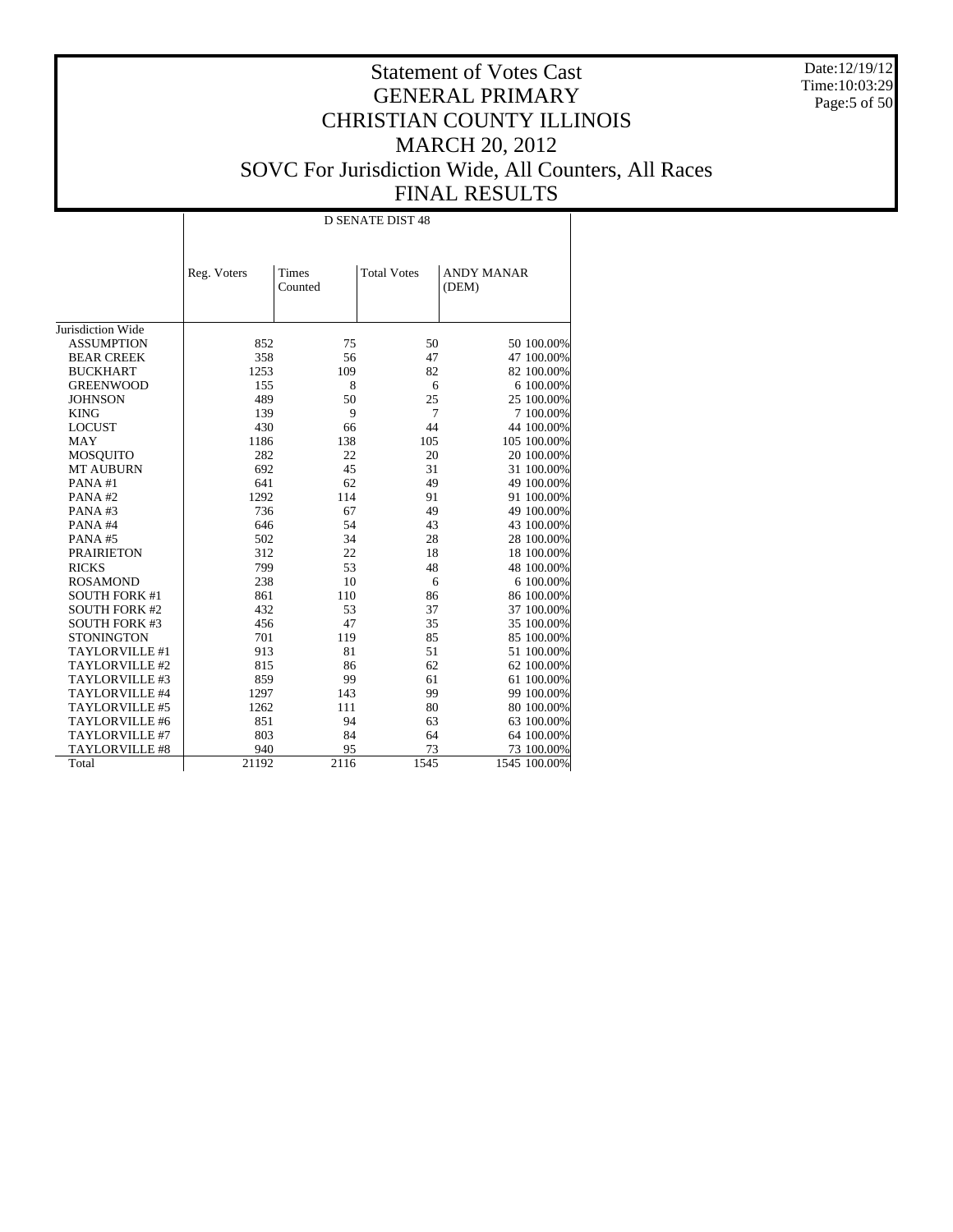Date:12/19/12 Time:10:03:29 Page:6 of 50

|                      |             | <b>D REPRES 95TH DIST</b> |                     |                                |  |  |  |  |  |  |  |  |
|----------------------|-------------|---------------------------|---------------------|--------------------------------|--|--|--|--|--|--|--|--|
|                      | Reg. Voters | Times<br>Counted          | <b>Total Votes</b>  | <b>BRAD GILLESPIE</b><br>(DEM) |  |  |  |  |  |  |  |  |
| Jurisdiction Wide    |             |                           |                     |                                |  |  |  |  |  |  |  |  |
| <b>ASSUMPTION</b>    | 852         | 75                        | 54                  | 54 100.00%                     |  |  |  |  |  |  |  |  |
| <b>BEAR CREEK</b>    | 358         | 56                        | 45                  | 45 100.00%                     |  |  |  |  |  |  |  |  |
| <b>BUCKHART</b>      |             |                           |                     |                                |  |  |  |  |  |  |  |  |
| <b>GREENWOOD</b>     | 155         | 8                         | $\overline{a}$<br>7 |                                |  |  |  |  |  |  |  |  |
|                      |             |                           |                     | 7 100.00%                      |  |  |  |  |  |  |  |  |
| <b>JOHNSON</b>       | 489         | 50                        | 25                  | 25 100.00%                     |  |  |  |  |  |  |  |  |
| <b>KING</b>          | 139         | 9                         | $\overline{7}$      | 7 100.00%                      |  |  |  |  |  |  |  |  |
| <b>LOCUST</b>        | 430         | 66                        | 48                  | 48 100.00%                     |  |  |  |  |  |  |  |  |
| <b>MAY</b>           | 1182        | 137                       | 104                 | 104 100.00%                    |  |  |  |  |  |  |  |  |
| <b>MOSQUITO</b>      |             |                           |                     |                                |  |  |  |  |  |  |  |  |
| <b>MT AUBURN</b>     |             |                           |                     |                                |  |  |  |  |  |  |  |  |
| PANA#1               | 641         | 62                        | 48                  | 48 100.00%                     |  |  |  |  |  |  |  |  |
| PANA#2               | 1292        | 114                       | 93                  | 93 100.00%                     |  |  |  |  |  |  |  |  |
| PANA#3               | 736         | 67                        | 47                  | 47 100.00%                     |  |  |  |  |  |  |  |  |
| PANA#4               | 646         | 54                        | 46                  | 46 100.00%                     |  |  |  |  |  |  |  |  |
| PANA#5               | 502         | 34                        | 28                  | 28 100.00%                     |  |  |  |  |  |  |  |  |
| <b>PRAIRIETON</b>    | 312         | 22                        | 19                  | 19 100.00%                     |  |  |  |  |  |  |  |  |
| <b>RICKS</b>         | 799         | 53                        | 49                  | 49 100.00%                     |  |  |  |  |  |  |  |  |
| <b>ROSAMOND</b>      | 238         | 10                        | 6                   | 6 100.00%                      |  |  |  |  |  |  |  |  |
| <b>SOUTH FORK #1</b> |             |                           |                     | $\overline{a}$                 |  |  |  |  |  |  |  |  |
| <b>SOUTH FORK #2</b> | 7           | $\overline{0}$            | $\mathbf{0}$        | $\theta$                       |  |  |  |  |  |  |  |  |
| <b>SOUTH FORK #3</b> | 74          | $\overline{4}$            | $\mathbf{1}$        | 1 100,00%                      |  |  |  |  |  |  |  |  |
| <b>STONINGTON</b>    | 390         | 71                        | 49                  | 49 100.00%                     |  |  |  |  |  |  |  |  |
| TAYLORVILLE #1       | 913         | 81                        | 51                  | 51 100.00%                     |  |  |  |  |  |  |  |  |
| TAYLORVILLE #2       | 794         | 85                        | 63                  | 63 100.00%                     |  |  |  |  |  |  |  |  |
| TAYLORVILLE #3       | 852         | 99                        | 61                  | 61 100.00%                     |  |  |  |  |  |  |  |  |
| TAYLORVILLE #4       | 1118        | 116                       | 83                  | 83 100.00%                     |  |  |  |  |  |  |  |  |
| TAYLORVILLE #5       | 1262        | 111                       | 77                  | 77 100.00%                     |  |  |  |  |  |  |  |  |
| TAYLORVILLE #6       | 851         | 94                        | 66                  | 66 100.00%                     |  |  |  |  |  |  |  |  |
| TAYLORVILLE #7       | 803         | 84                        | 64                  | 64 100.00%                     |  |  |  |  |  |  |  |  |
| TAYLORVILLE #8       | 940         | 95                        | 74                  | 74 100.00%                     |  |  |  |  |  |  |  |  |
| Total                | 16775       | 1657                      | 1215                | 1215 100.00%                   |  |  |  |  |  |  |  |  |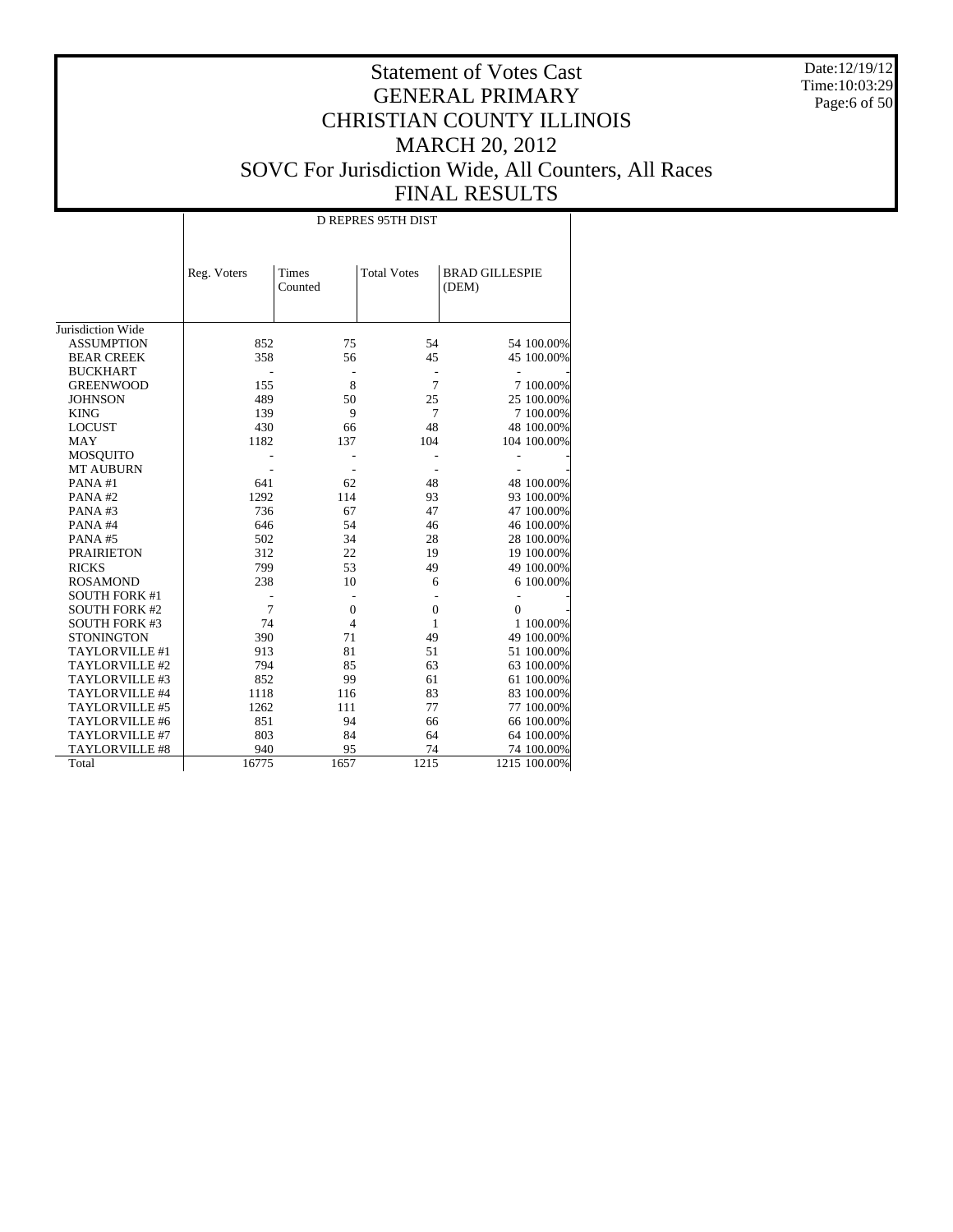Date:12/19/12 Time:10:03:30 Page:7 of 50

#### Statement of Votes Cast GENERAL PRIMARY CHRISTIAN COUNTY ILLINOIS MARCH 20, 2012 SOVC For Jurisdiction Wide, All Counters, All Races FINAL RESULTS

|                      |                | <b>D REPRES 96TH DIST</b> |                    |                                |        |                             |        |                             |           |  |
|----------------------|----------------|---------------------------|--------------------|--------------------------------|--------|-----------------------------|--------|-----------------------------|-----------|--|
|                      | Reg. Voters    | <b>Times</b><br>Counted   | <b>Total Votes</b> | <b>WINSTON</b><br>TAYLOR (DEM) |        | <b>SAM CAHNMAN</b><br>(DEM) |        | <b>SUE SCHERER</b><br>(DEM) |           |  |
| Jurisdiction Wide    |                |                           |                    |                                |        |                             |        |                             |           |  |
| <b>ASSUMPTION</b>    |                |                           |                    |                                |        |                             |        |                             |           |  |
| <b>BEAR CREEK</b>    |                |                           |                    |                                |        |                             |        |                             |           |  |
| <b>BUCKHART</b>      | 1253           | 109                       | 105                | 12                             | 11.43% | 15                          | 14.29% | 78                          | 74.29%    |  |
| <b>GREENWOOD</b>     |                |                           |                    |                                |        |                             |        |                             |           |  |
| <b>JOHNSON</b>       |                |                           |                    |                                |        |                             |        |                             |           |  |
| <b>KING</b>          |                |                           |                    |                                |        |                             |        |                             |           |  |
| <b>LOCUST</b>        |                |                           |                    |                                |        |                             |        |                             |           |  |
| <b>MAY</b>           | $\overline{4}$ | 1                         | 1                  | $\Omega$                       | 0.00%  | $\Omega$                    | 0.00%  |                             | 1 100.00% |  |
| MOSQUITO             | 282            | 22                        | 21                 | $\overline{2}$                 | 9.52%  | 6                           | 28.57% | 13                          | 61.90%    |  |
| <b>MT AUBURN</b>     | 692            | 45                        | 44                 | 3                              | 6.82%  | 10                          | 22.73% | 31                          | 70.45%    |  |
| PANA#1               |                | ÷                         | ÷                  |                                |        |                             |        |                             |           |  |
| PANA#2               |                |                           |                    |                                |        |                             |        |                             |           |  |
| PANA#3               |                |                           |                    |                                |        |                             |        |                             |           |  |
| PANA#4               |                |                           |                    |                                |        |                             |        |                             |           |  |
| PANA#5               |                |                           |                    |                                |        |                             |        |                             |           |  |
| <b>PRAIRIETON</b>    |                |                           |                    |                                |        |                             |        |                             |           |  |
| <b>RICKS</b>         |                |                           |                    |                                |        |                             |        |                             |           |  |
| <b>ROSAMOND</b>      |                |                           |                    |                                |        |                             |        |                             |           |  |
| <b>SOUTH FORK #1</b> | 861            | 110                       | 105                | 7                              | 6.67%  | 19                          | 18.10% | 79                          | 75.24%    |  |
| <b>SOUTH FORK #2</b> | 425            | 53                        | 49                 | $\overline{4}$                 | 8.16%  | 6                           | 12.24% | 39                          | 79.59%    |  |
| <b>SOUTH FORK #3</b> | 382            | 43                        | 42                 | $\overline{2}$                 | 4.76%  | 9                           | 21.43% | 31                          | 73.81%    |  |
| <b>STONINGTON</b>    | 311            | 48                        | 42                 | 6                              | 14.29% | 5                           | 11.90% | 31                          | 73.81%    |  |
| TAYLORVILLE #1       |                |                           | ÷.                 |                                |        |                             |        |                             |           |  |
| TAYLORVILLE #2       | 21             | 1                         | 1                  | $\overline{0}$                 | 0.00%  | $\mathbf{0}$                | 0.00%  |                             | 1 100.00% |  |
| TAYLORVILLE #3       | 7              | $\mathbf{0}$              | $\Omega$           | $\Omega$                       |        | $\Omega$                    |        | $\Omega$                    |           |  |
| TAYLORVILLE #4       | 179            | 27                        | 23                 | 3                              | 13.04% | 8                           | 34.78% | 12                          | 52.17%    |  |
| TAYLORVILLE #5       |                |                           |                    |                                |        |                             |        |                             |           |  |
| TAYLORVILLE #6       |                |                           |                    |                                |        |                             |        |                             |           |  |
| TAYLORVILLE #7       |                |                           |                    |                                |        |                             |        |                             |           |  |
| TAYLORVILLE #8       |                |                           |                    |                                |        |                             |        |                             |           |  |
| Total                | 4417           | 459                       | 433                | 39                             | 9.01%  | 78                          | 18.01% | 316                         | 72.98%    |  |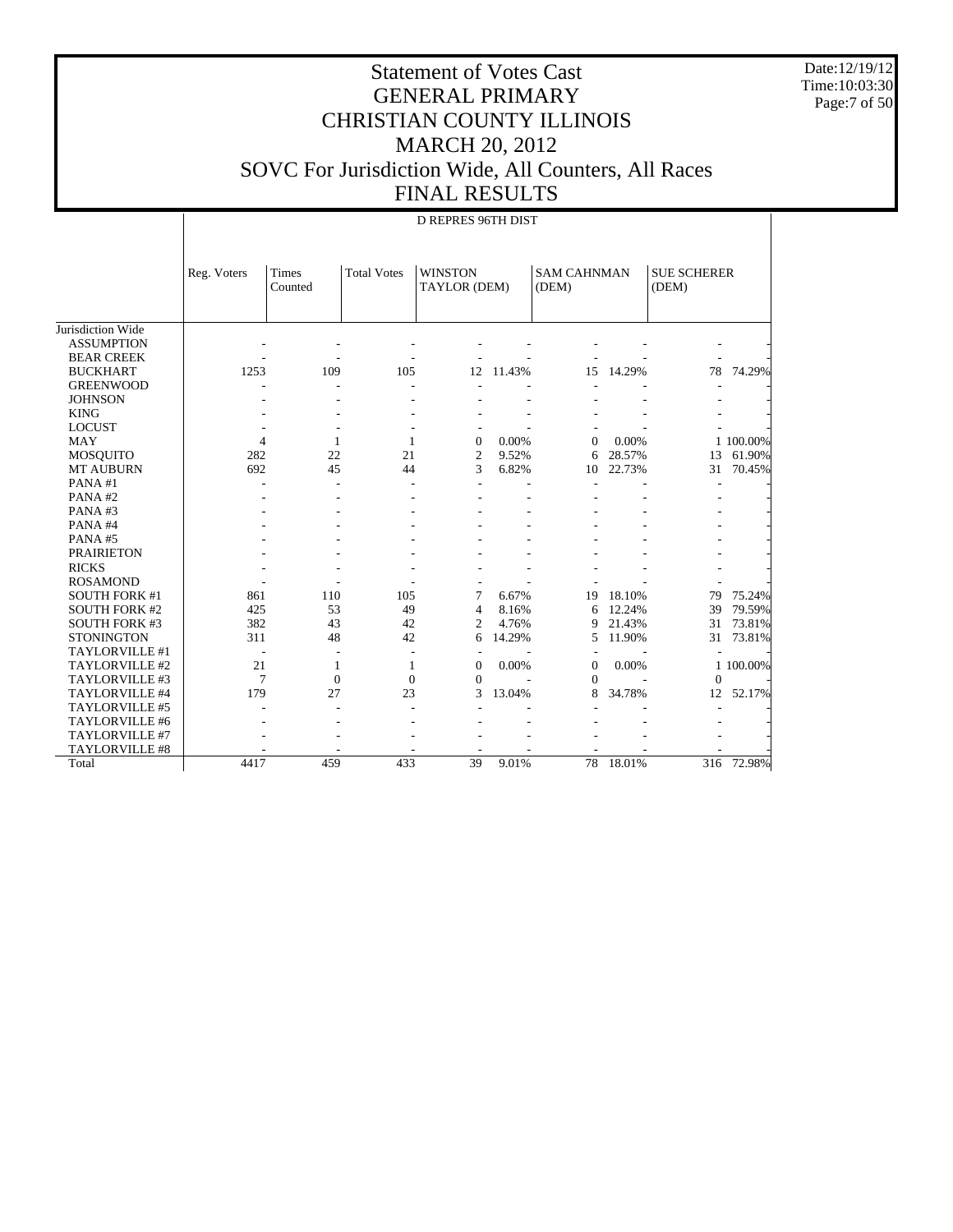Date:12/19/12 Time:10:03:30 Page:8 of 50

#### Statement of Votes Cast GENERAL PRIMARY CHRISTIAN COUNTY ILLINOIS MARCH 20, 2012 SOVC For Jurisdiction Wide, All Counters, All Races FINAL RESULTS

Jurisdiction Wide ASSUMPTION BEAR CREEK BUCKHART GREENWOOD **JOHNSON**  KING LOCUST MAY MOSQUITO MT AUBURN PANA #1 PANA #2 PANA #3 PANA #4 PANA #5 PRAIRIETON RICKS ROSAMOND SOUTH FORK #1 SOUTH FORK #2 SOUTH FORK #3 **STONINGTON**  TAYLORVILLE #1 TAYLORVILLE #2 TAYLORVILLE #3 TAYLORVILLE #4 TAYLORVILLE #5 TAYLORVILLE #6 TAYLORVILLE #7 TAYLORVILLE #8 Total Reg. Voters | Times Counted Total Votes | JULIE MAYER (DEM) D CIRCUIT CLERK 852 75 64 64 100.00%<br>358 56 45 45 100.00% 358 56 45 45 45 100.00%<br>1253 109 98 98 100.00% 1253 109 98 98 100.00% 155 8 8 8 100.00%<br>489 50 43 43 100.00% 43 100.00% 139 9 7 7 100.00%<br>430 66 55 55 100.00% 430 66 55 55 55 100.00%<br>138 121 121 100.00%  $\begin{array}{cccccc} 1186 & & & 138 & & & 121 & & 121 & 100.00\% \\ 282 & & & 22 & & 20 & & 20 & 100.00\% \end{array}$ 282 22 20 20 100.00%<br>692 45 39 39 100.00% 39 100.00% 641 62 51 51 100.00% 114 102 102 100.00%<br>67 54 54 100.00% 736 67 54 54 100.00% 046 54 51 51 51 51 51 51 51 51 60.00% 502 34 52 52 52 52 52 53  $\frac{34}{2}$  52 52 53  $\frac{100.00\%}{2}$ 502 34 32 32 100.00% 312 22 20 20 100.00%<br>
799 53 48 48 100.00% 799 53 48 48 100.00% 238 10 7 7 100.00%<br>861 110 99 99 100.00% 861 99 99 100.00%<br>44 44 100.00% 432 53 44 44 100.00%<br>456 47 41 41 100.00% 456  $47$  41 41 100.00%<br>  $701$  119 101 101 100.00% 101 100.00% 913 81 65 65 100.00%<br>815 86 79 79 100.00% 86 79 79 100.00%<br>99 73 73 100.00% 859 99 73 73 100.00% 1297 143 113 113 100.00%<br>1262 111 94 94 100.00% 94 100.00% 851 94 76 76 76 100.00%<br>803 84 71 71 100.00% 71 100.00% 940 95 81 81 100.00%<br>21192 2116 1802 1802 100.00% 1802 100.00%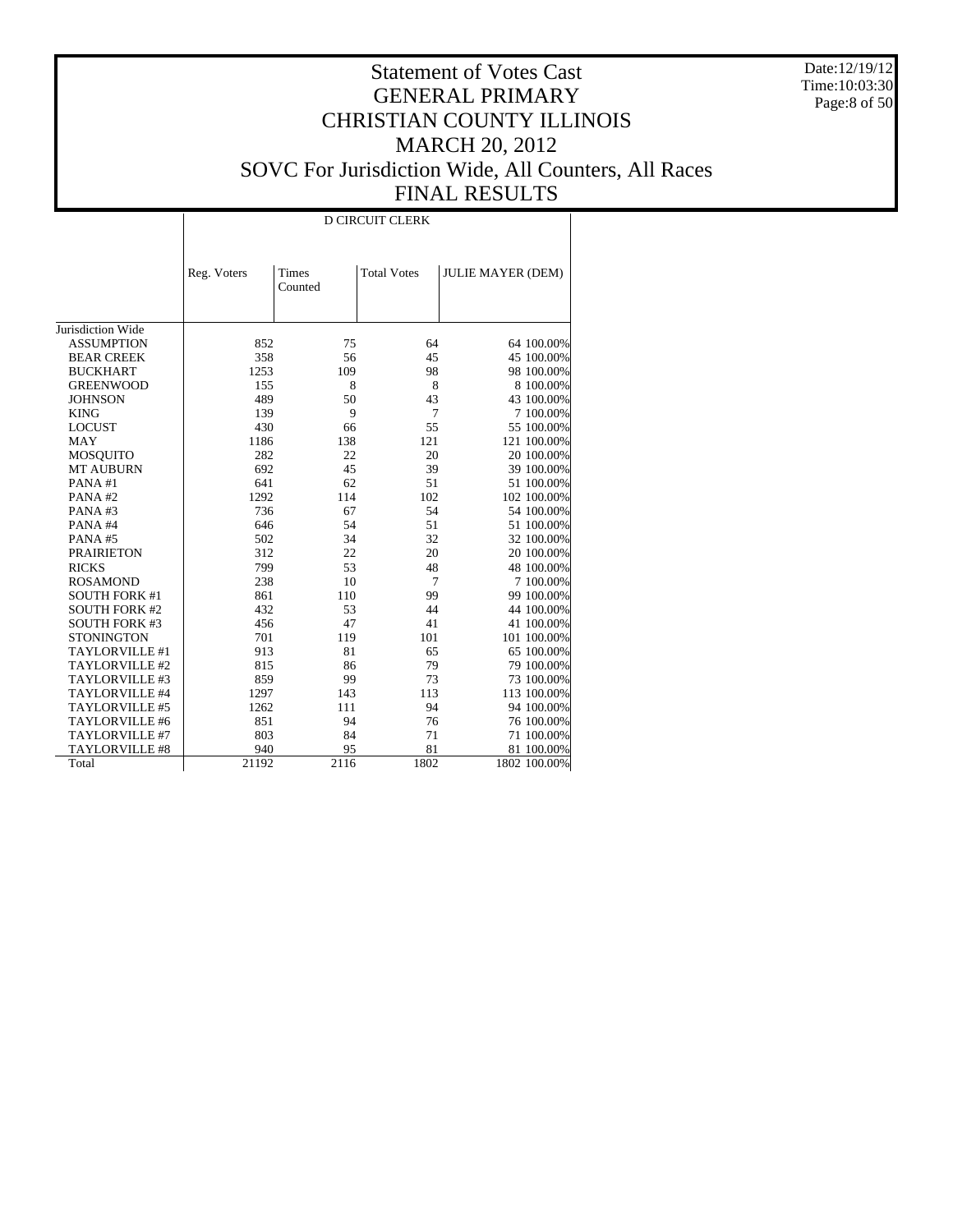Date:12/19/12 Time:10:03:30 Page:9 of 50

|                      |             |                  | <b>D STATE'S ATTORNEY</b> |                             |           |                          |        |
|----------------------|-------------|------------------|---------------------------|-----------------------------|-----------|--------------------------|--------|
|                      | Reg. Voters | Times<br>Counted | <b>Total Votes</b>        | <b>MIKE HAVERA</b><br>(DEM) |           | THOMAS O. FINKS<br>(DEM) |        |
| Jurisdiction Wide    |             |                  |                           |                             |           |                          |        |
| <b>ASSUMPTION</b>    | 852         | 75               | 70                        | 59                          | 84.29%    | 11                       | 15.71% |
| <b>BEAR CREEK</b>    | 358         | 56               | 54                        | 43                          | 79.63%    | 11                       | 20.37% |
| <b>BUCKHART</b>      | 1253        | 109              | 107                       | 88                          | 82.24%    | 19                       | 17.76% |
| <b>GREENWOOD</b>     | 155         | 8                | 8                         |                             | 8 100.00% | $\mathbf{0}$             | 0.00%  |
| <b>JOHNSON</b>       | 489         | 50               | 48                        | 39                          | 81.25%    | 9                        | 18.75% |
| <b>KING</b>          | 139         | 9                | 9                         |                             | 9 100.00% | $\theta$                 | 0.00%  |
| <b>LOCUST</b>        | 430         | 66               | 65                        | 43                          | 66.15%    | 22                       | 33.85% |
| <b>MAY</b>           | 1186        | 138              | 137                       | 122                         | 89.05%    | 15                       | 10.95% |
| <b>MOSQUITO</b>      | 282         | 22               | 22                        | 18                          | 81.82%    | 4                        | 18.18% |
| <b>MT AUBURN</b>     | 692         | 45               | 43                        | 37                          | 86.05%    | 6                        | 13.95% |
| PANA#1               | 641         | 62               | 61                        | 58                          | 95.08%    | 3                        | 4.92%  |
| PANA#2               | 1292        | 114              | 113                       | 99                          | 87.61%    | 14                       | 12.39% |
| PANA#3               | 736         | 67               | 65                        | 56                          | 86.15%    | 9                        | 13.85% |
| PANA#4               | 646         | 54               | 54                        | 45                          | 83.33%    | 9                        | 16.67% |
| PANA#5               | 502         | 34               | 34                        | 29                          | 85.29%    | 5                        | 14.71% |
| <b>PRAIRIETON</b>    | 312         | 22               | 21                        | 18                          | 85.71%    | 3                        | 14.29% |
| <b>RICKS</b>         | 799         | 53               | 53                        | 51                          | 96.23%    | $\overline{c}$           | 3.77%  |
| <b>ROSAMOND</b>      | 238         | 10               | 6                         | 5                           | 83.33%    | 1                        | 16.67% |
| <b>SOUTH FORK #1</b> | 861         | 110              | 108                       | 93                          | 86.11%    | 15                       | 13.89% |
| <b>SOUTH FORK #2</b> | 432         | 53               | 50                        | 42                          | 84.00%    | 8                        | 16.00% |
| <b>SOUTH FORK #3</b> | 456         | 47               | 46                        | 42                          | 91.30%    | 4                        | 8.70%  |
| <b>STONINGTON</b>    | 701         | 119              | 119                       | 111                         | 93.28%    | 8                        | 6.72%  |
| TAYLORVILLE #1       | 913         | 81               | 77                        | 73                          | 94.81%    | 4                        | 5.19%  |
| TAYLORVILLE #2       | 815         | 86               | 85                        | 77                          | 90.59%    | 8                        | 9.41%  |
| TAYLORVILLE #3       | 859         | 99               | 98                        | 85                          | 86.73%    | 13                       | 13.27% |
| TAYLORVILLE #4       | 1297        | 143              | 142                       | 126                         | 88.73%    | 16                       | 11.27% |
| TAYLORVILLE #5       | 1262        | 111              | 110                       | 96                          | 87.27%    | 14                       | 12.73% |
| TAYLORVILLE #6       | 851         | 94               | 94                        | 84                          | 89.36%    | 10                       | 10.64% |
| TAYLORVILLE #7       | 803         | 84               | 84                        | 73                          | 86.90%    | 11                       | 13.10% |
| TAYLORVILLE #8       | 940         | 95               | 94                        | 83                          | 88.30%    | 11                       | 11.70% |
| Total                | 21192       | 2116             | 2077                      | 1812                        | 87.24%    | 265                      | 12.76% |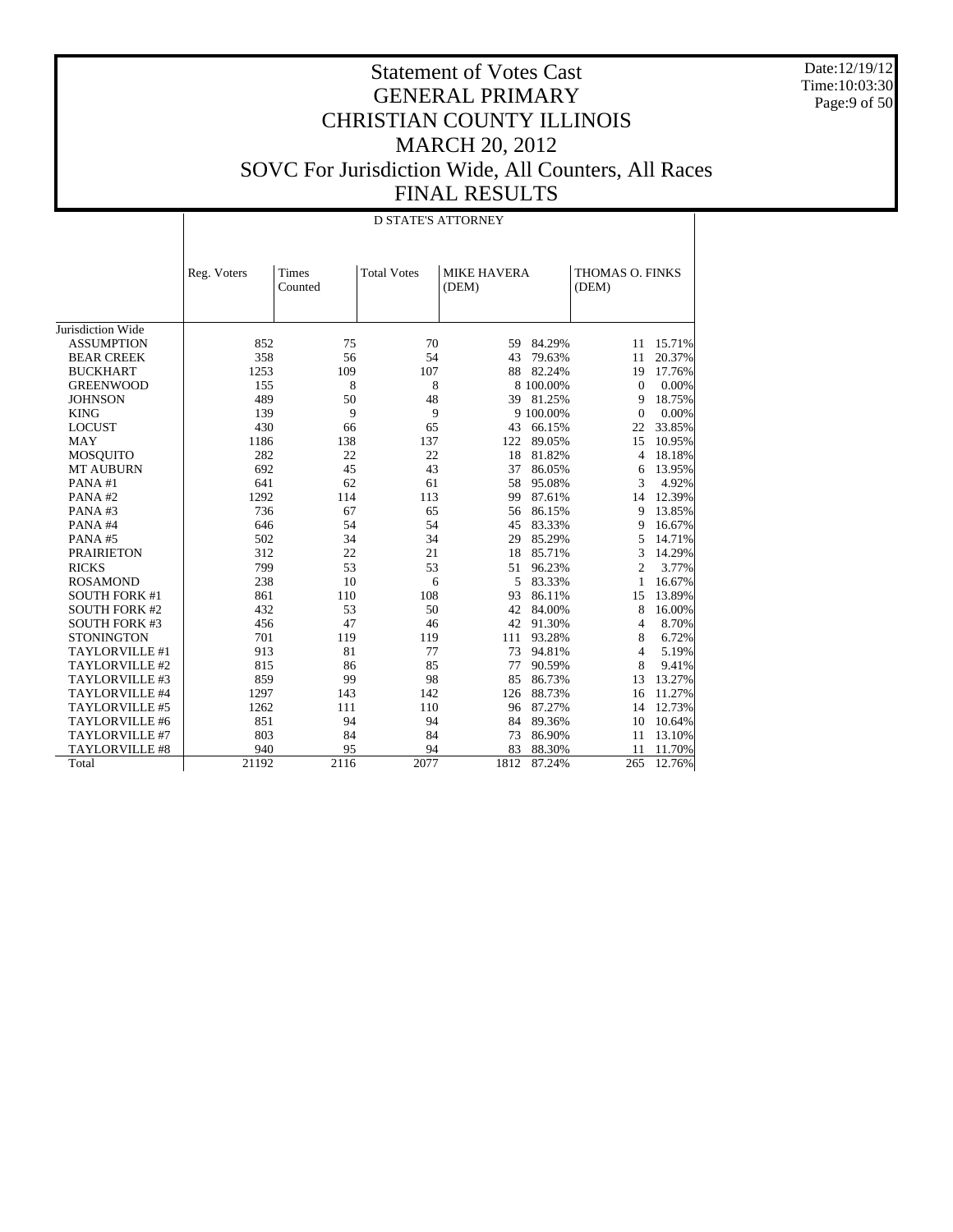Date:12/19/12 Time:10:03:30 Page:10 of 50

# Statement of Votes Cast GENERAL PRIMARY CHRISTIAN COUNTY ILLINOIS MARCH 20, 2012 SOVC For Jurisdiction Wide, All Counters, All Races FINAL RESULTS

|                      |             |                  | D CORONER          |                                    |
|----------------------|-------------|------------------|--------------------|------------------------------------|
|                      |             |                  |                    |                                    |
|                      | Reg. Voters | Times<br>Counted | <b>Total Votes</b> | <b>AMY CALVERT</b><br>WINANS (DEM) |
|                      |             |                  |                    |                                    |
|                      |             |                  |                    |                                    |
| Jurisdiction Wide    |             |                  |                    |                                    |
| <b>ASSUMPTION</b>    | 852         | 75               | 65                 | 65 100.00%                         |
| <b>BEAR CREEK</b>    | 358         | 56               | 52                 | 52 100.00%                         |
| <b>BUCKHART</b>      | 1253        | 109              | 99                 | 99 100.00%                         |
| <b>GREENWOOD</b>     | 155         | 8                | 8                  | 8 100.00%                          |
| <b>JOHNSON</b>       | 489         | 50               | 43                 | 43 100.00%                         |
| <b>KING</b>          | 139         | 9                | 8                  | 8 100.00%                          |
| <b>LOCUST</b>        | 430         | 66               | 60                 | 60 100.00%                         |
| <b>MAY</b>           | 1186        | 138              | 128                | 128 100.00%                        |
| MOSQUITO             | 282         | 22               | 22                 | 22 100.00%                         |
| <b>MT AUBURN</b>     | 692         | 45               | 43                 | 43 100.00%                         |
| PANA#1               | 641         | 62               | 54                 | 54 100.00%                         |
| PANA#2               | 1292        | 114              | 106                | 106 100.00%                        |
| PANA#3               | 736         | 67               | 54                 | 54 100.00%                         |
| PANA#4               | 646         | 54               | 50                 | 50 100.00%                         |
| PANA#5               | 502         | 34               | 32                 | 32 100.00%                         |
| <b>PRAIRIETON</b>    | 312         | 22               | 19                 | 19 100.00%                         |
| <b>RICKS</b>         | 799         | 53               | 50                 | 50 100.00%                         |
| <b>ROSAMOND</b>      | 238         | 10               | 7                  | 7 100.00%                          |
| <b>SOUTH FORK #1</b> | 861         | 110              | 97                 | 97 100.00%                         |
| <b>SOUTH FORK #2</b> | 432         | 53               | 45                 | 45 100.00%                         |
| <b>SOUTH FORK #3</b> | 456         | 47               | 43                 | 43 100.00%                         |
| <b>STONINGTON</b>    | 701         | 119              | 108                | 108 100.00%                        |
| TAYLORVILLE #1       | 913         | 81               | 71                 | 71 100.00%                         |
| TAYLORVILLE #2       | 815         | 86               | 80                 | 80 100.00%                         |
| TAYLORVILLE #3       | 859         | 99               | 86                 | 86 100.00%                         |
| TAYLORVILLE #4       | 1297        | 143              | 128                | 128 100.00%                        |
| TAYLORVILLE #5       | 1262        | 111              | 106                | 106 100.00%                        |
| TAYLORVILLE #6       | 851         | 94               | 85                 | 85 100.00%                         |
| TAYLORVILLE #7       | 803         | 84               | 76                 | 76 100.00%                         |
| TAYLORVILLE #8       | 940         | 95               | 87                 | 87 100.00%                         |
| Total                | 21192       | 2116             | 1912               | 1912 100.00%                       |
|                      |             |                  |                    |                                    |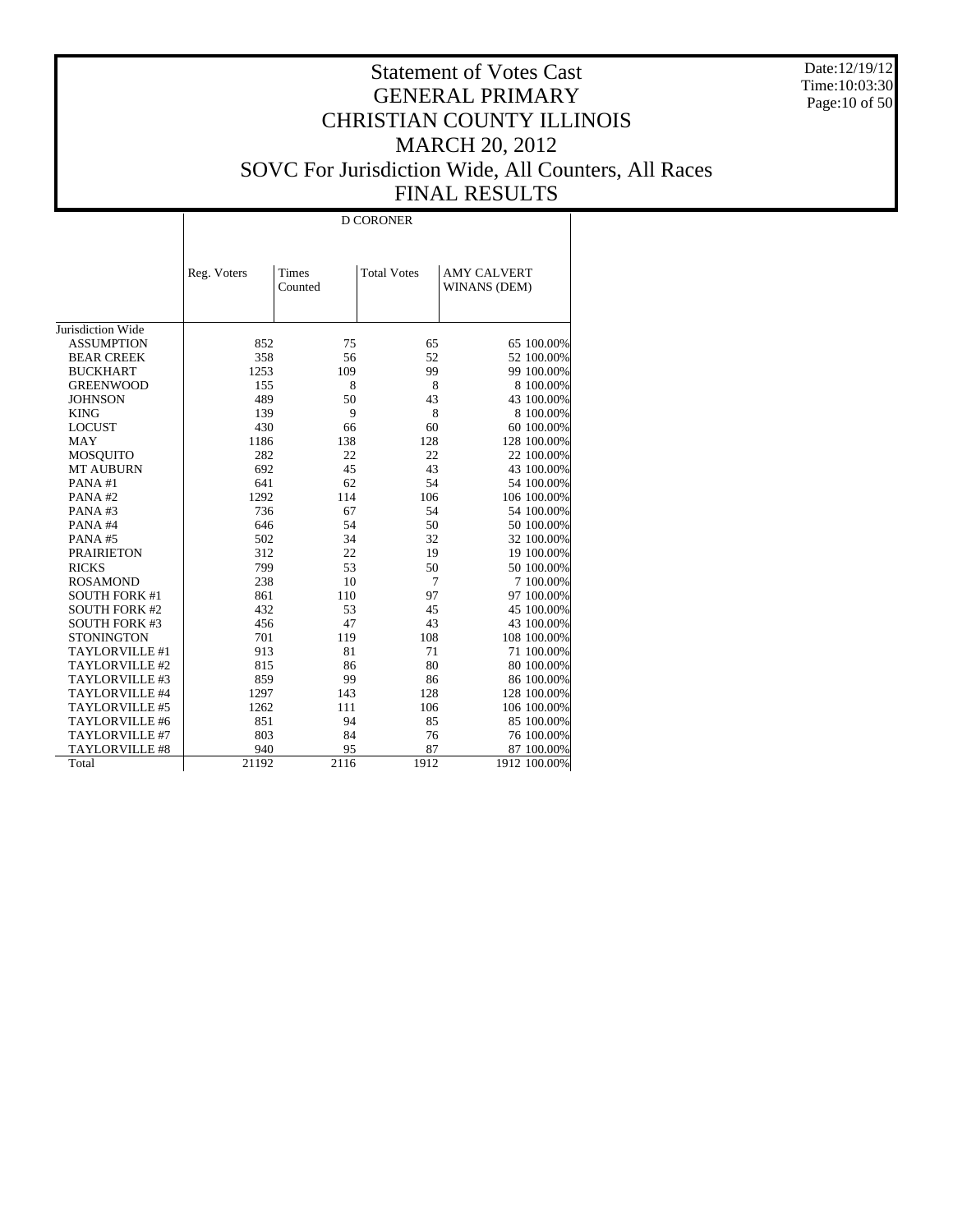Date:12/19/12 Time:10:03:30 Page:11 of 50

|                      |             | <b>D COUNTY BD DIST 1</b> |                    |                         |        |                 |            |                                |        |  |
|----------------------|-------------|---------------------------|--------------------|-------------------------|--------|-----------------|------------|--------------------------------|--------|--|
|                      | Reg. Voters | Times<br>Counted          | <b>Total Votes</b> | <b>BEN CURTIN (DEM)</b> |        | DAVE REED (DEM) |            | <b>J. FRED CURTIN</b><br>(DEM) |        |  |
| Jurisdiction Wide    |             |                           |                    |                         |        |                 |            |                                |        |  |
| <b>ASSUMPTION</b>    | 852         | 75                        | 139                | 42                      | 30.22% |                 | 62 44.60%  | 35                             | 25.18% |  |
| <b>BEAR CREEK</b>    |             |                           |                    |                         |        |                 |            |                                |        |  |
| <b>BUCKHART</b>      |             |                           |                    |                         |        |                 |            |                                |        |  |
| <b>GREENWOOD</b>     |             |                           |                    |                         |        |                 |            |                                |        |  |
| <b>JOHNSON</b>       |             |                           |                    |                         |        |                 |            |                                |        |  |
| <b>KING</b>          |             |                           |                    |                         |        |                 |            |                                |        |  |
| <b>LOCUST</b>        |             |                           |                    |                         |        |                 |            |                                |        |  |
| <b>MAY</b>           | 1186        | 138                       | 265                | 102                     | 38.49% | 92              | 34.72%     | 71                             | 26.79% |  |
| <b>MOSQUITO</b>      | 282         | 22                        | 45                 | 17                      | 37.78% | 15              | 33.33%     | 13                             | 28.89% |  |
| MT AUBURN            | 692         | 45                        | 92                 | 34                      | 36.96% | 29              | 31.52%     | 29                             | 31.52% |  |
| PANA#1               |             |                           |                    |                         |        |                 |            |                                |        |  |
| PANA#2               |             |                           |                    |                         |        |                 |            |                                |        |  |
| PANA#3               |             |                           |                    |                         |        |                 |            |                                |        |  |
| PANA#4               | 646         | 54                        | 97                 | 34                      | 35.05% | 36              | 37.11%     | 27                             | 27.84% |  |
| PANA#5               | 502         | 34                        | 76                 | 27                      | 35.53% | 25              | 32.89%     | 24                             | 31.58% |  |
| <b>PRAIRIETON</b>    | 312         | 22                        | 46                 | 20                      | 43.48% | 12              | 26.09%     | 14                             | 30.43% |  |
| <b>RICKS</b>         |             |                           |                    |                         |        |                 |            |                                |        |  |
| <b>ROSAMOND</b>      |             |                           |                    |                         |        |                 |            |                                |        |  |
| <b>SOUTH FORK #1</b> |             |                           |                    |                         |        |                 |            |                                |        |  |
| <b>SOUTH FORK #2</b> |             |                           |                    |                         |        |                 |            |                                |        |  |
| <b>SOUTH FORK #3</b> |             |                           |                    |                         |        |                 |            |                                |        |  |
| <b>STONINGTON</b>    | 701         | 119                       | 218                | 87                      | 39.91% | 69              | 31.65%     | 62                             | 28.44% |  |
| TAYLORVILLE #1       |             |                           |                    |                         |        |                 |            |                                |        |  |
| TAYLORVILLE #2       |             |                           |                    |                         |        |                 |            |                                |        |  |
| TAYLORVILLE #3       |             |                           |                    |                         |        |                 |            |                                |        |  |
| TAYLORVILLE #4       |             |                           |                    |                         |        |                 |            |                                |        |  |
| TAYLORVILLE #5       |             |                           |                    |                         |        |                 |            |                                |        |  |
| TAYLORVILLE #6       |             |                           |                    |                         |        |                 |            |                                |        |  |
| TAYLORVILLE #7       |             |                           |                    |                         |        |                 |            |                                |        |  |
| TAYLORVILLE #8       |             |                           |                    |                         |        |                 |            |                                |        |  |
| Total                | 5173        | 509                       | 978                | 363                     | 37.12% |                 | 340 34.76% | 275                            | 28.12% |  |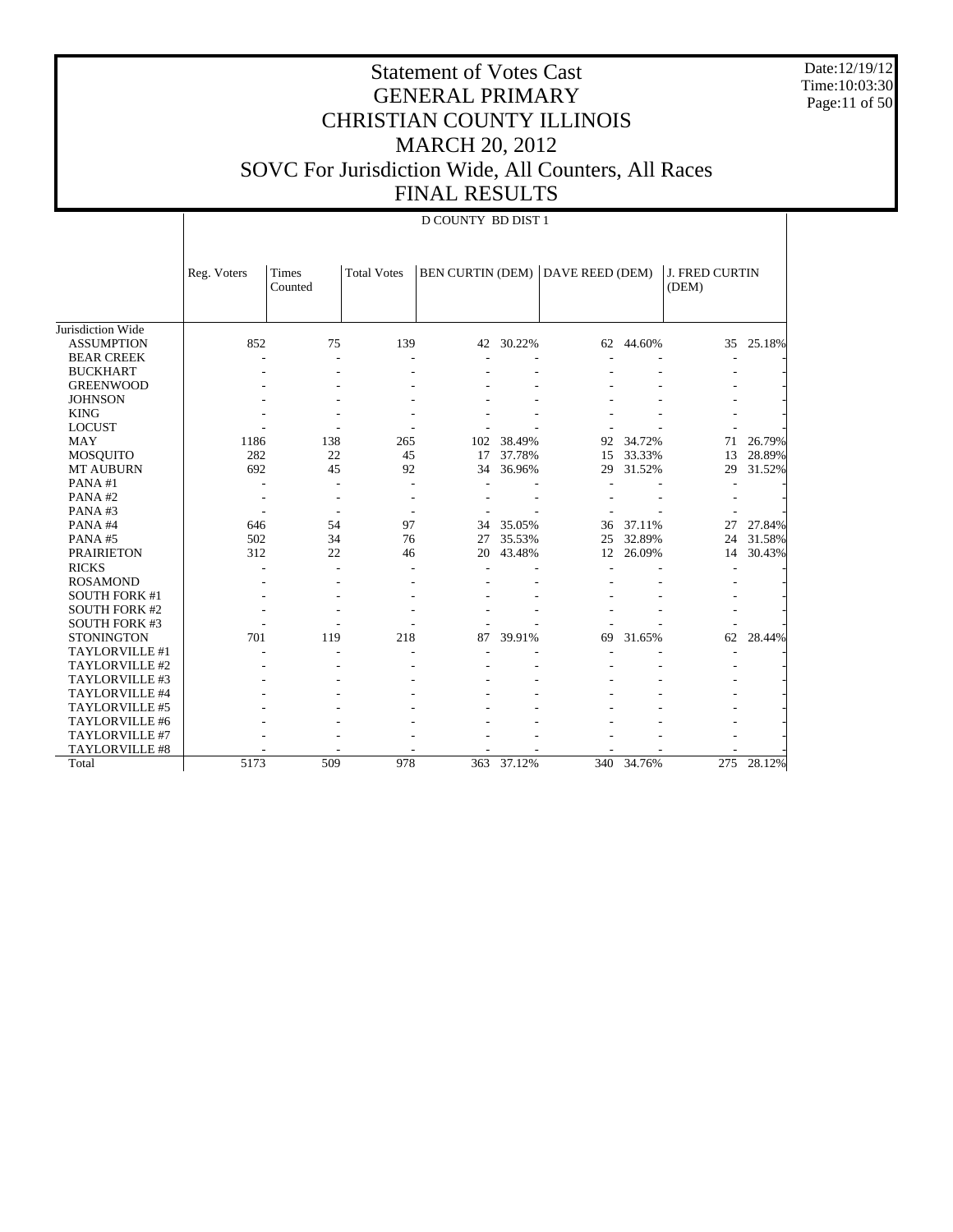Date:12/19/12 Time:10:03:30 Page:12 of 50

#### Statement of Votes Cast GENERAL PRIMARY CHRISTIAN COUNTY ILLINOIS MARCH 20, 2012 SOVC For Jurisdiction Wide, All Counters, All Races FINAL RESULTS

|                                                                                |                   |                         |                    | <b>D COUNTY BD DIST 2</b>                   |                            |                  |                            |                                  |                            |
|--------------------------------------------------------------------------------|-------------------|-------------------------|--------------------|---------------------------------------------|----------------------------|------------------|----------------------------|----------------------------------|----------------------------|
|                                                                                | Reg. Voters       | <b>Times</b><br>Counted | <b>Total Votes</b> | <b>DICK</b><br><b>BRECKENRIDGE</b><br>(DEM) |                            | CAROL FOLI (DEM) |                            | <b>CHARLES</b><br>DeCLERCK (DEM) |                            |
| Jurisdiction Wide<br><b>ASSUMPTION</b><br><b>BEAR CREEK</b><br><b>BUCKHART</b> | 1253              | 109                     | 312                | 70                                          | 22.44%                     | 61               | 19.55%                     | 79                               | 25.32%                     |
| <b>GREENWOOD</b><br><b>JOHNSON</b>                                             |                   |                         |                    |                                             |                            |                  |                            |                                  |                            |
| <b>KING</b><br><b>LOCUST</b>                                                   |                   |                         |                    |                                             |                            |                  |                            |                                  |                            |
| <b>MAY</b><br>MOSQUITO                                                         |                   |                         |                    |                                             |                            |                  |                            |                                  |                            |
| MT AUBURN<br>PANA#1<br>PANA#2                                                  |                   |                         |                    |                                             |                            |                  |                            |                                  |                            |
| PANA#3<br>PANA#4                                                               |                   |                         |                    |                                             |                            |                  |                            |                                  |                            |
| PANA#5<br><b>PRAIRIETON</b>                                                    |                   |                         |                    |                                             |                            |                  |                            |                                  |                            |
| <b>RICKS</b><br><b>ROSAMOND</b>                                                |                   |                         |                    |                                             |                            |                  |                            |                                  |                            |
| <b>SOUTH FORK #1</b><br><b>SOUTH FORK #2</b><br><b>SOUTH FORK #3</b>           | 861<br>432<br>456 | 110<br>53<br>47         | 296<br>164<br>132  | 35<br>24<br>23                              | 11.82%<br>14.63%<br>17.42% | 92<br>39<br>35   | 31.08%<br>23.78%<br>26.52% | 53<br>34<br>27                   | 17.91%<br>20.73%<br>20.45% |
| <b>STONINGTON</b><br>TAYLORVILLE #1                                            |                   |                         | ٠                  |                                             |                            |                  |                            |                                  |                            |
| TAYLORVILLE #2<br>TAYLORVILLE #3                                               |                   |                         |                    |                                             |                            |                  |                            |                                  |                            |
| TAYLORVILLE #4<br>TAYLORVILLE #5                                               | 1297<br>1262      | 143<br>111              | 391<br>296         | 80<br>71                                    | 20.46%<br>23.99%           | 67<br>48         | 17.14%<br>16.22%           | 97<br>69                         | 24.81%<br>23.31%           |
| TAYLORVILLE #6<br>TAYLORVILLE #7<br>TAYLORVILLE #8                             |                   |                         |                    |                                             |                            |                  |                            |                                  |                            |
| Total                                                                          | 5561              | 573                     | 1591               | 303                                         | 19.04%                     |                  | 342 21.50%                 | 359                              | 22.56%                     |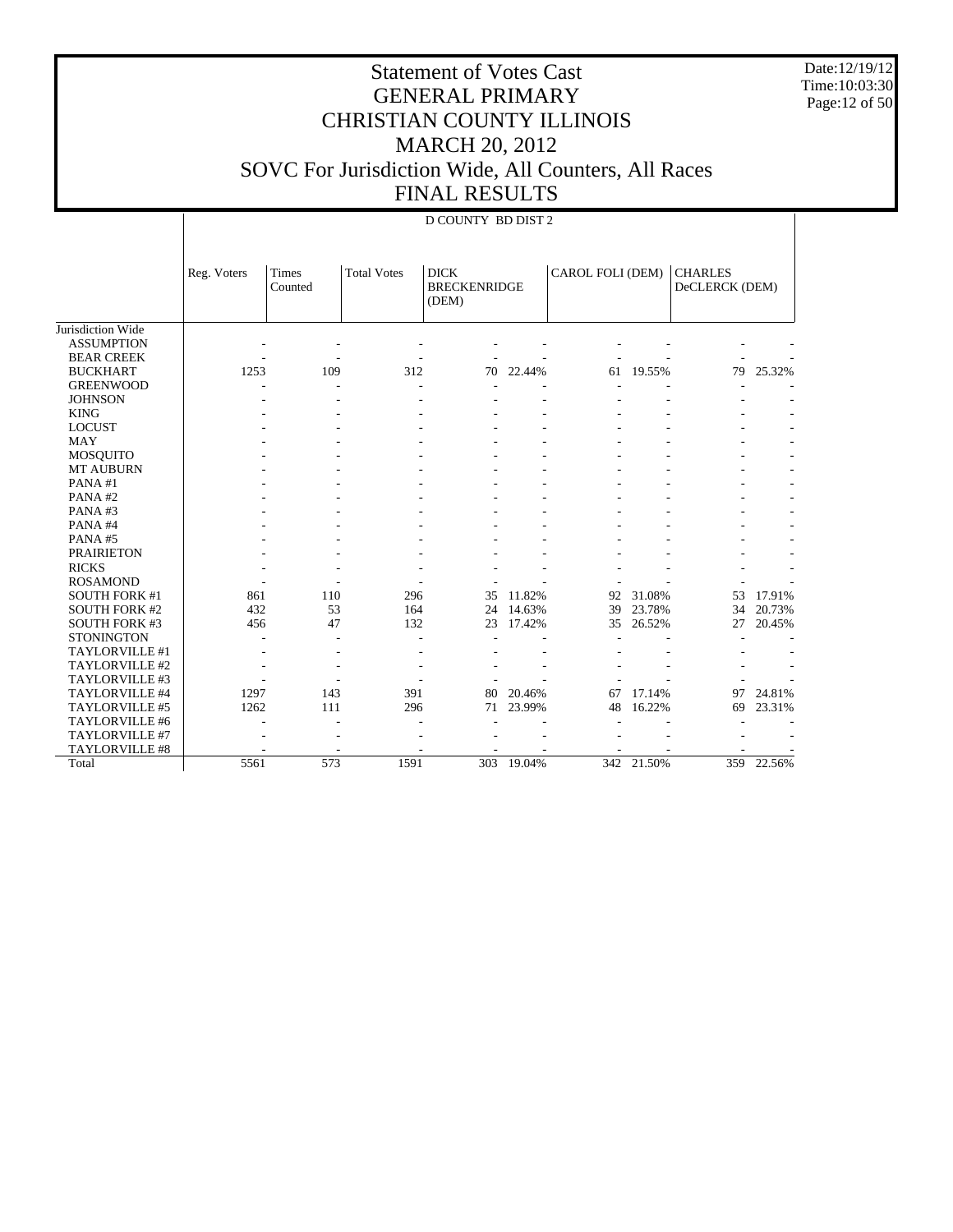Date:12/19/12 Time:10:03:30 Page:13 of 50

|                       |                  | <b>D COUNTY BD DIST 2</b> |                             |        |  |  |  |  |  |  |  |
|-----------------------|------------------|---------------------------|-----------------------------|--------|--|--|--|--|--|--|--|
|                       | RON FINLEY (DEM) |                           | <b>CHAD MICHEL</b><br>(DEM) |        |  |  |  |  |  |  |  |
| Jurisdiction Wide     |                  |                           |                             |        |  |  |  |  |  |  |  |
| <b>ASSUMPTION</b>     |                  |                           |                             |        |  |  |  |  |  |  |  |
| <b>BEAR CREEK</b>     |                  |                           |                             |        |  |  |  |  |  |  |  |
| <b>BUCKHART</b>       | 50               | 16.03%                    | 52                          | 16.67% |  |  |  |  |  |  |  |
| <b>GREENWOOD</b>      |                  |                           |                             |        |  |  |  |  |  |  |  |
| <b>JOHNSON</b>        |                  |                           |                             |        |  |  |  |  |  |  |  |
| <b>KING</b>           |                  |                           |                             |        |  |  |  |  |  |  |  |
| <b>LOCUST</b>         |                  |                           |                             |        |  |  |  |  |  |  |  |
| <b>MAY</b>            |                  |                           |                             |        |  |  |  |  |  |  |  |
| MOSQUITO              |                  |                           |                             |        |  |  |  |  |  |  |  |
| <b>MT AUBURN</b>      |                  |                           |                             |        |  |  |  |  |  |  |  |
| PANA#1                |                  |                           |                             |        |  |  |  |  |  |  |  |
| PANA#2                |                  |                           |                             |        |  |  |  |  |  |  |  |
| PANA#3                |                  |                           |                             |        |  |  |  |  |  |  |  |
| PANA#4                |                  |                           |                             |        |  |  |  |  |  |  |  |
| PANA#5                |                  |                           |                             |        |  |  |  |  |  |  |  |
| <b>PRAIRIETON</b>     |                  |                           |                             |        |  |  |  |  |  |  |  |
| <b>RICKS</b>          |                  |                           |                             |        |  |  |  |  |  |  |  |
| <b>ROSAMOND</b>       |                  |                           |                             |        |  |  |  |  |  |  |  |
| <b>SOUTH FORK #1</b>  | 50               | 16.89%                    | 66                          | 22.30% |  |  |  |  |  |  |  |
| <b>SOUTH FORK #2</b>  | 30               | 18.29%                    | 37                          | 22.56% |  |  |  |  |  |  |  |
| <b>SOUTH FORK #3</b>  | 17               | 12.88%                    | 30                          | 22.73% |  |  |  |  |  |  |  |
| STONINGTON            |                  |                           |                             |        |  |  |  |  |  |  |  |
| <b>TAYLORVILLE #1</b> |                  |                           |                             |        |  |  |  |  |  |  |  |
| TAYLORVILLE #2        |                  |                           |                             |        |  |  |  |  |  |  |  |
| TAYLORVILLE #3        |                  |                           |                             |        |  |  |  |  |  |  |  |
| TAYLORVILLE #4        | 69               | 17.65%                    | 78                          | 19.95% |  |  |  |  |  |  |  |
| TAYLORVILLE #5        | 53               | 17.91%                    | 55                          | 18.58% |  |  |  |  |  |  |  |
| TAYLORVILLE #6        |                  |                           |                             |        |  |  |  |  |  |  |  |
| TAYLORVILLE #7        |                  |                           |                             |        |  |  |  |  |  |  |  |
| <b>TAYLORVILLE #8</b> |                  |                           |                             |        |  |  |  |  |  |  |  |
| Total                 | 269              | 16.91%                    | 318                         | 19.99% |  |  |  |  |  |  |  |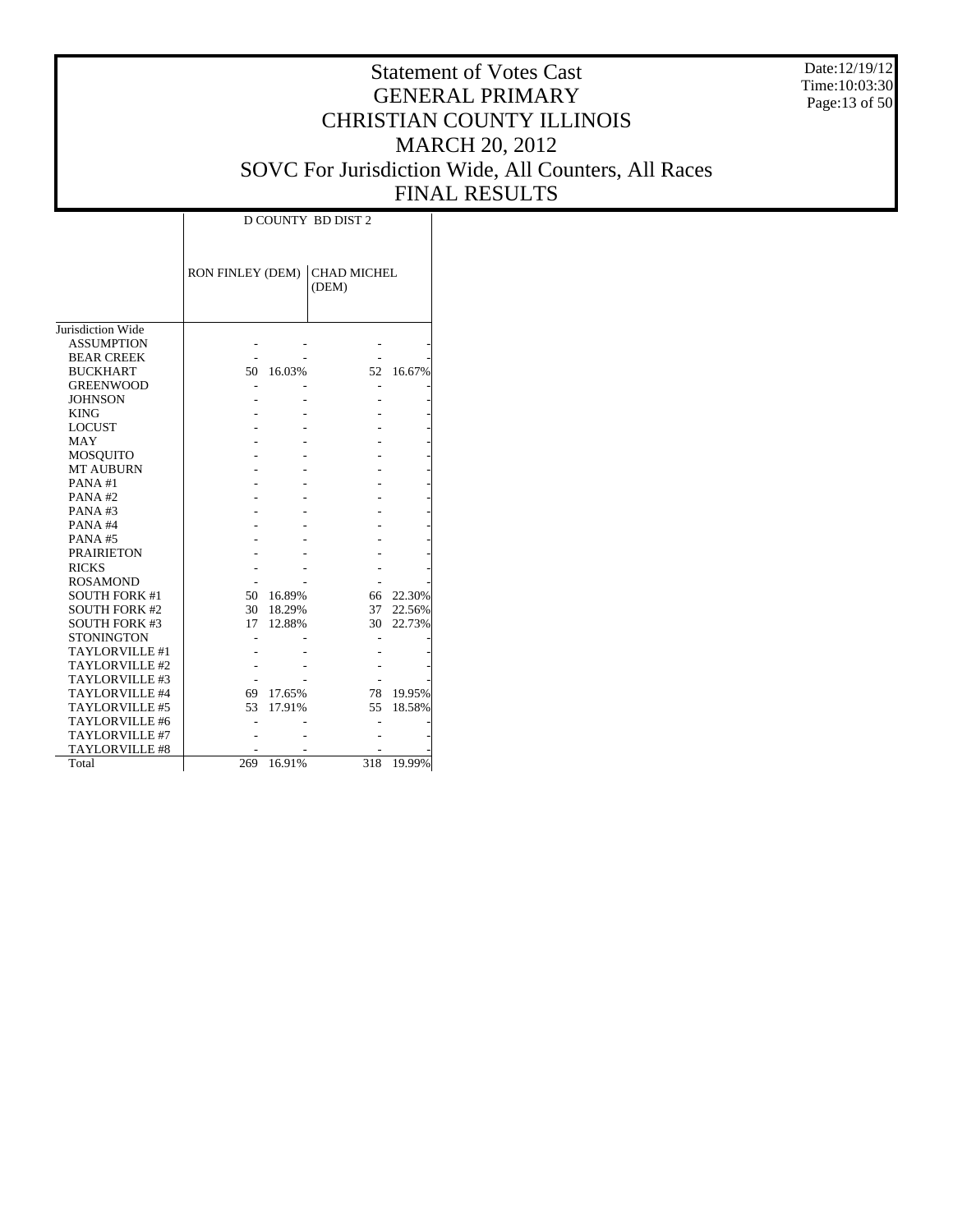Date:12/19/12 Time:10:03:30 Page:14 of 50

|                      |             | <b>D COUNTY BD DIST 3</b> |                          |                            |        |                               |        |                                  |        |  |  |  |
|----------------------|-------------|---------------------------|--------------------------|----------------------------|--------|-------------------------------|--------|----------------------------------|--------|--|--|--|
|                      | Reg. Voters | <b>Times</b><br>Counted   | <b>Total Votes</b>       | <b>GREG HAGER</b><br>(DEM) |        | MARILYN D.<br>VOGGETZER (DEM) |        | <b>JAMES M.</b><br>McCLURE (DEM) |        |  |  |  |
|                      |             |                           |                          |                            |        |                               |        |                                  |        |  |  |  |
| Jurisdiction Wide    |             |                           |                          |                            |        |                               |        |                                  |        |  |  |  |
| <b>ASSUMPTION</b>    |             |                           |                          |                            |        |                               |        |                                  |        |  |  |  |
| <b>BEAR CREEK</b>    |             |                           |                          |                            |        |                               |        |                                  |        |  |  |  |
| <b>BUCKHART</b>      |             |                           |                          |                            |        |                               |        |                                  |        |  |  |  |
| <b>GREENWOOD</b>     |             |                           |                          |                            |        |                               |        |                                  |        |  |  |  |
| <b>JOHNSON</b>       |             |                           |                          |                            |        |                               |        |                                  |        |  |  |  |
| <b>KING</b>          |             |                           |                          |                            |        |                               |        |                                  |        |  |  |  |
| <b>LOCUST</b>        |             |                           |                          |                            |        |                               |        |                                  |        |  |  |  |
| <b>MAY</b>           |             |                           |                          |                            |        |                               |        |                                  |        |  |  |  |
| <b>MOSQUITO</b>      |             |                           |                          |                            |        |                               |        |                                  |        |  |  |  |
| <b>MT AUBURN</b>     |             |                           |                          |                            |        |                               |        |                                  |        |  |  |  |
| PANA#1               |             |                           |                          |                            |        |                               |        |                                  |        |  |  |  |
| PANA#2               |             |                           |                          |                            |        |                               |        |                                  |        |  |  |  |
| PANA#3               |             |                           |                          |                            |        |                               |        |                                  |        |  |  |  |
| PANA#4               |             |                           |                          |                            |        |                               |        |                                  |        |  |  |  |
| PANA#5               |             |                           |                          |                            |        |                               |        |                                  |        |  |  |  |
| <b>PRAIRIETON</b>    |             |                           |                          |                            |        |                               |        |                                  |        |  |  |  |
| <b>RICKS</b>         |             |                           |                          |                            |        |                               |        |                                  |        |  |  |  |
| <b>ROSAMOND</b>      |             |                           |                          |                            |        |                               |        |                                  |        |  |  |  |
| <b>SOUTH FORK #1</b> |             |                           |                          |                            |        |                               |        |                                  |        |  |  |  |
| <b>SOUTH FORK #2</b> |             |                           |                          |                            |        |                               |        |                                  |        |  |  |  |
| <b>SOUTH FORK #3</b> |             |                           |                          |                            |        |                               |        |                                  |        |  |  |  |
| <b>STONINGTON</b>    |             |                           |                          |                            |        |                               |        |                                  |        |  |  |  |
| TAYLORVILLE #1       | 913         | 81                        |                          | 167<br>56                  | 33.53% | 58                            | 34.73% | 53                               | 31.74% |  |  |  |
| TAYLORVILLE #2       | 815         | 86                        |                          | 173<br>55                  | 31.79% | 66                            | 38.15% | 52                               | 30.06% |  |  |  |
| TAYLORVILLE #3       | 859         | 99                        |                          | 197<br>63                  | 31.98% | 70                            | 35.53% | 64                               | 32.49% |  |  |  |
| TAYLORVILLE #4       |             |                           |                          |                            |        |                               |        |                                  |        |  |  |  |
| TAYLORVILLE #5       |             |                           | $\overline{\phantom{a}}$ |                            |        |                               |        |                                  |        |  |  |  |
| TAYLORVILLE #6       | 851         | 94                        |                          | 175<br>54                  | 30.86% | 63                            | 36.00% | 58                               | 33.14% |  |  |  |
| TAYLORVILLE #7       | 803         | 84                        |                          | 155<br>47                  | 30.32% | 57                            | 36.77% | 51                               | 32.90% |  |  |  |
| TAYLORVILLE #8       | 940         | 95                        |                          | 193<br>61                  | 31.61% | 71                            | 36.79% | 61                               | 31.61% |  |  |  |
| Total                | 5181        | 539                       | 1060                     | 336                        | 31.70% | 385                           | 36.32% | 339                              | 31.98% |  |  |  |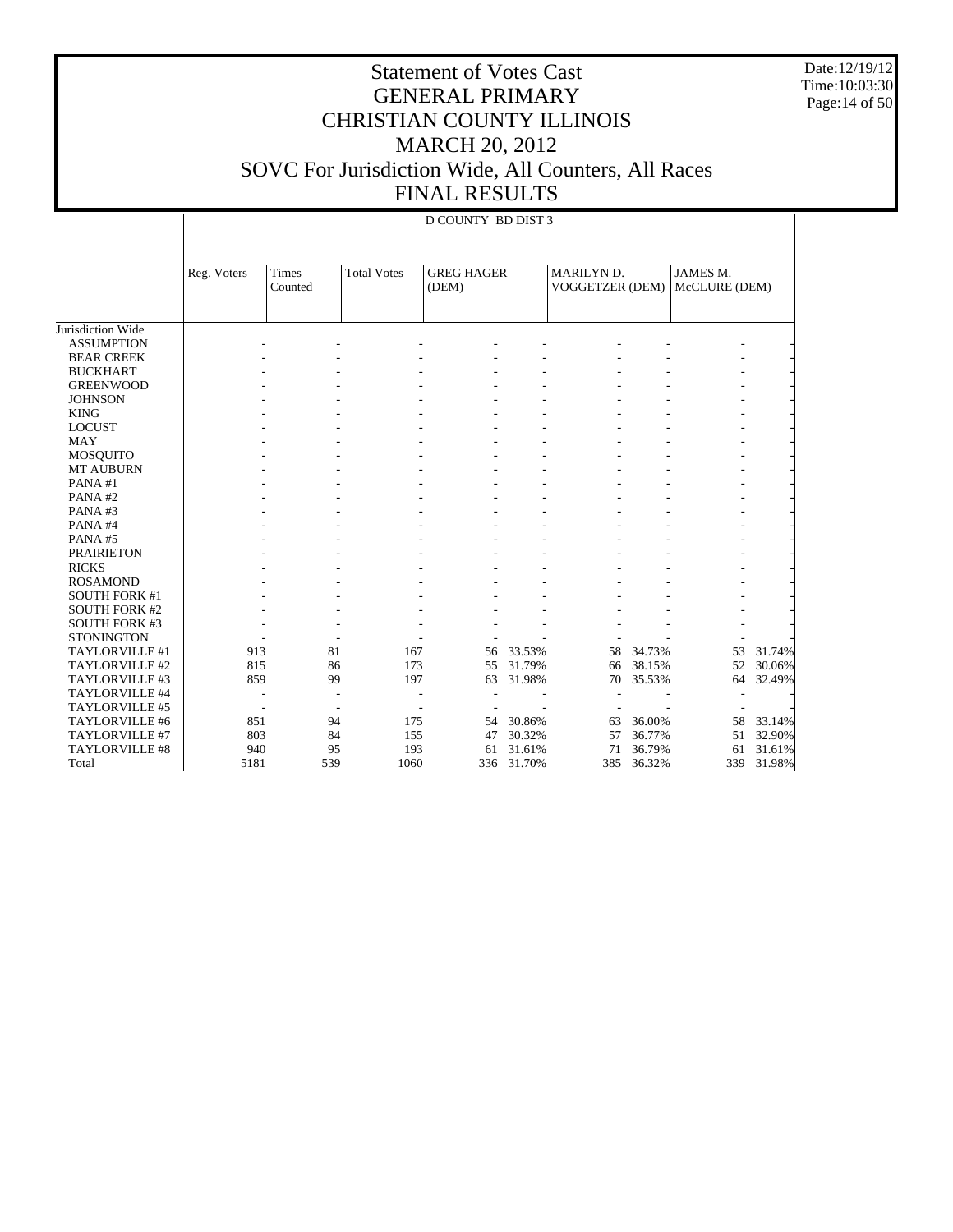Date:12/19/12 Time:10:03:30 Page:15 of 50

|                       |             | <b>D COUNTY BD DIST 4</b> |                    |                             |        |                          |            |                                  |        |  |  |
|-----------------------|-------------|---------------------------|--------------------|-----------------------------|--------|--------------------------|------------|----------------------------------|--------|--|--|
|                       | Reg. Voters | <b>Times</b><br>Counted   | <b>Total Votes</b> | LAURA A.<br>WILKINSON (DEM) |        | PAUL C. SCHMITZ<br>(DEM) |            | <b>JOSEPH N. MARLEY</b><br>(DEM) |        |  |  |
| Jurisdiction Wide     |             |                           |                    |                             |        |                          |            |                                  |        |  |  |
| <b>ASSUMPTION</b>     |             |                           |                    |                             |        |                          |            |                                  |        |  |  |
| <b>BEAR CREEK</b>     | 358         | 56                        | 119                | 49                          | 41.18% | 34                       | 28.57%     | 36                               | 30.25% |  |  |
| <b>BUCKHART</b>       |             |                           |                    |                             |        |                          |            |                                  |        |  |  |
| <b>GREENWOOD</b>      | 155         | 8                         | 22                 | 8                           | 36.36% | 8                        | 36.36%     | 6                                | 27.27% |  |  |
| <b>JOHNSON</b>        | 489         | 50                        | 73                 | 28                          | 38.36% | 23                       | 31.51%     | 22                               | 30.14% |  |  |
| <b>KING</b>           | 139         | 9                         | 16                 | 7                           | 43.75% | 5                        | 31.25%     | $\overline{4}$                   | 25.00% |  |  |
| <b>LOCUST</b>         | 430         | 66                        | 127                | 41                          | 32.28% | 45                       | 35.43%     | 41                               | 32.28% |  |  |
| <b>MAY</b>            |             | ٠                         |                    |                             |        |                          |            |                                  |        |  |  |
| <b>MOSQUITO</b>       |             |                           |                    |                             |        |                          |            |                                  |        |  |  |
| <b>MT AUBURN</b>      |             |                           |                    |                             |        |                          |            |                                  |        |  |  |
| PANA#1                | 641         | 62                        | 135                | 41                          | 30.37% | 59                       | 43.70%     | 35                               | 25.93% |  |  |
| PANA#2                | 1292        | 114                       | 206                | 54                          | 26.21% | 99                       | 48.06%     | 53                               | 25.73% |  |  |
| PANA#3                | 736         | 67                        | 135                | 39                          | 28.89% | 57                       | 42.22%     | 39                               | 28.89% |  |  |
| PANA#4                |             |                           |                    |                             |        |                          |            |                                  |        |  |  |
| PANA#5                |             |                           |                    |                             |        |                          |            |                                  |        |  |  |
| <b>PRAIRIETON</b>     | ٠           | ÷.                        |                    |                             |        |                          |            |                                  |        |  |  |
| <b>RICKS</b>          | 799         | 53                        | 120                | 46                          | 38.33% | 38                       | 31.67%     | 36                               | 30.00% |  |  |
| <b>ROSAMOND</b>       | 238         | 10                        | 19                 | 6                           | 31.58% | 8                        | 42.11%     | 5                                | 26.32% |  |  |
| <b>SOUTH FORK #1</b>  |             |                           |                    |                             |        |                          |            |                                  |        |  |  |
| <b>SOUTH FORK #2</b>  |             |                           |                    |                             |        |                          |            |                                  |        |  |  |
| <b>SOUTH FORK #3</b>  |             |                           |                    |                             |        |                          |            |                                  |        |  |  |
| <b>STONINGTON</b>     |             |                           |                    |                             |        |                          |            |                                  |        |  |  |
| TAYLORVILLE #1        |             |                           |                    |                             |        |                          |            |                                  |        |  |  |
| TAYLORVILLE #2        |             |                           |                    |                             |        |                          |            |                                  |        |  |  |
| TAYLORVILLE #3        |             |                           |                    |                             |        |                          |            |                                  |        |  |  |
| TAYLORVILLE #4        |             |                           |                    |                             |        |                          |            |                                  |        |  |  |
| TAYLORVILLE #5        |             |                           |                    |                             |        |                          |            |                                  |        |  |  |
| TAYLORVILLE #6        |             |                           |                    |                             |        |                          |            |                                  |        |  |  |
| TAYLORVILLE #7        |             |                           |                    |                             |        |                          |            |                                  |        |  |  |
| <b>TAYLORVILLE #8</b> |             |                           |                    |                             |        |                          |            |                                  |        |  |  |
| Total                 | 5277        | 495                       | 972                | 319                         | 32.82% |                          | 376 38.68% | 277                              | 28.50% |  |  |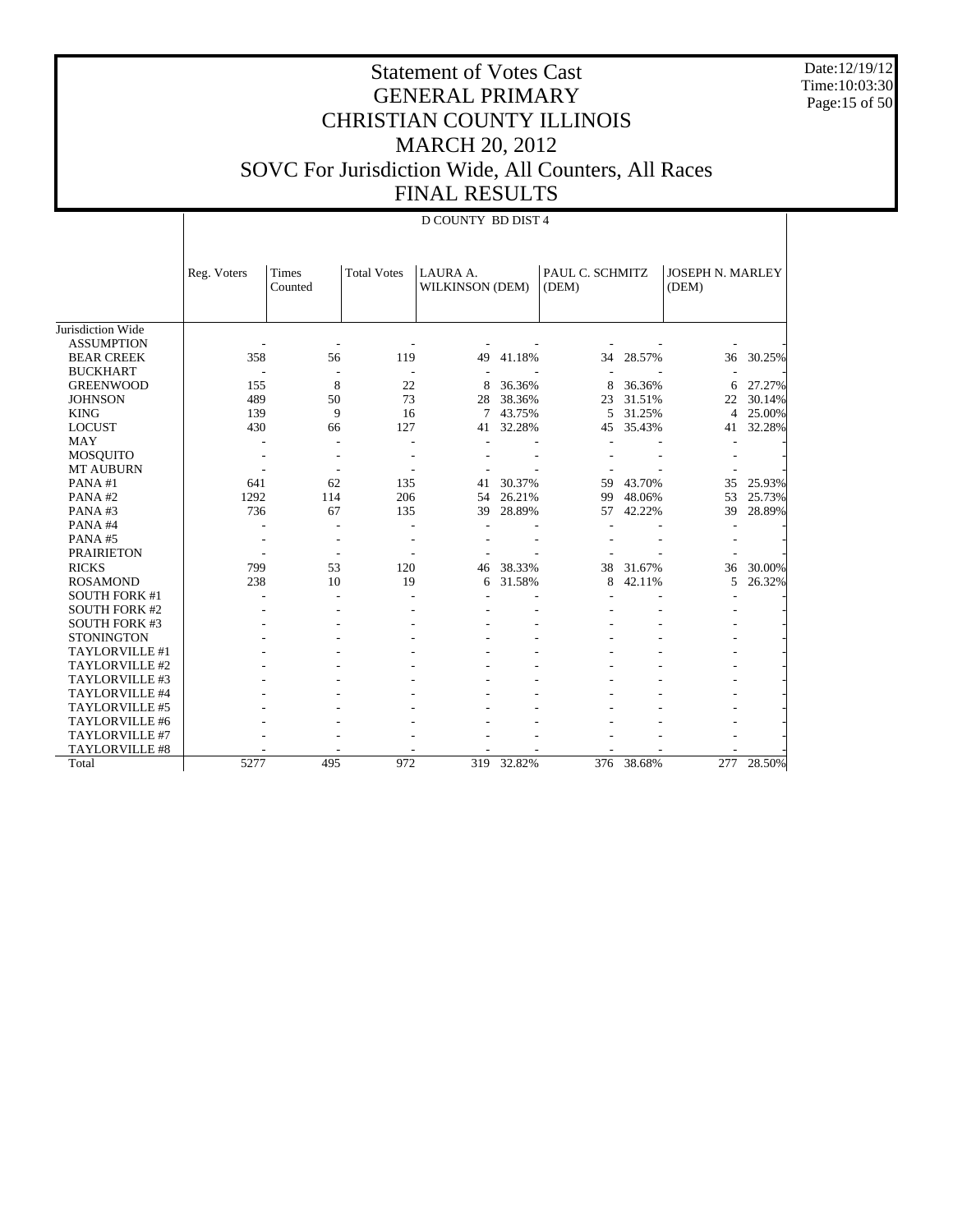Date:12/19/12 Time:10:03:30 Page:16 of 50

#### Statement of Votes Cast GENERAL PRIMARY CHRISTIAN COUNTY ILLINOIS MARCH 20, 2012 SOVC For Jurisdiction Wide, All Counters, All Races FINAL RESULTS

т

|                      |             | D BD REV DIST 2                               |     |                                |             |  |  |  |  |  |  |  |
|----------------------|-------------|-----------------------------------------------|-----|--------------------------------|-------------|--|--|--|--|--|--|--|
|                      | Reg. Voters | <b>Times</b><br><b>Total Votes</b><br>Counted |     | <b>MIRIAM J. BOYD</b><br>(DEM) |             |  |  |  |  |  |  |  |
|                      |             |                                               |     |                                |             |  |  |  |  |  |  |  |
| Jurisdiction Wide    |             |                                               |     |                                |             |  |  |  |  |  |  |  |
| <b>ASSUMPTION</b>    | 852         | 75                                            | 57  |                                | 57 100.00%  |  |  |  |  |  |  |  |
| <b>BEAR CREEK</b>    |             |                                               |     |                                |             |  |  |  |  |  |  |  |
| <b>BUCKHART</b>      | 1253        | 109                                           | 92  |                                | 92 100.00%  |  |  |  |  |  |  |  |
| <b>GREENWOOD</b>     |             |                                               |     |                                |             |  |  |  |  |  |  |  |
| <b>JOHNSON</b>       |             |                                               |     |                                |             |  |  |  |  |  |  |  |
| <b>KING</b>          |             |                                               |     |                                |             |  |  |  |  |  |  |  |
| <b>LOCUST</b>        |             |                                               |     |                                |             |  |  |  |  |  |  |  |
| <b>MAY</b>           | 1186        | 138                                           | 121 |                                | 121 100.00% |  |  |  |  |  |  |  |
| <b>MOSQUITO</b>      | 282         | 22                                            | 21  |                                | 21 100.00%  |  |  |  |  |  |  |  |
| <b>MT AUBURN</b>     | 692         | 45                                            | 32  |                                | 32 100.00%  |  |  |  |  |  |  |  |
| PANA#1               |             |                                               |     |                                |             |  |  |  |  |  |  |  |
| PANA#2               |             |                                               |     |                                |             |  |  |  |  |  |  |  |
| PANA#3               |             |                                               |     |                                |             |  |  |  |  |  |  |  |
| PANA#4               |             |                                               |     |                                |             |  |  |  |  |  |  |  |
| PANA#5               |             |                                               |     |                                |             |  |  |  |  |  |  |  |
| <b>PRAIRIETON</b>    | 312         | 22                                            | 18  |                                | 18 100.00%  |  |  |  |  |  |  |  |
| <b>RICKS</b>         |             |                                               |     |                                |             |  |  |  |  |  |  |  |
| <b>ROSAMOND</b>      |             |                                               |     |                                |             |  |  |  |  |  |  |  |
| <b>SOUTH FORK #1</b> |             |                                               |     |                                |             |  |  |  |  |  |  |  |
| <b>SOUTH FORK #2</b> |             |                                               |     |                                |             |  |  |  |  |  |  |  |
| <b>SOUTH FORK #3</b> |             |                                               |     |                                |             |  |  |  |  |  |  |  |
| <b>STONINGTON</b>    | 701         | 119                                           | 87  |                                | 87 100.00%  |  |  |  |  |  |  |  |
| TAYLORVILLE #1       | 913         | 81                                            | 54  |                                | 54 100.00%  |  |  |  |  |  |  |  |
| TAYLORVILLE #2       | 815         | 86                                            | 65  |                                | 65 100.00%  |  |  |  |  |  |  |  |
| TAYLORVILLE #3       | 859         | 99                                            | 65  |                                | 65 100.00%  |  |  |  |  |  |  |  |
| TAYLORVILLE #4       |             |                                               |     |                                |             |  |  |  |  |  |  |  |
| TAYLORVILLE #5       |             |                                               |     |                                |             |  |  |  |  |  |  |  |
| TAYLORVILLE #6       |             |                                               |     |                                |             |  |  |  |  |  |  |  |
| TAYLORVILLE #7       |             |                                               |     |                                |             |  |  |  |  |  |  |  |
| TAYLORVILLE #8       |             |                                               |     |                                |             |  |  |  |  |  |  |  |
| Total                | 7865        | 796                                           | 612 |                                | 612 100.00% |  |  |  |  |  |  |  |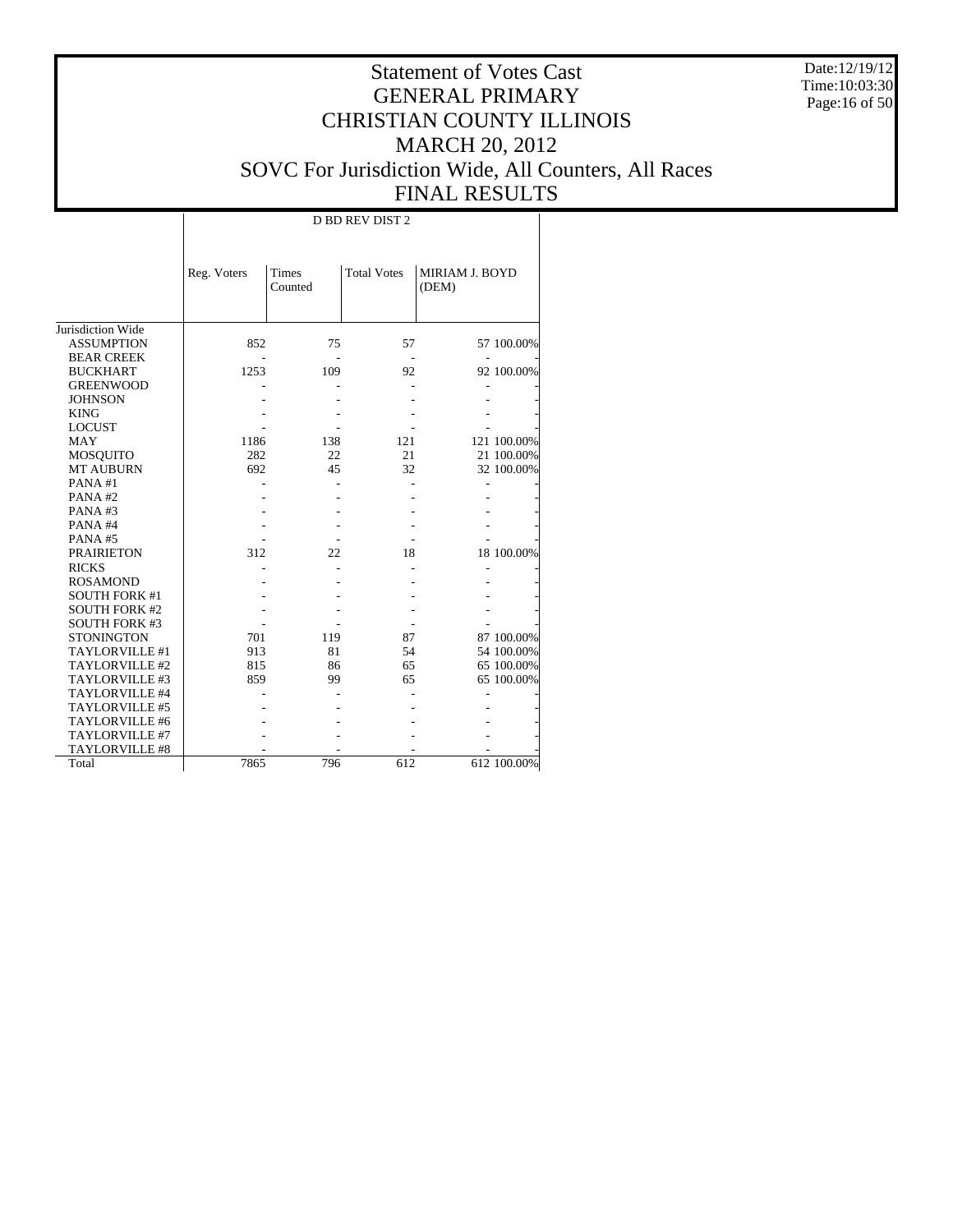Date:12/19/12 Time:10:03:30 Page:17 of 50

|                      |             |                  | D JUDGE APPELLATE DIST 5 |                         |             |                  | D ASSUMPTION COMMITTEEMAN |                           |
|----------------------|-------------|------------------|--------------------------|-------------------------|-------------|------------------|---------------------------|---------------------------|
|                      | Reg. Voters | Times<br>Counted | <b>Total Votes</b>       | <b>JUDY CATES (DEM)</b> | Reg. Voters | Times<br>Counted | Total Votes               | <b>DAVE REED</b><br>(DEM) |
| Jurisdiction Wide    |             |                  |                          |                         |             |                  |                           |                           |
| <b>ASSUMPTION</b>    | 852         | 75               | 55                       | 55 100.00%              | 852         | 75               | 64                        | 64 100,00%                |
| <b>BEAR CREEK</b>    | 358         | 56               | 44                       | 44 100.00%              |             | ÷                |                           |                           |
| <b>BUCKHART</b>      | 1253        | 109              | 85                       | 85 100,00%              |             |                  |                           |                           |
| <b>GREENWOOD</b>     | 155         | 8                | $\overline{7}$           | 7 100.00%               |             |                  |                           |                           |
| <b>JOHNSON</b>       | 489         | 50               | 28                       | 28 100.00%              |             |                  |                           |                           |
| <b>KING</b>          | 139         | 9                | 6                        | 6 100.00%               |             |                  |                           |                           |
| <b>LOCUST</b>        | 430         | 66               | 45                       | 45 100.00%              |             |                  |                           |                           |
| <b>MAY</b>           | 1186        | 138              | 113                      | 113 100.00%             |             |                  |                           |                           |
| <b>MOSQUITO</b>      | 282         | 22               | 19                       | 19 100.00%              |             |                  |                           |                           |
| <b>MT AUBURN</b>     | 692         | 45               | 36                       | 36 100.00%              |             |                  |                           |                           |
| PANA#1               | 641         | 62               | 46                       | 46 100.00%              |             |                  |                           |                           |
| PANA#2               | 1292        | 114              | 92                       | 92 100.00%              |             |                  |                           |                           |
| PANA#3               | 736         | 67               | 48                       | 48 100.00%              |             |                  |                           |                           |
| PANA#4               | 646         | 54               | 47                       | 47 100.00%              |             |                  |                           |                           |
| PANA#5               | 502         | 34               | 31                       | 31 100.00%              |             |                  |                           |                           |
| <b>PRAIRIETON</b>    | 312         | 22               | 19                       | 19 100.00%              |             |                  |                           |                           |
| <b>RICKS</b>         | 799         | 53               | 49                       | 49 100.00%              |             |                  |                           |                           |
| <b>ROSAMOND</b>      | 238         | 10               | 8                        | 8 100,00%               |             |                  |                           |                           |
| <b>SOUTH FORK #1</b> | 861         | 110              | 81                       | 81 100.00%              |             |                  |                           |                           |
| <b>SOUTH FORK #2</b> | 432         | 53               | 39                       | 39 100.00%              |             |                  |                           |                           |
| <b>SOUTH FORK #3</b> | 456         | 47               | 38                       | 38 100.00%              |             |                  |                           |                           |
| <b>STONINGTON</b>    | 701         | 119              | 86                       | 86 100.00%              |             |                  |                           |                           |
| TAYLORVILLE #1       | 913         | 81               | 52                       | 52 100.00%              |             |                  |                           |                           |
| TAYLORVILLE #2       | 815         | 86               | 65                       | 65 100.00%              |             |                  |                           |                           |
| TAYLORVILLE #3       | 859         | 99               | 62                       | 62 100.00%              |             |                  |                           |                           |
| TAYLORVILLE #4       | 1297        | 143              | 104                      | 104 100,00%             |             |                  |                           |                           |
| TAYLORVILLE #5       | 1262        | 111              | 77                       | 77 100,00%              |             |                  |                           |                           |
| TAYLORVILLE #6       | 851         | 94               | 66                       | 66 100.00%              |             |                  |                           |                           |
| TAYLORVILLE #7       | 803         | 84               | 63                       | 63 100.00%              |             |                  |                           |                           |
| TAYLORVILLE #8       | 940         | 95               | 77                       | 77 100.00%              |             |                  |                           |                           |
| Total                | 21192       | 2116             | 1588                     | 1588 100.00%            | 852         | $\overline{75}$  | 64                        | 64 100,00%                |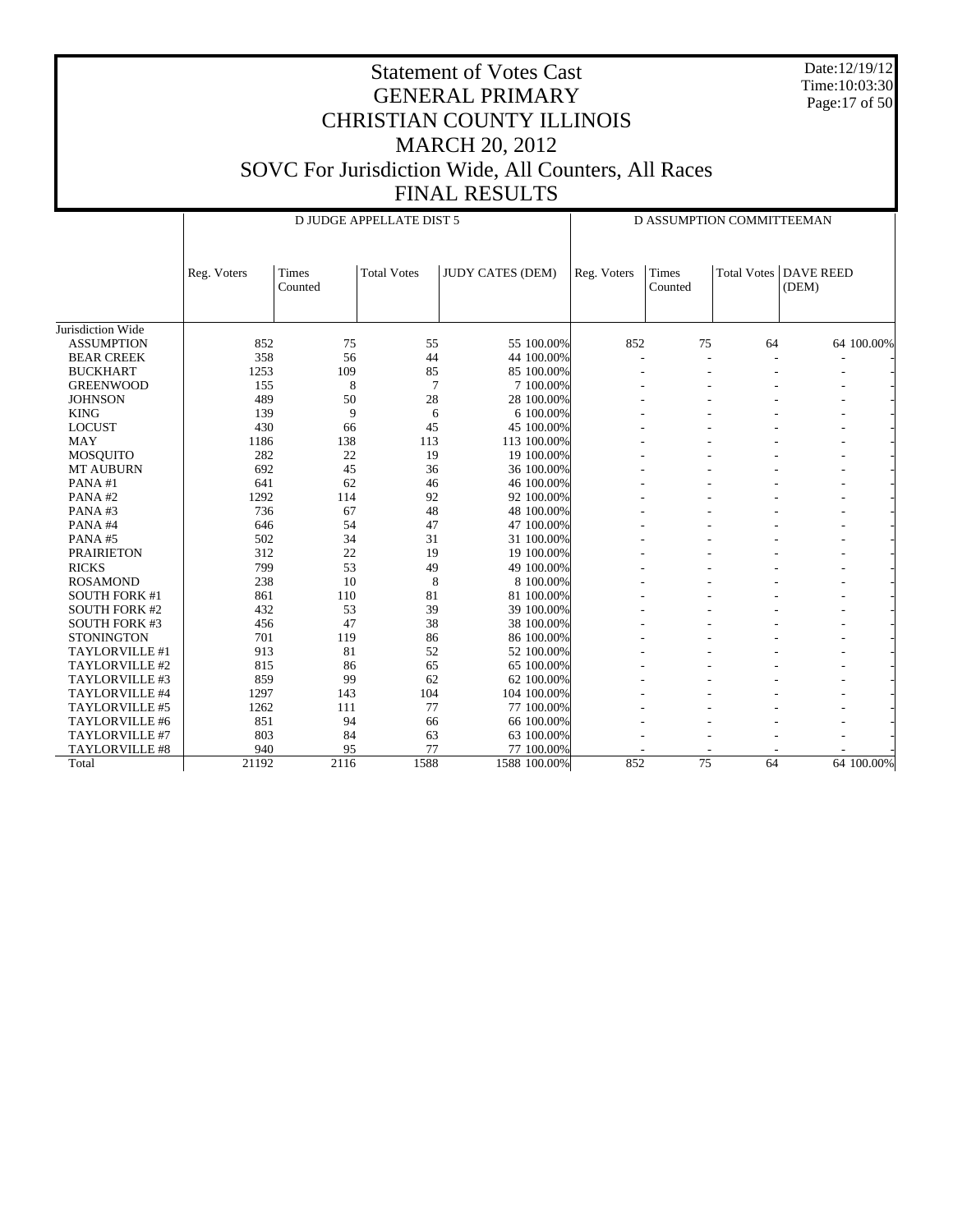Date:12/19/12 Time:10:03:30 Page:18 of 50

|                      |             |                  | D BEAR CREEK COMMITTEEMAN |                           | D MAY COMMITTEEMAN |                         |                    |                         |  |
|----------------------|-------------|------------------|---------------------------|---------------------------|--------------------|-------------------------|--------------------|-------------------------|--|
|                      | Reg. Voters | Times<br>Counted | Total Votes   LAURA A.    | <b>WILKINSON</b><br>(DEM) | Reg. Voters        | <b>Times</b><br>Counted | <b>Total Votes</b> | <b>BEN CURTIN (DEM)</b> |  |
| Jurisdiction Wide    |             |                  |                           |                           |                    |                         |                    |                         |  |
| <b>ASSUMPTION</b>    |             |                  |                           |                           |                    |                         |                    |                         |  |
| <b>BEAR CREEK</b>    | 358         | 56               | 51                        | 51 100.00%                |                    |                         |                    |                         |  |
| <b>BUCKHART</b>      |             |                  |                           |                           |                    |                         |                    |                         |  |
| <b>GREENWOOD</b>     |             |                  |                           |                           |                    |                         |                    |                         |  |
| <b>JOHNSON</b>       |             |                  |                           |                           |                    |                         |                    |                         |  |
| <b>KING</b>          |             |                  |                           |                           |                    |                         |                    |                         |  |
| <b>LOCUST</b>        |             |                  |                           |                           |                    |                         |                    |                         |  |
| <b>MAY</b>           |             |                  |                           |                           | 1186               | 138                     | 116                | 116 100.00%             |  |
| MOSQUITO             |             |                  |                           |                           |                    |                         |                    |                         |  |
| MT AUBURN            |             |                  |                           |                           |                    |                         |                    |                         |  |
| PANA#1               |             |                  |                           |                           |                    |                         |                    |                         |  |
| PANA#2               |             |                  |                           |                           |                    |                         |                    |                         |  |
| PANA#3               |             |                  |                           |                           |                    |                         |                    |                         |  |
| PANA#4               |             |                  |                           |                           |                    |                         |                    |                         |  |
| PANA#5               |             |                  |                           |                           |                    |                         |                    |                         |  |
| <b>PRAIRIETON</b>    |             |                  |                           |                           |                    |                         |                    |                         |  |
| <b>RICKS</b>         |             |                  |                           |                           |                    |                         |                    |                         |  |
| <b>ROSAMOND</b>      |             |                  |                           |                           |                    |                         |                    |                         |  |
| <b>SOUTH FORK #1</b> |             |                  |                           |                           |                    |                         |                    |                         |  |
| <b>SOUTH FORK #2</b> |             |                  |                           |                           |                    |                         |                    |                         |  |
| <b>SOUTH FORK #3</b> |             |                  |                           |                           |                    |                         |                    |                         |  |
| <b>STONINGTON</b>    |             |                  |                           |                           |                    |                         |                    |                         |  |
| TAYLORVILLE #1       |             |                  |                           |                           |                    |                         |                    |                         |  |
| TAYLORVILLE #2       |             |                  |                           |                           |                    |                         |                    |                         |  |
| TAYLORVILLE #3       |             |                  |                           |                           |                    |                         |                    |                         |  |
| TAYLORVILLE #4       |             |                  |                           |                           |                    |                         |                    |                         |  |
| TAYLORVILLE #5       |             |                  |                           |                           |                    |                         |                    |                         |  |
| TAYLORVILLE #6       |             |                  |                           |                           |                    |                         |                    |                         |  |
| TAYLORVILLE #7       |             |                  |                           |                           |                    |                         |                    |                         |  |
| TAYLORVILLE #8       |             |                  |                           |                           |                    |                         |                    |                         |  |
| Total                | 358         | $\overline{56}$  | 51                        | 51 100.00%                | 1186               | 138                     | 116                | 116 100.00%             |  |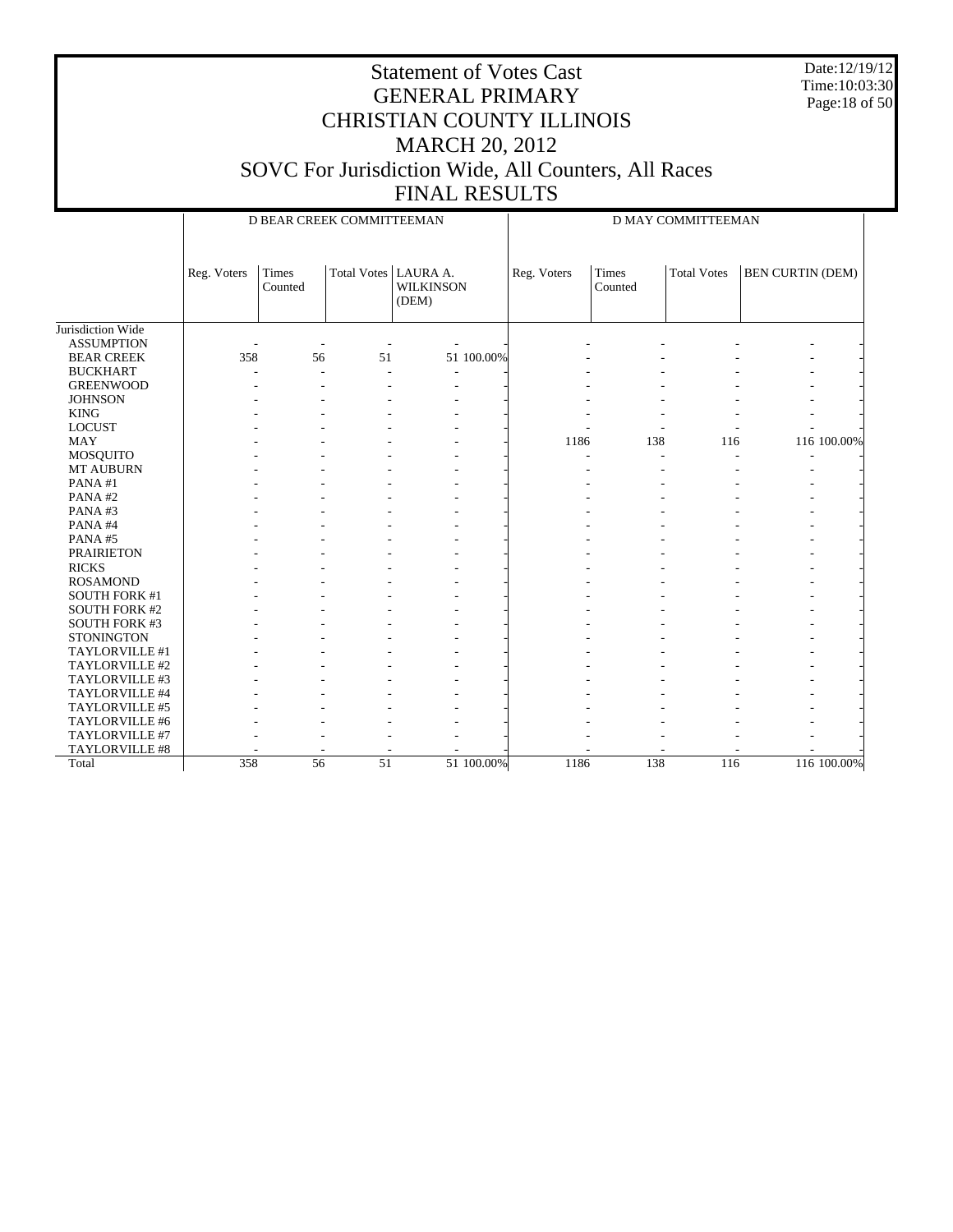Date:12/19/12 Time:10:03:30 Page:19 of 50

|                      |             | D MT AUBURN COMMITTEEMAN |                   |                             |             | D PANA #1 COMMITTEEMAN  |    |                                     |            |  |  |
|----------------------|-------------|--------------------------|-------------------|-----------------------------|-------------|-------------------------|----|-------------------------------------|------------|--|--|
|                      | Reg. Voters | Times<br>Counted         | Total Votes WYATT | <b>DHOHENSTEIN</b><br>(DEM) | Reg. Voters | <b>Times</b><br>Counted |    | Total Votes STEVEN D SIPES<br>(DEM) |            |  |  |
| Jurisdiction Wide    |             |                          |                   |                             |             |                         |    |                                     |            |  |  |
| <b>ASSUMPTION</b>    |             |                          |                   |                             |             |                         |    |                                     |            |  |  |
| <b>BEAR CREEK</b>    |             |                          |                   |                             |             |                         |    |                                     |            |  |  |
| <b>BUCKHART</b>      |             |                          |                   |                             |             |                         |    |                                     |            |  |  |
| <b>GREENWOOD</b>     |             |                          |                   |                             |             |                         |    |                                     |            |  |  |
| <b>JOHNSON</b>       |             |                          |                   |                             |             |                         |    |                                     |            |  |  |
| <b>KING</b>          |             |                          |                   |                             |             |                         |    |                                     |            |  |  |
| <b>LOCUST</b>        |             |                          |                   |                             |             |                         |    |                                     |            |  |  |
| <b>MAY</b>           |             |                          |                   |                             |             |                         |    |                                     |            |  |  |
| MOSQUITO             |             |                          |                   |                             |             |                         |    |                                     |            |  |  |
| <b>MT AUBURN</b>     | 692         | 45                       | 41                | 41 100.00%                  |             |                         |    |                                     |            |  |  |
| PANA#1               |             |                          |                   | $\overline{\phantom{a}}$    | 641         | 62                      | 44 |                                     | 44 100.00% |  |  |
| PANA#2               |             |                          |                   |                             |             |                         |    |                                     |            |  |  |
| PANA#3               |             |                          |                   |                             |             |                         |    |                                     |            |  |  |
| PANA#4               |             |                          |                   |                             |             |                         |    |                                     |            |  |  |
| PANA#5               |             |                          |                   |                             |             |                         |    |                                     |            |  |  |
| <b>PRAIRIETON</b>    |             |                          |                   |                             |             |                         |    |                                     |            |  |  |
| <b>RICKS</b>         |             |                          |                   |                             |             |                         |    |                                     |            |  |  |
| <b>ROSAMOND</b>      |             |                          |                   |                             |             |                         |    |                                     |            |  |  |
| <b>SOUTH FORK #1</b> |             |                          |                   |                             |             |                         |    |                                     |            |  |  |
| <b>SOUTH FORK #2</b> |             |                          |                   |                             |             |                         |    |                                     |            |  |  |
| <b>SOUTH FORK #3</b> |             |                          |                   |                             |             |                         |    |                                     |            |  |  |
| <b>STONINGTON</b>    |             |                          |                   |                             |             |                         |    |                                     |            |  |  |
| TAYLORVILLE #1       |             |                          |                   |                             |             |                         |    |                                     |            |  |  |
| TAYLORVILLE #2       |             |                          |                   |                             |             |                         |    |                                     |            |  |  |
| TAYLORVILLE #3       |             |                          |                   |                             |             |                         |    |                                     |            |  |  |
| TAYLORVILLE #4       |             |                          |                   |                             |             |                         |    |                                     |            |  |  |
| TAYLORVILLE #5       |             |                          |                   |                             |             |                         |    |                                     |            |  |  |
| TAYLORVILLE #6       |             |                          |                   |                             |             |                         |    |                                     |            |  |  |
| TAYLORVILLE #7       |             |                          |                   |                             |             |                         |    |                                     |            |  |  |
| TAYLORVILLE #8       |             |                          |                   |                             |             |                         |    |                                     |            |  |  |
| Total                | 692         | $\overline{45}$          | 41                | 41 100.00%                  | 641         | $\overline{62}$         | 44 |                                     | 44 100.00% |  |  |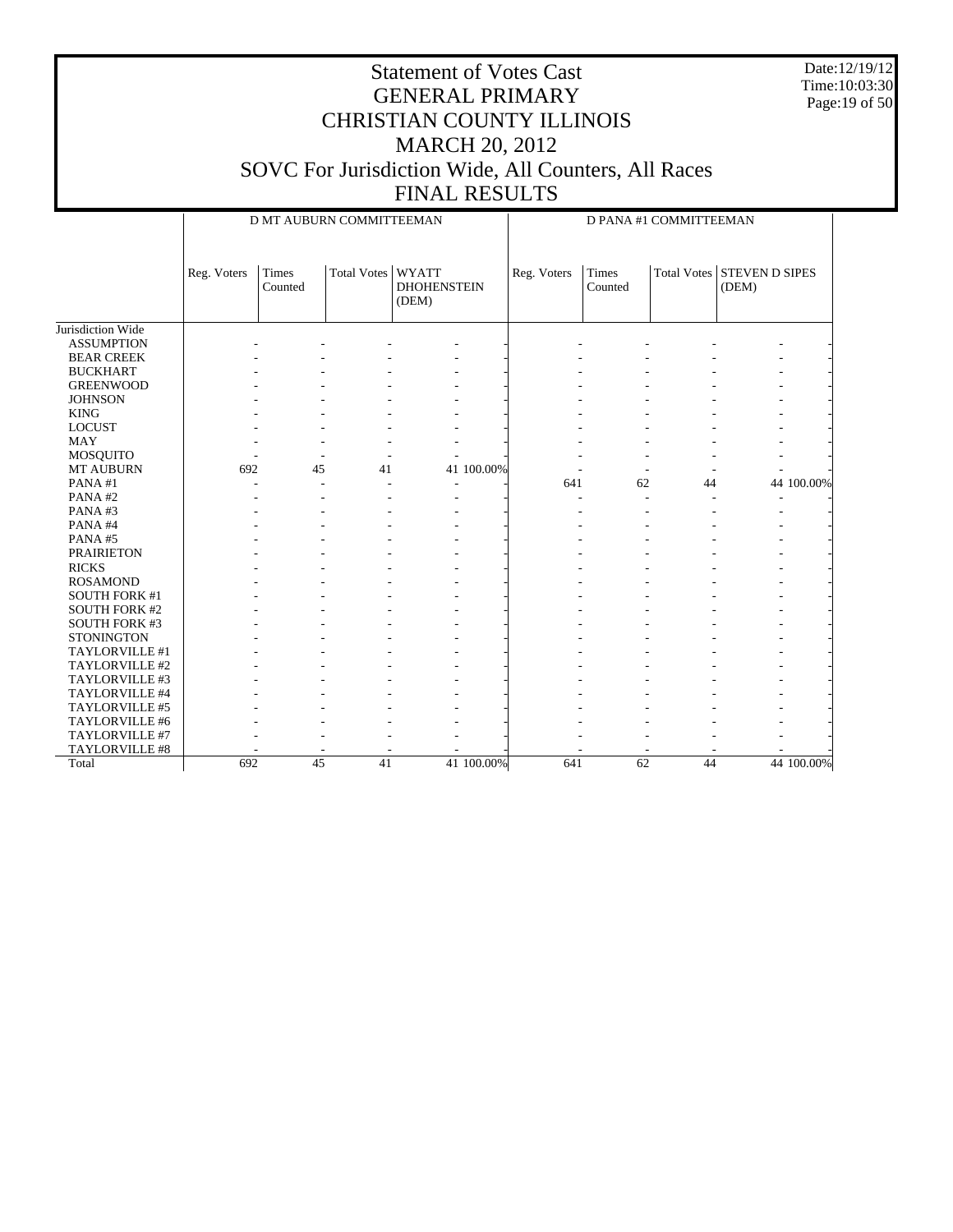Date:12/19/12 Time:10:03:30 Page:20 of 50

|                      |             |                         | D PANA #2 COMMITTEEMAN |                          | D PRAIRIETON COMMITTEEMAN |                         |                    |                                    |
|----------------------|-------------|-------------------------|------------------------|--------------------------|---------------------------|-------------------------|--------------------|------------------------------------|
|                      | Reg. Voters | <b>Times</b><br>Counted | <b>Total Votes</b>     | PAUL C. SCHMITZ<br>(DEM) | Reg. Voters               | <b>Times</b><br>Counted | <b>Total Votes</b> | <b>CECIL 'BUCK'</b><br>McVEY (DEM) |
| Jurisdiction Wide    |             |                         |                        |                          |                           |                         |                    |                                    |
| <b>ASSUMPTION</b>    |             |                         |                        |                          |                           |                         |                    |                                    |
| <b>BEAR CREEK</b>    |             |                         |                        |                          |                           |                         |                    |                                    |
| <b>BUCKHART</b>      |             |                         |                        |                          |                           |                         |                    |                                    |
| <b>GREENWOOD</b>     |             |                         |                        |                          |                           |                         |                    |                                    |
| <b>JOHNSON</b>       |             |                         |                        |                          |                           |                         |                    |                                    |
| <b>KING</b>          |             |                         |                        |                          |                           |                         |                    |                                    |
| <b>LOCUST</b>        |             |                         |                        |                          |                           |                         |                    |                                    |
| <b>MAY</b>           |             |                         |                        |                          |                           |                         |                    |                                    |
| MOSQUITO             |             |                         |                        |                          |                           |                         |                    |                                    |
| MT AUBURN            |             |                         |                        |                          |                           |                         |                    |                                    |
| PANA#1               |             |                         |                        |                          |                           |                         |                    |                                    |
| PANA#2               | 1292        | 114                     | 107                    | 107 100.00%              |                           |                         |                    |                                    |
| PANA#3               |             |                         |                        |                          |                           |                         |                    |                                    |
| PANA#4               |             |                         |                        |                          |                           |                         |                    |                                    |
| PANA#5               |             |                         |                        |                          |                           |                         |                    |                                    |
| <b>PRAIRIETON</b>    |             |                         |                        |                          | 312                       | 22                      | 20                 | 20 100.00%                         |
| <b>RICKS</b>         |             |                         |                        |                          |                           |                         |                    |                                    |
| <b>ROSAMOND</b>      |             |                         |                        |                          |                           |                         |                    |                                    |
| <b>SOUTH FORK #1</b> |             |                         |                        |                          |                           |                         |                    |                                    |
| <b>SOUTH FORK #2</b> |             |                         |                        |                          |                           |                         |                    |                                    |
| <b>SOUTH FORK #3</b> |             |                         |                        |                          |                           |                         |                    |                                    |
| <b>STONINGTON</b>    |             |                         |                        |                          |                           |                         |                    |                                    |
| TAYLORVILLE #1       |             |                         |                        |                          |                           |                         |                    |                                    |
| TAYLORVILLE #2       |             |                         |                        |                          |                           |                         |                    |                                    |
| TAYLORVILLE #3       |             |                         |                        |                          |                           |                         |                    |                                    |
| TAYLORVILLE #4       |             |                         |                        |                          |                           |                         |                    |                                    |
| TAYLORVILLE #5       |             |                         |                        |                          |                           |                         |                    |                                    |
| TAYLORVILLE #6       |             |                         |                        |                          |                           |                         |                    |                                    |
| TAYLORVILLE #7       |             |                         |                        |                          |                           |                         |                    |                                    |
| TAYLORVILLE #8       |             |                         |                        |                          |                           |                         |                    |                                    |
| Total                | 1292        | 114                     | 107                    | 107 100,00%              | 312                       | 22                      | 20                 | 20 100.00%                         |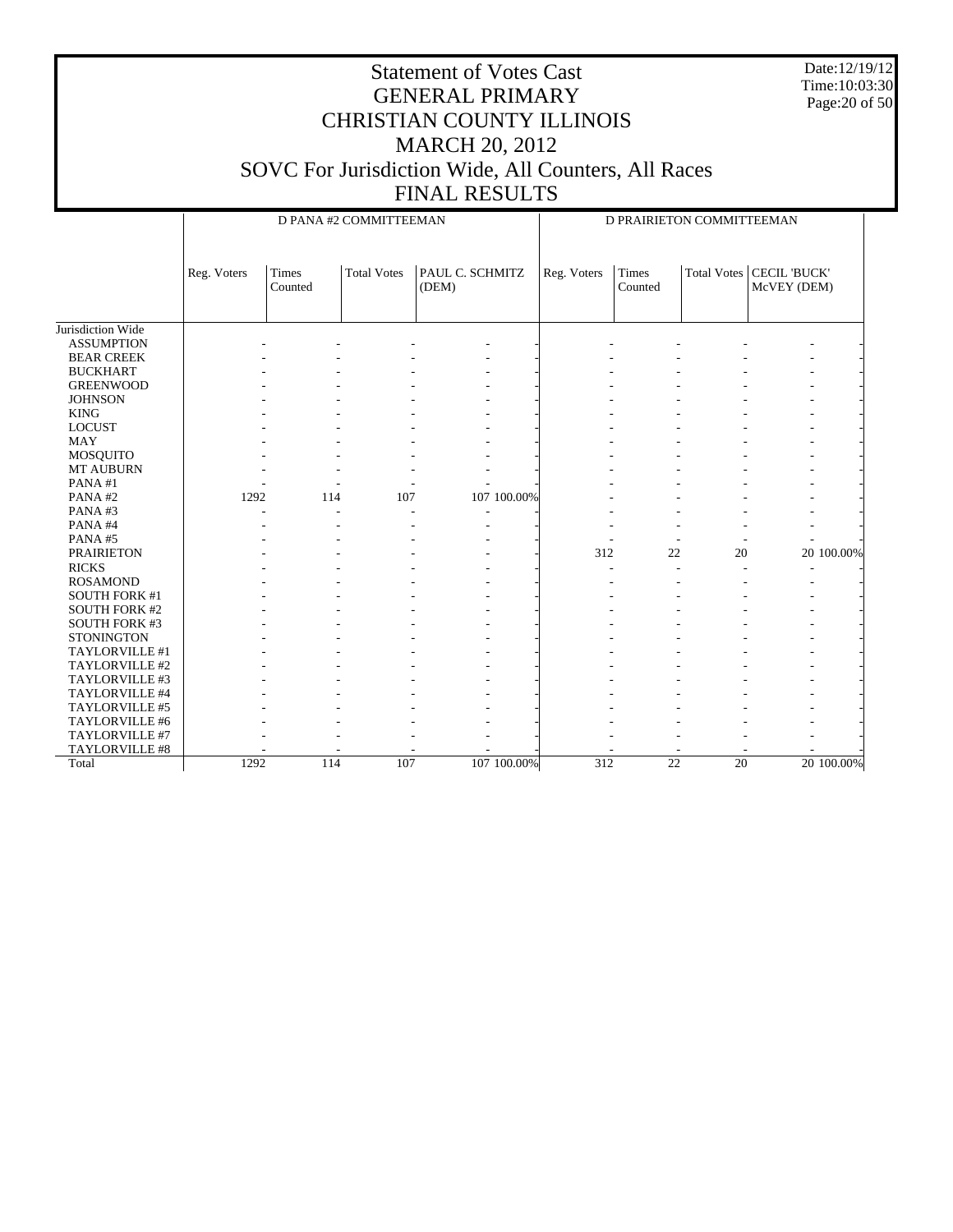Date:12/19/12 Time:10:03:30 Page:21 of 50

|                      |             | D SOUTH FORK #2 COMMITTEEMAN |                    |                              | D STONINGTON COMMITTEEMAN |                  |                    |                          |             |
|----------------------|-------------|------------------------------|--------------------|------------------------------|---------------------------|------------------|--------------------|--------------------------|-------------|
|                      | Reg. Voters | Times<br>Counted             | <b>Total Votes</b> | <b>KEVIN HOWARD</b><br>(DEM) | Reg. Voters               | Times<br>Counted | <b>Total Votes</b> | <b>JESS CURTIN (DEM)</b> |             |
| Jurisdiction Wide    |             |                              |                    |                              |                           |                  |                    |                          |             |
| <b>ASSUMPTION</b>    |             |                              |                    |                              |                           |                  |                    |                          |             |
| <b>BEAR CREEK</b>    |             |                              |                    |                              |                           |                  |                    |                          |             |
| <b>BUCKHART</b>      |             |                              |                    |                              |                           |                  |                    |                          |             |
| <b>GREENWOOD</b>     |             |                              |                    |                              |                           |                  |                    |                          |             |
| <b>JOHNSON</b>       |             |                              |                    |                              |                           |                  |                    |                          |             |
| <b>KING</b>          |             |                              |                    |                              |                           |                  |                    |                          |             |
| <b>LOCUST</b>        |             |                              |                    |                              |                           |                  |                    |                          |             |
| <b>MAY</b>           |             |                              |                    |                              |                           |                  |                    |                          |             |
| <b>MOSQUITO</b>      |             |                              |                    |                              |                           |                  |                    |                          |             |
| MT AUBURN            |             |                              |                    |                              |                           |                  |                    |                          |             |
| PANA#1               |             |                              |                    |                              |                           |                  |                    |                          |             |
| PANA#2               |             |                              |                    |                              |                           |                  |                    |                          |             |
| PANA#3               |             |                              |                    |                              |                           |                  |                    |                          |             |
| PANA#4               |             |                              |                    |                              |                           |                  |                    |                          |             |
| PANA#5               |             |                              |                    |                              |                           |                  |                    |                          |             |
| <b>PRAIRIETON</b>    |             |                              |                    |                              |                           |                  |                    |                          |             |
| <b>RICKS</b>         |             |                              |                    |                              |                           |                  |                    |                          |             |
| <b>ROSAMOND</b>      |             |                              |                    |                              |                           |                  |                    |                          |             |
| <b>SOUTH FORK #1</b> |             |                              |                    |                              |                           |                  |                    |                          |             |
| <b>SOUTH FORK #2</b> | 432         | 53                           | 46                 | 46 100.00%                   |                           |                  |                    |                          |             |
| <b>SOUTH FORK #3</b> |             |                              |                    |                              |                           |                  |                    |                          |             |
| <b>STONINGTON</b>    |             |                              |                    |                              | 701                       | 119              | 100                |                          | 100 100.00% |
| TAYLORVILLE #1       |             |                              |                    |                              |                           |                  |                    |                          |             |
| TAYLORVILLE #2       |             |                              |                    |                              |                           |                  |                    |                          |             |
| TAYLORVILLE #3       |             |                              |                    |                              |                           |                  |                    |                          |             |
| TAYLORVILLE #4       |             |                              |                    |                              |                           |                  |                    |                          |             |
| TAYLORVILLE #5       |             |                              |                    |                              |                           |                  |                    |                          |             |
| TAYLORVILLE #6       |             |                              |                    |                              |                           |                  |                    |                          |             |
| TAYLORVILLE #7       |             |                              |                    |                              |                           |                  |                    |                          |             |
| TAYLORVILLE #8       |             |                              |                    |                              |                           |                  |                    |                          |             |
| Total                | 432         | $\overline{53}$              | 46                 | 46 100,00%                   | 701                       | 119              | 100                |                          | 100 100.00% |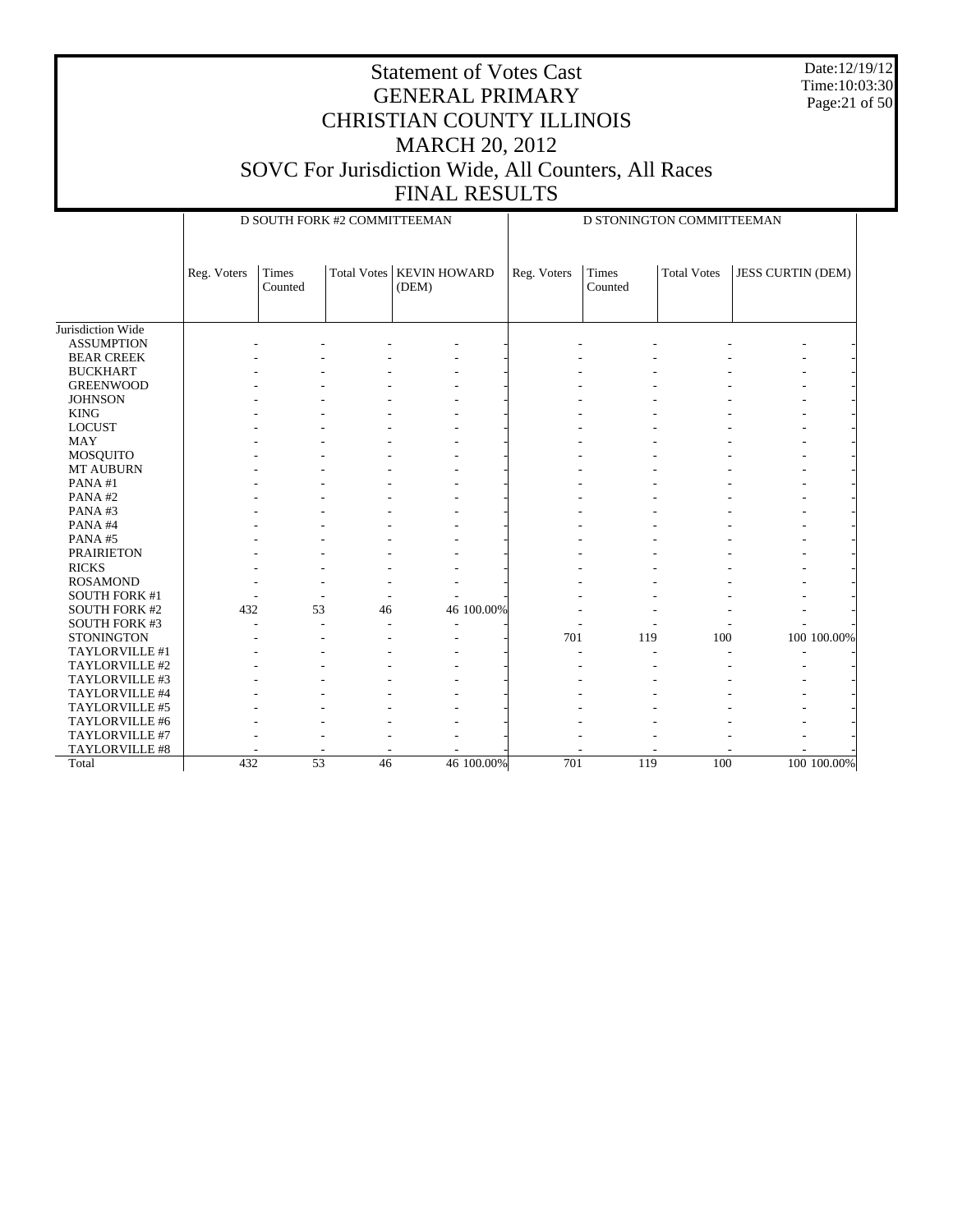Date:12/19/12 Time:10:03:30 Page:22 of 50

|                      |             |         | D TAYLORVILLE #1 COMMITTEEMAN |                      | D TAYLORVILLE #2 COMMITTEEMAN |             |         |    |                         |            |
|----------------------|-------------|---------|-------------------------------|----------------------|-------------------------------|-------------|---------|----|-------------------------|------------|
|                      | Reg. Voters | Times   | <b>Total Votes</b>            | <b>KENNY SHIVERS</b> |                               | Reg. Voters | Times   |    | Total Votes   KENNETH R |            |
|                      |             | Counted |                               | (DEM)                |                               |             | Counted |    | PODESCHI (DEM)          |            |
|                      |             |         |                               |                      |                               |             |         |    |                         |            |
| Jurisdiction Wide    |             |         |                               |                      |                               |             |         |    |                         |            |
| <b>ASSUMPTION</b>    |             |         |                               |                      |                               |             |         |    |                         |            |
| <b>BEAR CREEK</b>    |             |         |                               |                      |                               |             |         |    |                         |            |
| <b>BUCKHART</b>      |             |         |                               |                      |                               |             |         |    |                         |            |
| <b>GREENWOOD</b>     |             |         |                               |                      |                               |             |         |    |                         |            |
| <b>JOHNSON</b>       |             |         |                               |                      |                               |             |         |    |                         |            |
| <b>KING</b>          |             |         |                               |                      |                               |             |         |    |                         |            |
| <b>LOCUST</b>        |             |         |                               |                      |                               |             |         |    |                         |            |
| <b>MAY</b>           |             |         |                               |                      |                               |             |         |    |                         |            |
| <b>MOSQUITO</b>      |             |         |                               |                      |                               |             |         |    |                         |            |
| MT AUBURN            |             |         |                               |                      |                               |             |         |    |                         |            |
| PANA#1               |             |         |                               |                      |                               |             |         |    |                         |            |
| PANA#2               |             |         |                               |                      |                               |             |         |    |                         |            |
| PANA#3               |             |         |                               |                      |                               |             |         |    |                         |            |
| PANA#4               |             |         |                               |                      |                               |             |         |    |                         |            |
| PANA#5               |             |         |                               |                      |                               |             |         |    |                         |            |
| <b>PRAIRIETON</b>    |             |         |                               |                      |                               |             |         |    |                         |            |
| <b>RICKS</b>         |             |         |                               |                      |                               |             |         |    |                         |            |
| <b>ROSAMOND</b>      |             |         |                               |                      |                               |             |         |    |                         |            |
| <b>SOUTH FORK #1</b> |             |         |                               |                      |                               |             |         |    |                         |            |
| <b>SOUTH FORK #2</b> |             |         |                               |                      |                               |             |         |    |                         |            |
| <b>SOUTH FORK #3</b> |             |         |                               |                      |                               |             |         |    |                         |            |
| <b>STONINGTON</b>    |             |         |                               |                      |                               |             |         |    |                         |            |
| TAYLORVILLE #1       | 913         | 81      | 68                            |                      | 68 100.00%                    |             |         |    |                         |            |
| TAYLORVILLE #2       |             |         |                               |                      |                               | 815         | 86      | 78 |                         | 78 100.00% |
| TAYLORVILLE #3       |             |         |                               |                      |                               |             |         |    |                         |            |
| TAYLORVILLE #4       |             |         |                               |                      |                               |             |         |    |                         |            |
| TAYLORVILLE #5       |             |         |                               |                      |                               |             |         |    |                         |            |
| TAYLORVILLE #6       |             |         |                               |                      |                               |             |         |    |                         |            |
| TAYLORVILLE #7       |             |         |                               |                      |                               |             |         |    |                         |            |
| TAYLORVILLE #8       |             |         |                               |                      |                               |             |         |    |                         |            |
| Total                | 913         | 81      | 68                            |                      | 68 100.00%                    | 815         | 86      | 78 |                         | 78 100.00% |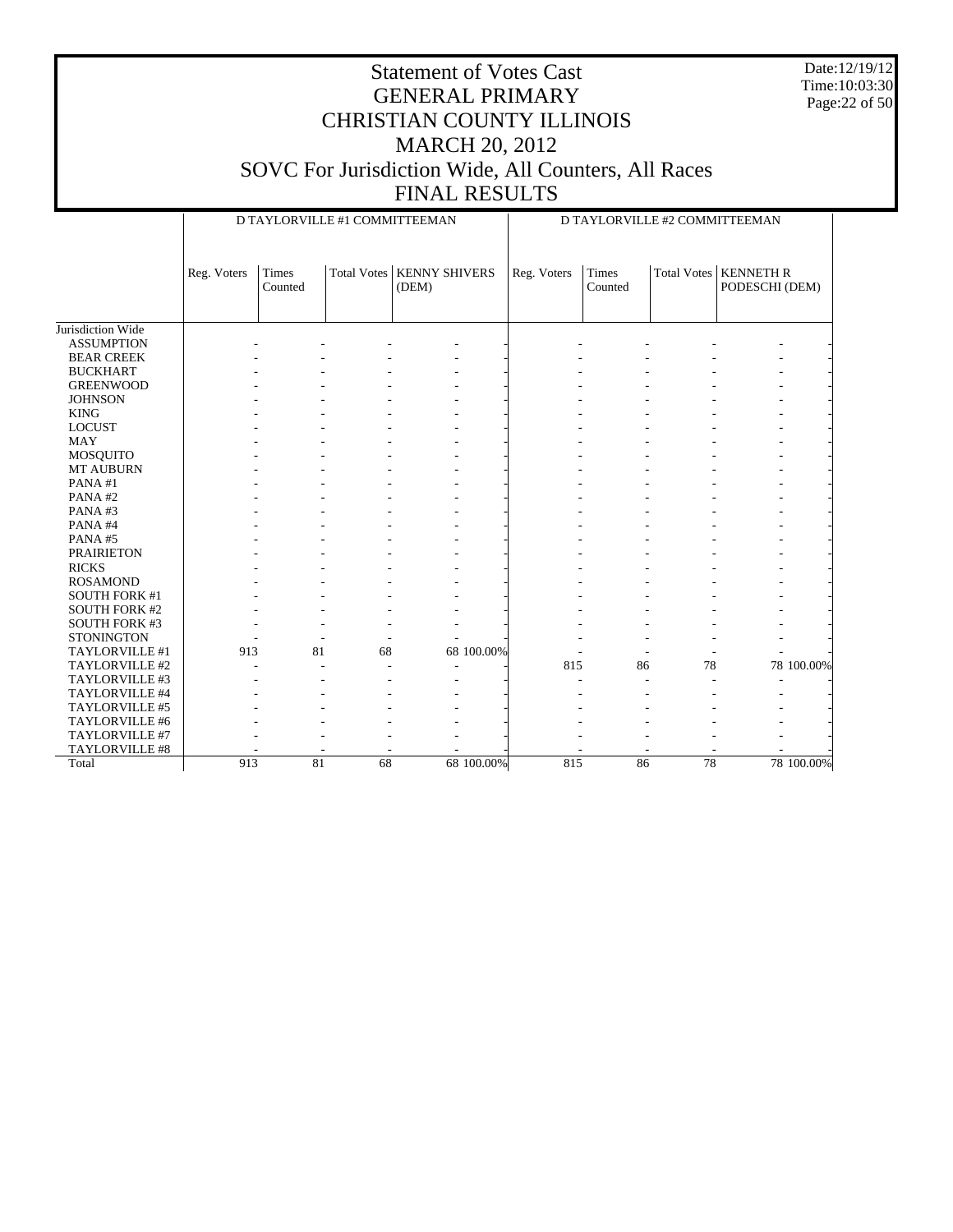Date:12/19/12 Time:10:03:30 Page:23 of 50

|                      |             |                         | D TAYLORVILLE #3 COMMITTEEMAN |                                         |            | D TAYLORVILLE #5 COMMITTEEMAN |                  |    |                                      |            |  |
|----------------------|-------------|-------------------------|-------------------------------|-----------------------------------------|------------|-------------------------------|------------------|----|--------------------------------------|------------|--|
|                      | Reg. Voters | <b>Times</b><br>Counted |                               | Total Votes   MICHAEL J.<br>MAYER (DEM) |            | Reg. Voters                   | Times<br>Counted |    | Total Votes   NOLAN P. DREA<br>(DEM) |            |  |
|                      |             |                         |                               |                                         |            |                               |                  |    |                                      |            |  |
|                      |             |                         |                               |                                         |            |                               |                  |    |                                      |            |  |
| Jurisdiction Wide    |             |                         |                               |                                         |            |                               |                  |    |                                      |            |  |
| <b>ASSUMPTION</b>    |             |                         |                               |                                         |            |                               |                  |    |                                      |            |  |
| <b>BEAR CREEK</b>    |             |                         |                               |                                         |            |                               |                  |    |                                      |            |  |
| <b>BUCKHART</b>      |             |                         |                               |                                         |            |                               |                  |    |                                      |            |  |
| <b>GREENWOOD</b>     |             |                         |                               |                                         |            |                               |                  |    |                                      |            |  |
| <b>JOHNSON</b>       |             |                         |                               |                                         |            |                               |                  |    |                                      |            |  |
| <b>KING</b>          |             |                         |                               |                                         |            |                               |                  |    |                                      |            |  |
| <b>LOCUST</b>        |             |                         |                               |                                         |            |                               |                  |    |                                      |            |  |
| <b>MAY</b>           |             |                         |                               |                                         |            |                               |                  |    |                                      |            |  |
| MOSQUITO             |             |                         |                               |                                         |            |                               |                  |    |                                      |            |  |
| <b>MT AUBURN</b>     |             |                         |                               |                                         |            |                               |                  |    |                                      |            |  |
| PANA#1               |             |                         |                               |                                         |            |                               |                  |    |                                      |            |  |
| PANA#2               |             |                         |                               |                                         |            |                               |                  |    |                                      |            |  |
| PANA#3               |             |                         |                               |                                         |            |                               |                  |    |                                      |            |  |
| PANA#4               |             |                         |                               |                                         |            |                               |                  |    |                                      |            |  |
| PANA#5               |             |                         |                               |                                         |            |                               |                  |    |                                      |            |  |
| <b>PRAIRIETON</b>    |             |                         |                               |                                         |            |                               |                  |    |                                      |            |  |
| <b>RICKS</b>         |             |                         |                               |                                         |            |                               |                  |    |                                      |            |  |
| <b>ROSAMOND</b>      |             |                         |                               |                                         |            |                               |                  |    |                                      |            |  |
| <b>SOUTH FORK #1</b> |             |                         |                               |                                         |            |                               |                  |    |                                      |            |  |
| <b>SOUTH FORK #2</b> |             |                         |                               |                                         |            |                               |                  |    |                                      |            |  |
| <b>SOUTH FORK #3</b> |             |                         |                               |                                         |            |                               |                  |    |                                      |            |  |
| <b>STONINGTON</b>    |             |                         |                               |                                         |            |                               |                  |    |                                      |            |  |
| TAYLORVILLE #1       |             |                         |                               |                                         |            |                               |                  |    |                                      |            |  |
| TAYLORVILLE #2       |             |                         |                               |                                         |            |                               |                  |    |                                      |            |  |
| TAYLORVILLE #3       | 859         |                         | 80<br>99                      |                                         | 80 100.00% |                               |                  |    |                                      |            |  |
| TAYLORVILLE #4       |             |                         | ÷                             |                                         |            |                               |                  | ٠  |                                      |            |  |
| TAYLORVILLE #5       |             |                         |                               |                                         |            | 1262                          | 111              | 89 |                                      | 89 100.00% |  |
| TAYLORVILLE #6       |             |                         |                               |                                         |            |                               |                  |    |                                      |            |  |
| TAYLORVILLE #7       |             |                         |                               |                                         |            |                               |                  |    |                                      |            |  |
| TAYLORVILLE #8       |             |                         |                               |                                         |            |                               |                  |    |                                      |            |  |
| Total                | 859         |                         | 99<br>80                      |                                         | 80 100.00% | 1262                          | 111              | 89 |                                      | 89 100.00% |  |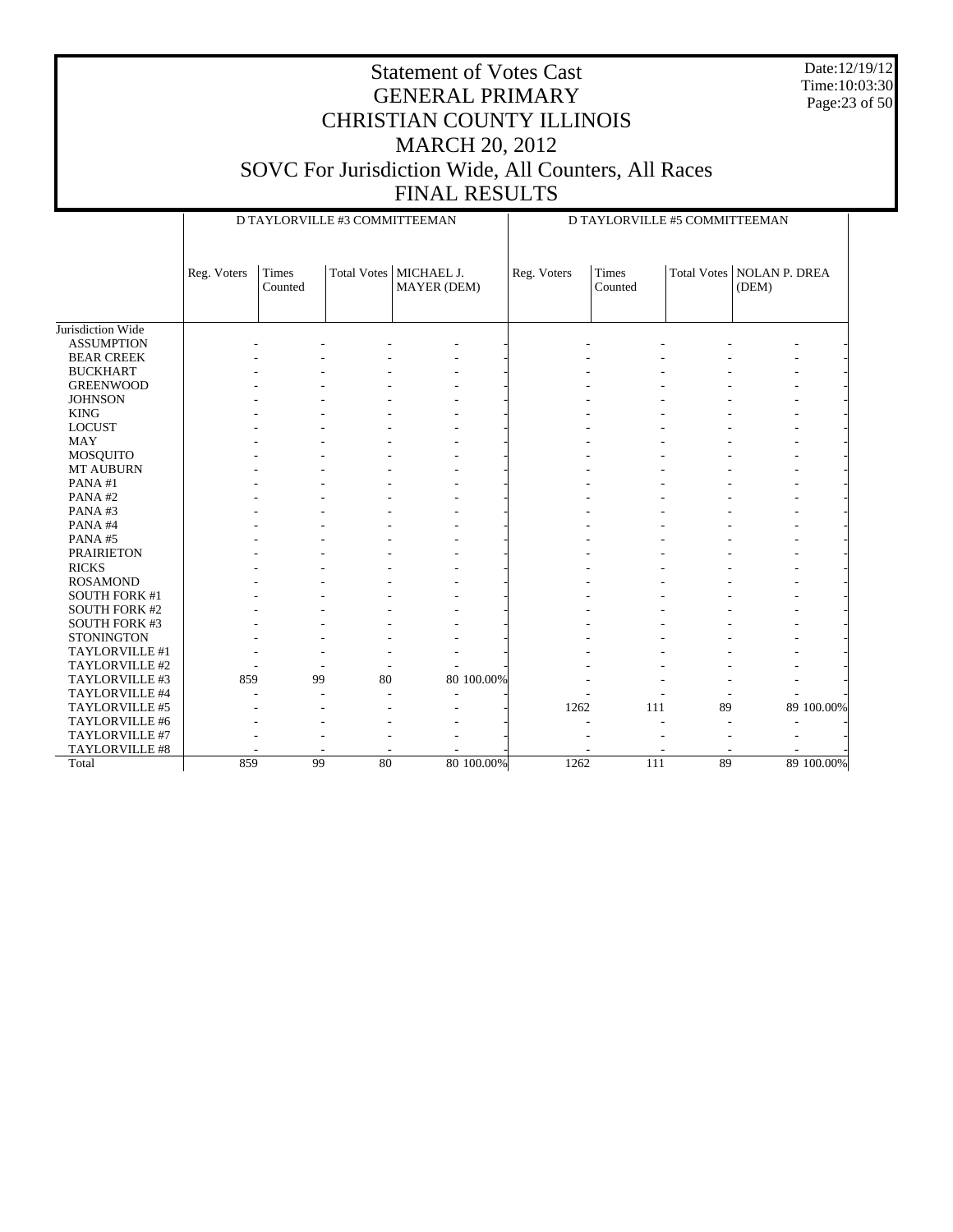Date:12/19/12 Time:10:03:30 Page:24 of 50

| Times<br>Total Votes   ROBERT J.<br>Times<br>Total Votes   COLLEEN M<br>Reg. Voters<br>Reg. Voters<br>SWINEY (DEM)<br>Counted<br>Counted | HADLEY (DEM) |
|------------------------------------------------------------------------------------------------------------------------------------------|--------------|
|                                                                                                                                          |              |
| Jurisdiction Wide                                                                                                                        |              |
| <b>ASSUMPTION</b>                                                                                                                        |              |
| <b>BEAR CREEK</b>                                                                                                                        |              |
| <b>BUCKHART</b>                                                                                                                          |              |
| <b>GREENWOOD</b>                                                                                                                         |              |
| <b>JOHNSON</b>                                                                                                                           |              |
| <b>KING</b>                                                                                                                              |              |
| <b>LOCUST</b>                                                                                                                            |              |
| <b>MAY</b>                                                                                                                               |              |
| MOSQUITO                                                                                                                                 |              |
| <b>MT AUBURN</b>                                                                                                                         |              |
| PANA#1                                                                                                                                   |              |
| PANA#2                                                                                                                                   |              |
| PANA#3                                                                                                                                   |              |
| PANA#4                                                                                                                                   |              |
| PANA#5                                                                                                                                   |              |
| <b>PRAIRIETON</b>                                                                                                                        |              |
| <b>RICKS</b>                                                                                                                             |              |
| <b>ROSAMOND</b>                                                                                                                          |              |
| <b>SOUTH FORK #1</b>                                                                                                                     |              |
| <b>SOUTH FORK #2</b>                                                                                                                     |              |
| <b>SOUTH FORK #3</b>                                                                                                                     |              |
| <b>STONINGTON</b>                                                                                                                        |              |
| TAYLORVILLE #1                                                                                                                           |              |
| TAYLORVILLE #2                                                                                                                           |              |
| TAYLORVILLE #3                                                                                                                           |              |
| TAYLORVILLE #4                                                                                                                           |              |
| TAYLORVILLE #5                                                                                                                           |              |
| 79 100.00%<br>851<br>94<br>79<br>TAYLORVILLE #6                                                                                          |              |
| TAYLORVILLE #7<br>803<br>84<br>76                                                                                                        | 76 100.00%   |
| TAYLORVILLE #8                                                                                                                           |              |
| 79 100.00%<br>803<br>$\overline{84}$<br>851<br>94<br>79<br>$\overline{76}$<br>Total                                                      | 76 100.00%   |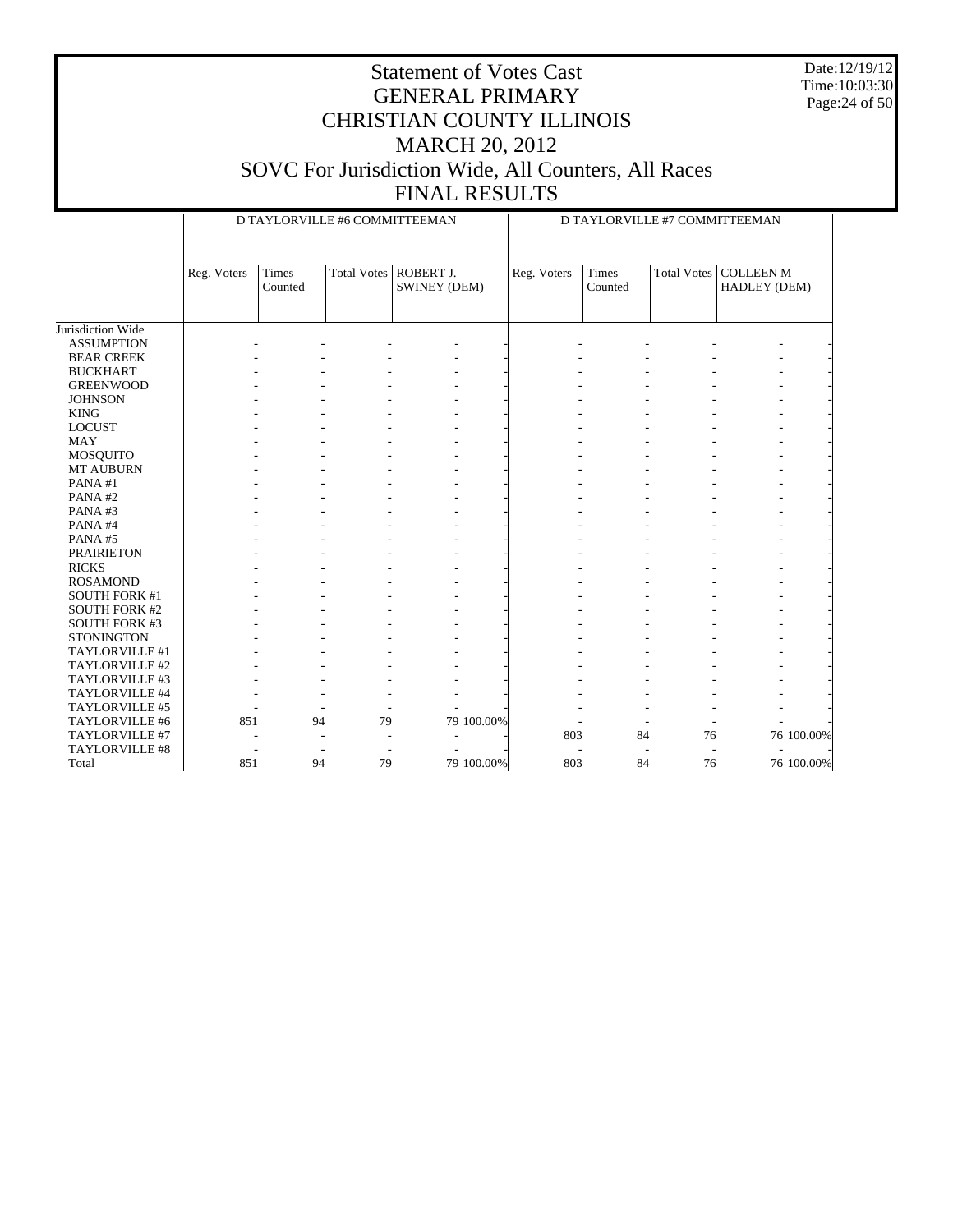Date:12/19/12 Time:10:03:30 Page:25 of 50

# Statement of Votes Cast GENERAL PRIMARY CHRISTIAN COUNTY ILLINOIS MARCH 20, 2012 SOVC For Jurisdiction Wide, All Counters, All Races FINAL RESULTS

|                                        | Reg. Voters | Times<br>Counted |    | Total Votes   GORDON JOHN<br>MAZZOTTI (DEM) |            |
|----------------------------------------|-------------|------------------|----|---------------------------------------------|------------|
|                                        |             |                  |    |                                             |            |
| Jurisdiction Wide<br><b>ASSUMPTION</b> |             |                  |    |                                             |            |
|                                        |             |                  |    |                                             |            |
| <b>BEAR CREEK</b>                      |             |                  |    |                                             |            |
| <b>BUCKHART</b>                        |             |                  |    |                                             |            |
| <b>GREENWOOD</b>                       |             |                  |    |                                             |            |
| <b>JOHNSON</b>                         |             |                  |    |                                             |            |
| <b>KING</b>                            |             |                  |    |                                             |            |
| <b>LOCUST</b>                          |             |                  |    |                                             |            |
| <b>MAY</b>                             |             |                  |    |                                             |            |
| MOSQUITO                               |             |                  |    |                                             |            |
| <b>MT AUBURN</b>                       |             |                  |    |                                             |            |
| PANA#1                                 |             |                  |    |                                             |            |
| PANA#2                                 |             |                  |    |                                             |            |
| PANA# $3$                              |             |                  |    |                                             |            |
| PANA#4                                 |             |                  |    |                                             |            |
| PANA#5                                 |             |                  |    |                                             |            |
| <b>PRAIRIETON</b>                      |             |                  |    |                                             |            |
| <b>RICKS</b>                           |             |                  |    |                                             |            |
| <b>ROSAMOND</b>                        |             |                  |    |                                             |            |
| <b>SOUTH FORK #1</b>                   |             |                  |    |                                             |            |
| <b>SOUTH FORK #2</b>                   |             |                  |    |                                             |            |
| <b>SOUTH FORK #3</b>                   |             |                  |    |                                             |            |
| <b>STONINGTON</b>                      |             |                  |    |                                             |            |
| TAYLORVILLE #1                         |             |                  |    |                                             |            |
| TAYLORVILLE #2                         |             |                  |    |                                             |            |
| TAYLORVILLE #3                         |             |                  |    |                                             |            |
| TAYLORVILLE #4                         |             |                  |    |                                             |            |
| TAYLORVILLE #5                         |             |                  |    |                                             |            |
| TAYLORVILLE #6                         |             |                  |    |                                             |            |
| TAYLORVILLE #7                         |             |                  |    |                                             |            |
| <b>TAYLORVILLE #8</b>                  | 940         | 95               | 78 |                                             | 78 100.00% |
| Total                                  | 940         | 95               | 78 |                                             | 78 100.00% |

D TAYLORVILLE #8 COMMITTEEMAN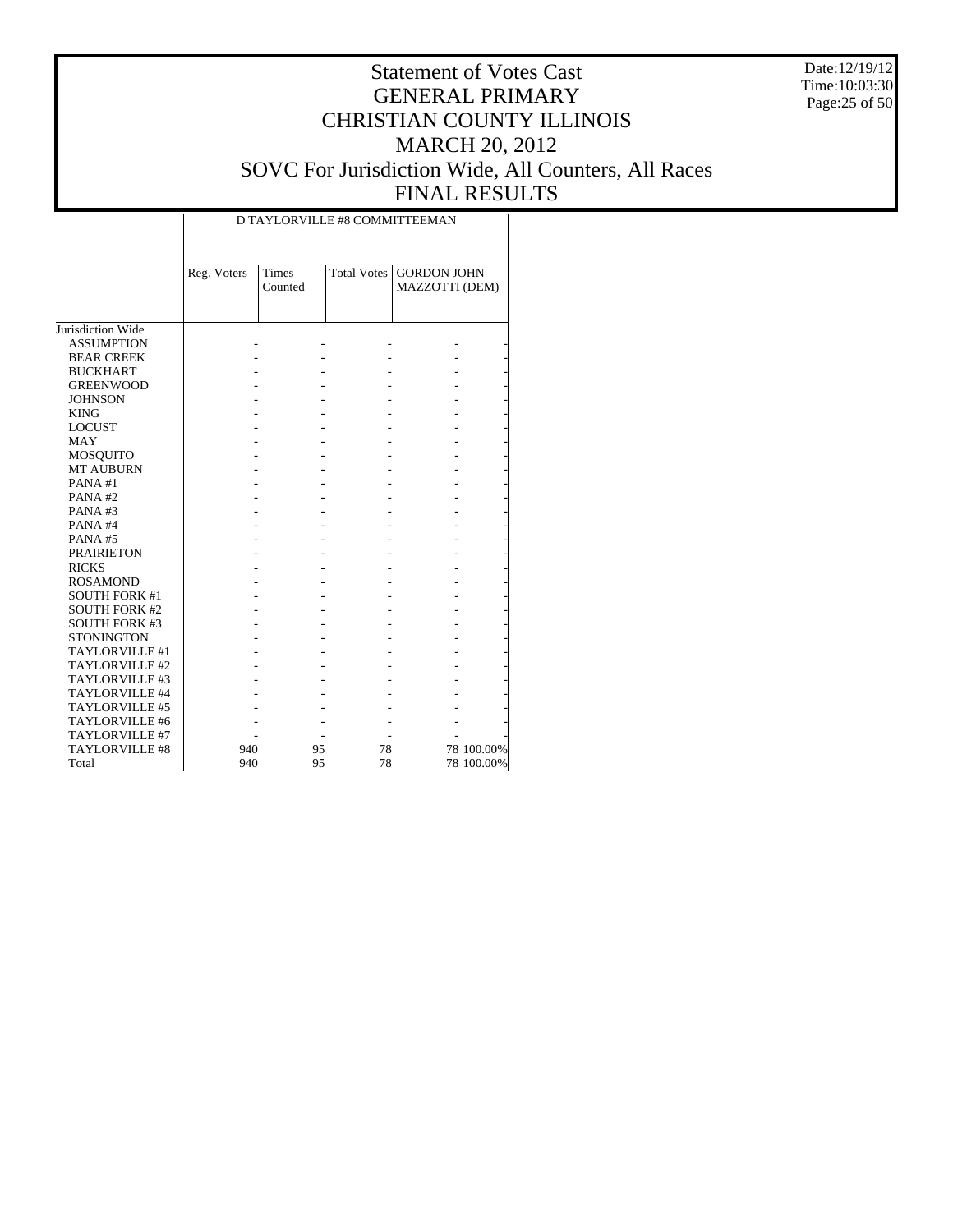Date:12/19/12 Time:10:03:30 Page:26 of 50

#### Statement of Votes Cast GENERAL PRIMARY CHRISTIAN COUNTY ILLINOIS MARCH 20, 2012 SOVC For Jurisdiction Wide, All Counters, All Races FINAL RESULTS

|                       | <b>R PRESIDENT</b> |                         |                    |                             |        |                |        |                         |       |
|-----------------------|--------------------|-------------------------|--------------------|-----------------------------|--------|----------------|--------|-------------------------|-------|
|                       | Reg. Voters        | <b>Times</b><br>Counted | <b>Total Votes</b> | <b>MITT ROMNEY</b><br>(REP) |        | RON PAUL (REP) |        | <b>RICK PERRY (REP)</b> |       |
| Jurisdiction Wide     |                    |                         |                    |                             |        |                |        |                         |       |
| <b>ASSUMPTION</b>     | 852                | 100                     | 99                 | 33                          | 33.33% | 16             | 16.16% | $\overline{0}$          | 0.00% |
| <b>BEAR CREEK</b>     | 358                | 49                      | 48                 | 17                          | 35.42% | $\overline{c}$ | 4.17%  | $\mathbf{0}$            | 0.00% |
| <b>BUCKHART</b>       | 1253               | 164                     | 163                | 52                          | 31.90% | 11             | 6.75%  | 3                       | 1.84% |
| <b>GREENWOOD</b>      | 155                | 46                      | 46                 | 13                          | 28.26% | 3              | 6.52%  | 2                       | 4.35% |
| <b>JOHNSON</b>        | 489                | 85                      | 83                 | 23                          | 27.71% | 8              | 9.64%  | $\Omega$                | 0.00% |
| <b>KING</b>           | 139                | 19                      | 19                 | 4                           | 21.05% | 1              | 5.26%  | $\Omega$                | 0.00% |
| <b>LOCUST</b>         | 430                | 67                      | 66                 | 20                          | 30.30% | $\overline{4}$ | 6.06%  | $\theta$                | 0.00% |
| <b>MAY</b>            | 1186               | 153                     | 153                | 57                          | 37.25% | 6              | 3.92%  | $\overline{0}$          | 0.00% |
| <b>MOSQUITO</b>       | 282                | 51                      | 51                 | 20                          | 39.22% | 9              | 17.65% | $\overline{0}$          | 0.00% |
| <b>MT AUBURN</b>      | 692                | 87                      | 87                 | 30                          | 34.48% | 5              | 5.75%  | $\Omega$                | 0.00% |
| PANA#1                | 641                | 81                      | 81                 | 30                          | 37.04% | $\overline{4}$ | 4.94%  | 3                       | 3.70% |
| PANA#2                | 1292               | 177                     | 174                | 49                          | 28.16% | 23             | 13.22% | 1                       | 0.57% |
| PANA#3                | 736                | 64                      | 64                 | 19                          | 29.69% | 7              | 10.94% | 2                       | 3.13% |
| PANA#4                | 646                | 62                      | 62                 | 14                          | 22.58% | 8              | 12.90% | $\Omega$                | 0.00% |
| PANA#5                | 502                | 45                      | 45                 | 14                          | 31.11% | 6              | 13.33% | $\theta$                | 0.00% |
| <b>PRAIRIETON</b>     | 312                | 53                      | 52                 | 19                          | 36.54% | 5              | 9.62%  | 1                       | 1.92% |
| <b>RICKS</b>          | 799                | 92                      | 91                 | 32                          | 35.16% | 9              | 9.89%  | 1                       | 1.10% |
| <b>ROSAMOND</b>       | 238                | 40                      | 40                 | 17                          | 42.50% | 1              | 2.50%  | $\mathbf{0}$            | 0.00% |
| <b>SOUTH FORK #1</b>  | 861                | 56                      | 55                 | 19                          | 34.55% | 9              | 16.36% | $\Omega$                | 0.00% |
| <b>SOUTH FORK #2</b>  | 432                | 59                      | 59                 | 23                          | 38.98% | 5              | 8.47%  | $\Omega$                | 0.00% |
| <b>SOUTH FORK #3</b>  | 456                | 43                      | 43                 | 8                           | 18.60% | $\overline{c}$ | 4.65%  | $\Omega$                | 0.00% |
| <b>STONINGTON</b>     | 701                | 100                     | 100                | 35                          | 35.00% | 8              | 8.00%  | $\Omega$                | 0.00% |
| TAYLORVILLE #1        | 913                | 90                      | 90                 | 31                          | 34.44% | 12             | 13.33% | $\theta$                | 0.00% |
| TAYLORVILLE #2        | 815                | 83                      | 83                 | 38                          | 45.78% | 6              | 7.23%  | $\overline{c}$          | 2.41% |
| TAYLORVILLE #3        | 859                | 88                      | 88                 | 40                          | 45.45% | 5              | 5.68%  | $\mathbf{1}$            | 1.14% |
| TAYLORVILLE #4        | 1297               | 121                     | 121                | 39                          | 32.23% | 11             | 9.09%  | $\mathbf{1}$            | 0.83% |
| TAYLORVILLE #5        | 1262               | 99                      | 98                 | 35                          | 35.71% | 13             | 13.27% | -1                      | 1.02% |
| TAYLORVILLE #6        | 851                | 89                      | 89                 | 34                          | 38.20% | 12             | 13.48% | $\mathbf{1}$            | 1.12% |
| TAYLORVILLE #7        | 803                | 76                      | 76                 | 32                          | 42.11% | 9              | 11.84% | $\Omega$                | 0.00% |
| <b>TAYLORVILLE #8</b> | 940                | 98                      | 98                 | 26                          | 26.53% | 8              | 8.16%  | $\Omega$                | 0.00% |
| Total                 | 21192              | 2437                    | 2424               | 823                         | 33.95% | 228            | 9.41%  | 19                      | 0.78% |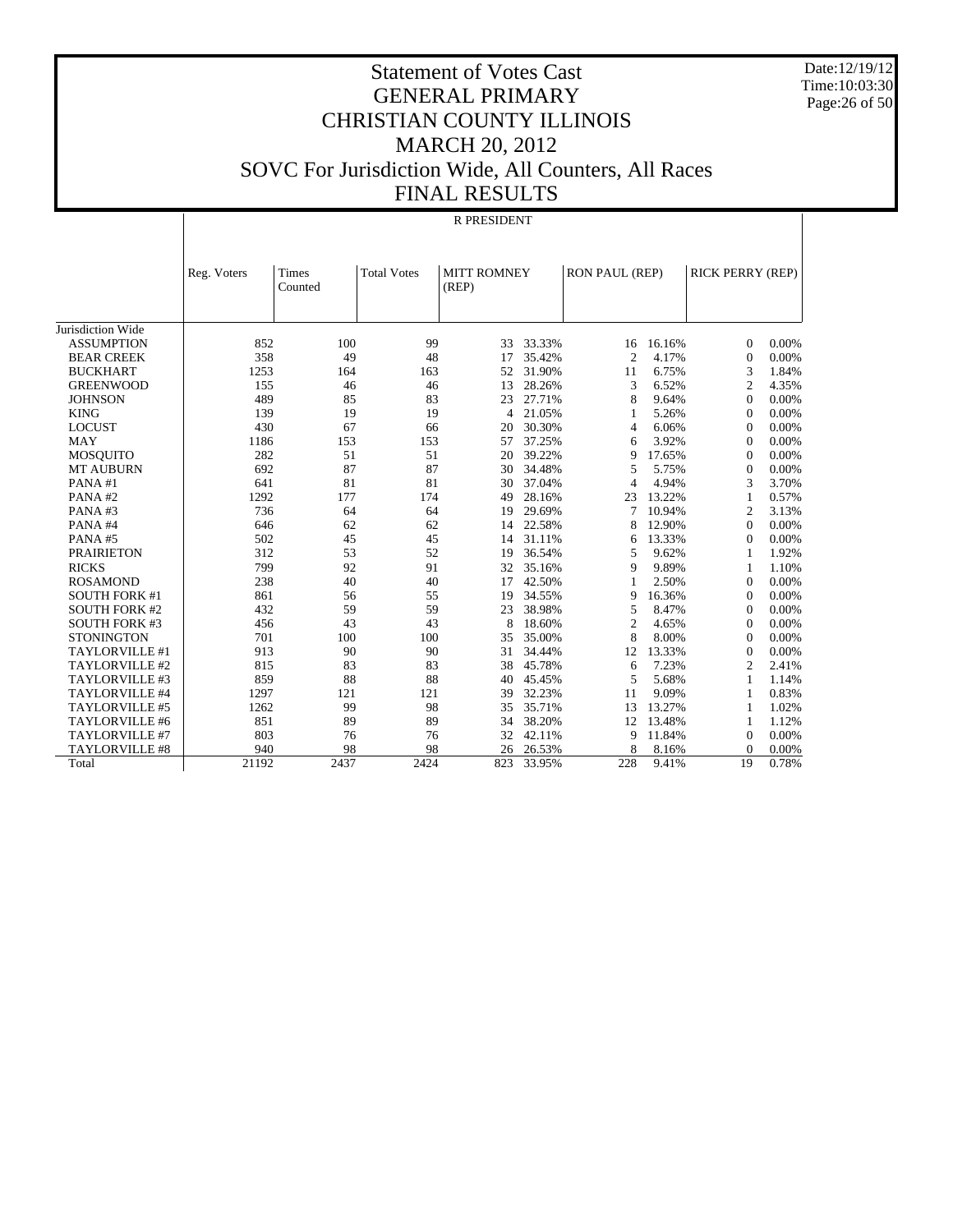Date:12/19/12 Time:10:03:30 Page:27 of 50

# Statement of Votes Cast GENERAL PRIMARY CHRISTIAN COUNTY ILLINOIS MARCH 20, 2012 SOVC For Jurisdiction Wide, All Counters, All Races FINAL RESULTS

Τ

|                       |                               | <b>R PRESIDENT</b> |                                       |       |                               |        |  |  |  |
|-----------------------|-------------------------------|--------------------|---------------------------------------|-------|-------------------------------|--------|--|--|--|
|                       | <b>NEWT GINGRICH</b><br>(REP) |                    | <b>CHARLES</b><br><b>ROEMER (REP)</b> |       | <b>RICK SANTORUM</b><br>(REP) |        |  |  |  |
| Jurisdiction Wide     |                               |                    |                                       |       |                               |        |  |  |  |
| <b>ASSUMPTION</b>     | 8                             | 8.08%              | $\mathbf{0}$                          | 0.00% | 42                            | 42.42% |  |  |  |
| <b>BEAR CREEK</b>     | 7                             | 14.58%             | $\overline{0}$                        | 0.00% | 22                            | 45.83% |  |  |  |
| <b>BUCKHART</b>       | 25                            | 15.34%             | $\mathbf{1}$                          | 0.61% | 71                            | 43.56% |  |  |  |
| <b>GREENWOOD</b>      | $\overline{4}$                | 8.70%              | $\overline{0}$                        | 0.00% | 24                            | 52.17% |  |  |  |
| <b>JOHNSON</b>        | 14                            | 16.87%             | $\mathbf{0}$                          | 0.00% | 38                            | 45.78% |  |  |  |
| <b>KING</b>           | $\overline{2}$                | 10.53%             | $\mathbf{0}$                          | 0.00% | 12                            | 63.16% |  |  |  |
| <b>LOCUST</b>         | 13                            | 19.70%             | $\mathbf{0}$                          | 0.00% | 29                            | 43.94% |  |  |  |
| <b>MAY</b>            | 14                            | 9.15%              | $\overline{c}$                        | 1.31% | 74                            | 48.37% |  |  |  |
| <b>MOSQUITO</b>       | 6                             | 11.76%             | $\overline{0}$                        | 0.00% | 16                            | 31.37% |  |  |  |
| <b>MT AUBURN</b>      | 7                             | 8.05%              | $\mathbf{1}$                          | 1.15% | 44                            | 50.57% |  |  |  |
| PANA#1                | 14                            | 17.28%             | $\overline{0}$                        | 0.00% | 30                            | 37.04% |  |  |  |
| PANA#2                | 20                            | 11.49%             | $\overline{0}$                        | 0.00% | 81                            | 46.55% |  |  |  |
| PANA#3                | 3                             | 4.69%              | $\overline{0}$                        | 0.00% | 33                            | 51.56% |  |  |  |
| PANA#4                | 6                             | 9.68%              | $\mathbf{1}$                          | 1.61% | 33                            | 53.23% |  |  |  |
| PANA#5                | 8                             | 17.78%             | $\mathbf{1}$                          | 2.22% | 16                            | 35.56% |  |  |  |
| <b>PRAIRIETON</b>     | 3                             | 5.77%              | $\overline{0}$                        | 0.00% | 24                            | 46.15% |  |  |  |
| <b>RICKS</b>          | 13                            | 14.29%             | $\overline{0}$                        | 0.00% | 36                            | 39.56% |  |  |  |
| <b>ROSAMOND</b>       | 3                             | 7.50%              | $\overline{0}$                        | 0.00% | 19                            | 47.50% |  |  |  |
| <b>SOUTH FORK #1</b>  | $\overline{4}$                | 7.27%              | $\overline{0}$                        | 0.00% | 23                            | 41.82% |  |  |  |
| <b>SOUTH FORK #2</b>  | 6                             | 10.17%             | $\overline{0}$                        | 0.00% | 25                            | 42.37% |  |  |  |
| <b>SOUTH FORK #3</b>  | 6                             | 13.95%             | $\mathbf{0}$                          | 0.00% | 27                            | 62.79% |  |  |  |
| <b>STONINGTON</b>     | 11                            | 11.00%             | $\mathbf{0}$                          | 0.00% | 46                            | 46.00% |  |  |  |
| TAYLORVILLE #1        | 10                            | 11.11%             | $\mathbf{0}$                          | 0.00% | 37                            | 41.11% |  |  |  |
| TAYLORVILLE #2        | 6                             | 7.23%              | $\mathbf{1}$                          | 1.20% | 30                            | 36.14% |  |  |  |
| TAYLORVILLE #3        | 15                            | 17.05%             | $\overline{0}$                        | 0.00% | 27                            | 30.68% |  |  |  |
| TAYLORVILLE #4        | 18                            | 14.88%             | $\overline{0}$                        | 0.00% | 52                            | 42.98% |  |  |  |
| TAYLORVILLE #5        | 10                            | 10.20%             | $\overline{0}$                        | 0.00% | 39                            | 39.80% |  |  |  |
| TAYLORVILLE #6        | 12                            | 13.48%             | $\mathbf{1}$                          | 1.12% | 29                            | 32.58% |  |  |  |
| TAYLORVILLE #7        | 9                             | 11.84%             | $\mathbf{1}$                          | 1.32% | 25                            | 32.89% |  |  |  |
| <b>TAYLORVILLE #8</b> | 9                             | 9.18%              | $\overline{0}$                        | 0.00% | 55                            | 56.12% |  |  |  |
| Total                 | 286                           | 11.80%             | 9                                     | 0.37% | 1059                          | 43.69% |  |  |  |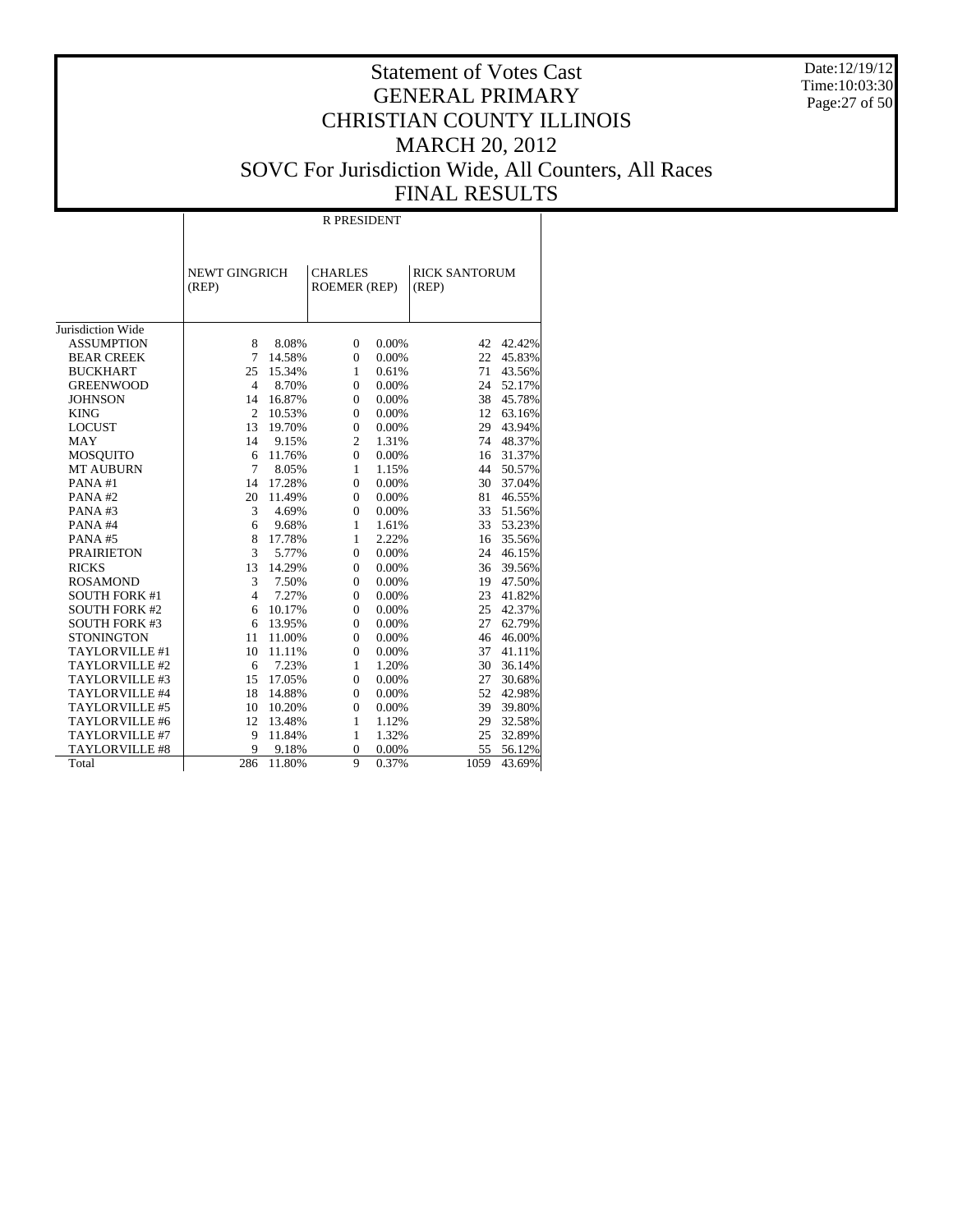Date:12/19/12 Time:10:03:30 Page:28 of 50

# Statement of Votes Cast GENERAL PRIMARY CHRISTIAN COUNTY ILLINOIS MARCH 20, 2012 SOVC For Jurisdiction Wide, All Counters, All Races FINAL RESULTS

|                      | R REP IN CONG 13TH DIST |                         |                    |                                   |        |                   |        |                                         |        |
|----------------------|-------------------------|-------------------------|--------------------|-----------------------------------|--------|-------------------|--------|-----------------------------------------|--------|
|                      |                         |                         |                    |                                   |        |                   |        |                                         |        |
|                      | Reg. Voters             | <b>Times</b><br>Counted | <b>Total Votes</b> | <b>MICHAEL</b><br>FIRSCHING (REP) |        | TIM JOHNSON (REP) |        | <b>FRANK L.</b><br><b>METZGER (REP)</b> |        |
|                      |                         |                         |                    |                                   |        |                   |        |                                         |        |
| Jurisdiction Wide    |                         |                         |                    |                                   |        |                   |        |                                         |        |
| <b>ASSUMPTION</b>    | 852                     | 100                     | 92                 | 6                                 | 6.52%  | 70                | 76.09% | 16                                      | 17.39% |
| <b>BEAR CREEK</b>    | 358                     | 49                      | 42                 | 5                                 | 11.90% | 26                | 61.90% | 11                                      | 26.19% |
| <b>BUCKHART</b>      | 1253                    | 164                     | 146                | 14                                | 9.59%  | 97                | 66.44% | 35                                      | 23.97% |
| <b>GREENWOOD</b>     | 155                     | 46                      | 40                 | $\overline{4}$                    | 10.00% | 27                | 67.50% | 9                                       | 22.50% |
| <b>JOHNSON</b>       | 489                     | 85                      | 73                 | 12                                | 16.44% | 44                | 60.27% | 17                                      | 23.29% |
| <b>KING</b>          | 139                     | 19                      | 13                 | 1                                 | 7.69%  | 11                | 84.62% | 1                                       | 7.69%  |
| <b>LOCUST</b>        | 430                     | 67                      | 57                 | 5                                 | 8.77%  | 37                | 64.91% | 15                                      | 26.32% |
| <b>MAY</b>           | 1186                    | 153                     | 132                | 7                                 | 5.30%  | 94                | 71.21% | 31                                      | 23.48% |
| MOSQUITO             | 282                     | 51                      | 50                 | 6                                 | 12.00% | 38                | 76.00% | 6                                       | 12.00% |
| <b>MT AUBURN</b>     | 692                     | 87                      | 73                 | 12                                | 16.44% | 47                | 64.38% | 14                                      | 19.18% |
| PANA#1               | 641                     | 81                      | 70                 | 14                                | 20.00% | 37                | 52.86% | 19                                      | 27.14% |
| PANA#2               | 1292                    | 177                     | 151                | 16                                | 10.60% | 97                | 64.24% | 38                                      | 25.17% |
| PANA#3               | 736                     | 64                      | 56                 | 7                                 | 12.50% | 28                | 50.00% | 21                                      | 37.50% |
| PANA#4               | 646                     | 62                      | 57                 | 10                                | 17.54% | 34                | 59.65% | 13                                      | 22.81% |
| PANA#5               | 502                     | 45                      | 43                 | $\overline{4}$                    | 9.30%  | 28                | 65.12% | 11                                      | 25.58% |
| <b>PRAIRIETON</b>    | 312                     | 53                      | 49                 | $\overline{c}$                    | 4.08%  | 40                | 81.63% | 7                                       | 14.29% |
| <b>RICKS</b>         | 799                     | 92                      | 80                 | 10                                | 12.50% | 51                | 63.75% | 19                                      | 23.75% |
| <b>ROSAMOND</b>      | 238                     | 40                      | 36                 | 12                                | 33.33% | 17                | 47.22% | 7                                       | 19.44% |
| <b>SOUTH FORK #1</b> | 861                     | 56                      | 43                 | 1                                 | 2.33%  | 33                | 76.74% | 9                                       | 20.93% |
| <b>SOUTH FORK #2</b> | 432                     | 59                      | 47                 | 4                                 | 8.51%  | 28                | 59.57% | 15                                      | 31.91% |
| <b>SOUTH FORK #3</b> | 456                     | 43                      | 37                 | 3                                 | 8.11%  | 22                | 59.46% | 12                                      | 32.43% |
| <b>STONINGTON</b>    | 701                     | 100                     | 87                 | $\overline{4}$                    | 4.60%  | 69                | 79.31% | 14                                      | 16.09% |
| TAYLORVILLE #1       | 913                     | 90                      | 85                 | 17                                | 20.00% | 38                | 44.71% | 30                                      | 35.29% |
| TAYLORVILLE #2       | 815                     | 83                      | 75                 | 13                                | 17.33% | 51                | 68.00% | 11                                      | 14.67% |
| TAYLORVILLE #3       | 859                     | 88                      | 82                 | 7                                 | 8.54%  | 55                | 67.07% | 20                                      | 24.39% |
| TAYLORVILLE #4       | 1297                    | 121                     | 111                | 14                                | 12.61% | 72                | 64.86% | 25                                      | 22.52% |
| TAYLORVILLE #5       | 1262                    | 99                      | 89                 | 8                                 | 8.99%  | 57                | 64.04% | 24                                      | 26.97% |
| TAYLORVILLE #6       | 851                     | 89                      | 73                 | 9                                 | 12.33% | 52                | 71.23% | 12                                      | 16.44% |
| TAYLORVILLE #7       | 803                     | 76                      | 67                 | 14                                | 20.90% | 33                | 49.25% | 20                                      | 29.85% |
| TAYLORVILLE #8       | 940                     | 98                      | 91                 | $\tau$                            | 7.69%  | 61                | 67.03% | 23                                      | 25.27% |
| Total                | 21192                   | 2437                    | 2147               | 248                               | 11.55% | 1394              | 64.93% | 505                                     | 23.52% |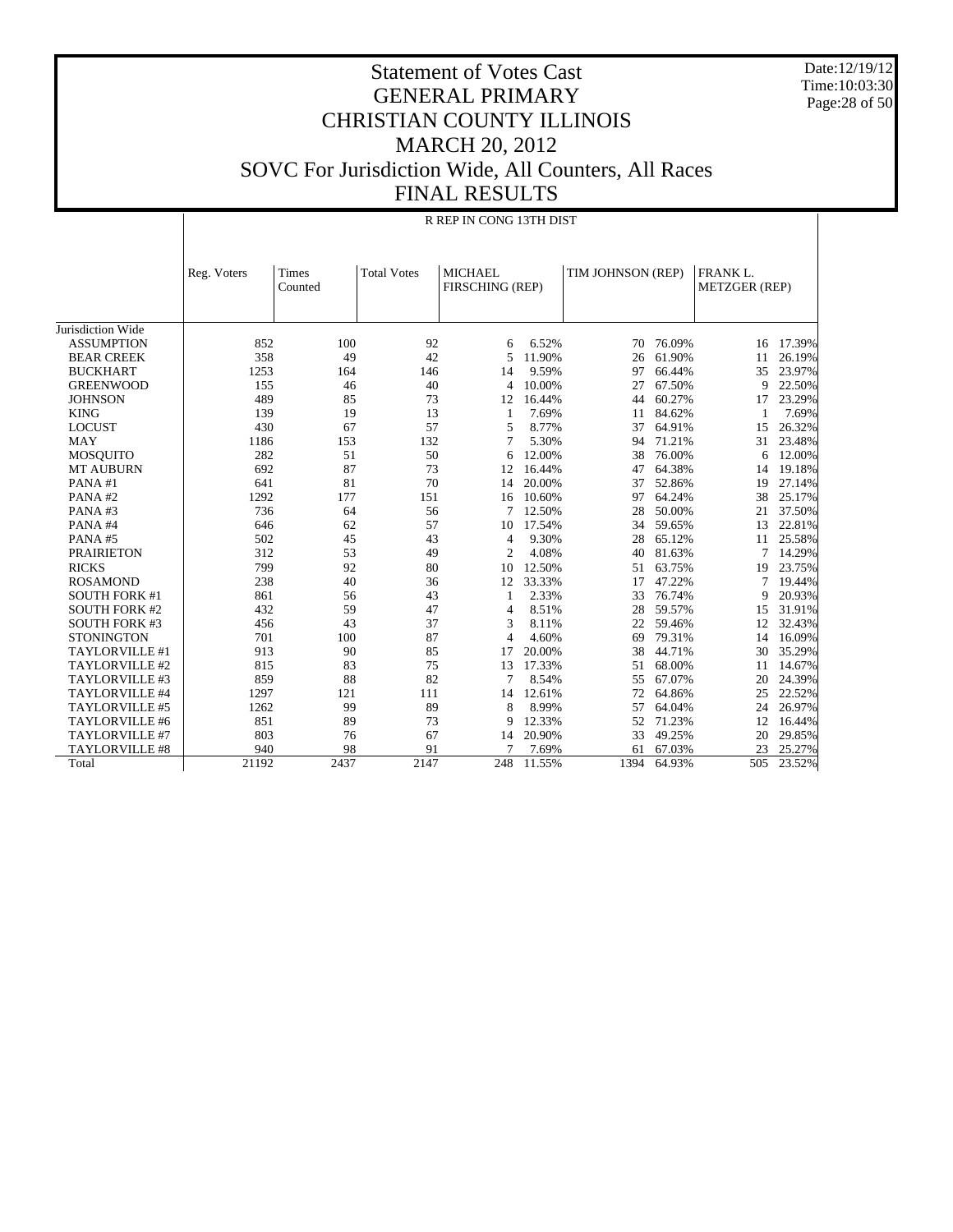Date:12/19/12 Time:10:03:30 Page:29 of 50

#### Statement of Votes Cast GENERAL PRIMARY CHRISTIAN COUNTY ILLINOIS MARCH 20, 2012 SOVC For Jurisdiction Wide, All Counters, All Races FINAL RESULTS

|                      | R DEL 13TH CONGRESS |         |                    |                      |           |                   |           |                      |           |
|----------------------|---------------------|---------|--------------------|----------------------|-----------|-------------------|-----------|----------------------|-----------|
|                      |                     |         |                    |                      |           |                   |           |                      |           |
|                      | Reg. Voters         | Times   | <b>Total Votes</b> | JAMES A.             |           | <b>JIMMY JOHN</b> |           | <b>BILL MITCHELL</b> |           |
|                      |                     | Counted |                    | <b>GRESHAM (REP)</b> |           | LIAUTAUD (REP)    |           | (REP)                |           |
|                      |                     |         |                    |                      |           |                   |           |                      |           |
| Jurisdiction Wide    |                     |         |                    |                      |           |                   |           |                      |           |
| <b>ASSUMPTION</b>    | 852                 | 100     | 225                |                      | 35 15.56% |                   | 26 11.56% | 40                   | 17.78%    |
| <b>BEAR CREEK</b>    | 358                 | 49      | 112                | 12                   | 10.71%    | 9                 | 8.04%     | 19                   | 16.96%    |
| <b>BUCKHART</b>      | 1253                | 164     | 427                | 55                   | 12.88%    | 47                | 11.01%    | 73                   | 17.10%    |
| <b>GREENWOOD</b>     | 155                 | 46      | 82                 | 9                    | 10.98%    | 10                | 12.20%    | 12                   | 14.63%    |
| <b>JOHNSON</b>       | 489                 | 85      | 190                | 21                   | 11.05%    | 16                | 8.42%     | 24                   | 12.63%    |
| <b>KING</b>          | 139                 | 19      | 42                 | $\overline{4}$       | 9.52%     | 3                 | 7.14%     | 4                    | 9.52%     |
| <b>LOCUST</b>        | 430                 | 67      | 160                | 23                   | 14.38%    | 19                | 11.88%    | 30                   | 18.75%    |
| <b>MAY</b>           | 1186                | 153     | 340                |                      | 52 15.29% | 50                | 14.71%    | 71                   | 20.88%    |
| <b>MOSQUITO</b>      | 282                 | 51      | 130                | 19                   | 14.62%    | 17                | 13.08%    | 29                   | 22.31%    |
| <b>MT AUBURN</b>     | 692                 | 87      | 179                | 31                   | 17.32%    | 32                | 17.88%    | 38                   | 21.23%    |
| PANA#1               | 641                 | 81      | 193                | 23                   | 11.92%    | 20                | 10.36%    | 33                   | 17.10%    |
| PANA#2               | 1292                | 177     | 391                | 45                   | 11.51%    | 39                | 9.97%     |                      | 51 13.04% |
| PANA#3               | 736                 | 64      | 137                | 20                   | 14.60%    | 17                | 12.41%    | 19                   | 13.87%    |
| PANA#4               | 646                 | 62      | 138                | 20                   | 14.49%    | 15                | 10.87%    | 16                   | 11.59%    |
| PANA#5               | 502                 | 45      | 116                | 17                   | 14.66%    | 16                | 13.79%    | 17                   | 14.66%    |
|                      | 312                 |         |                    |                      | 14.62%    |                   | 14.62%    |                      | 24.62%    |
| <b>PRAIRIETON</b>    |                     | 53      | 130                | 19                   |           | 19                |           | 32                   |           |
| <b>RICKS</b>         | 799                 | 92      | 194                | 23                   | 11.86%    | 15                | 7.73%     | 27                   | 13.92%    |
| <b>ROSAMOND</b>      | 238                 | 40      | 76                 | 13                   | 17.11%    | 13                | 17.11%    | 16                   | 21.05%    |
| <b>SOUTH FORK #1</b> | 861                 | 56      | 132                | 21                   | 15.91%    | 16                | 12.12%    | 23                   | 17.42%    |
| <b>SOUTH FORK #2</b> | 432                 | 59      | 142                | 21                   | 14.79%    | 18                | 12.68%    | 19                   | 13.38%    |
| <b>SOUTH FORK #3</b> | 456                 | 43      | 97                 | 9                    | 9.28%     | 8                 | 8.25%     | 10                   | 10.31%    |
| <b>STONINGTON</b>    | 701                 | 100     | 232                | 33                   | 14.22%    | 28                | 12.07%    | 50                   | 21.55%    |
| TAYLORVILLE #1       | 913                 | 90      | 219                | 28                   | 12.79%    | 18                | 8.22%     | 34                   | 15.53%    |
| TAYLORVILLE #2       | 815                 | 83      | 175                | 31                   | 17.71%    | 29                | 16.57%    | 38                   | 21.71%    |
| TAYLORVILLE #3       | 859                 | 88      | 209                | 37                   | 17.70%    | 28                | 13.40%    | 39                   | 18.66%    |
| TAYLORVILLE #4       | 1297                | 121     | 297                | 39                   | 13.13%    | 34                | 11.45%    | 37                   | 12.46%    |
| TAYLORVILLE #5       | 1262                | 99      | 245                | 32                   | 13.06%    | 27                | 11.02%    | 36                   | 14.69%    |
| TAYLORVILLE #6       | 851                 | 89      | 209                | 34                   | 16.27%    | 32                | 15.31%    | 35                   | 16.75%    |
| TAYLORVILLE #7       | 803                 | 76      | 168                | 27                   | 16.07%    | 24                | 14.29%    | 34                   | 20.24%    |
| TAYLORVILLE #8       | 940                 | 98      | 240                | 29                   | 12.08%    | 26                | 10.83%    | 35                   | 14.58%    |
| Total                | 21192               | 2437    | 5627               | 782                  | 13.90%    | 671               | 11.92%    | 941                  | 16.72%    |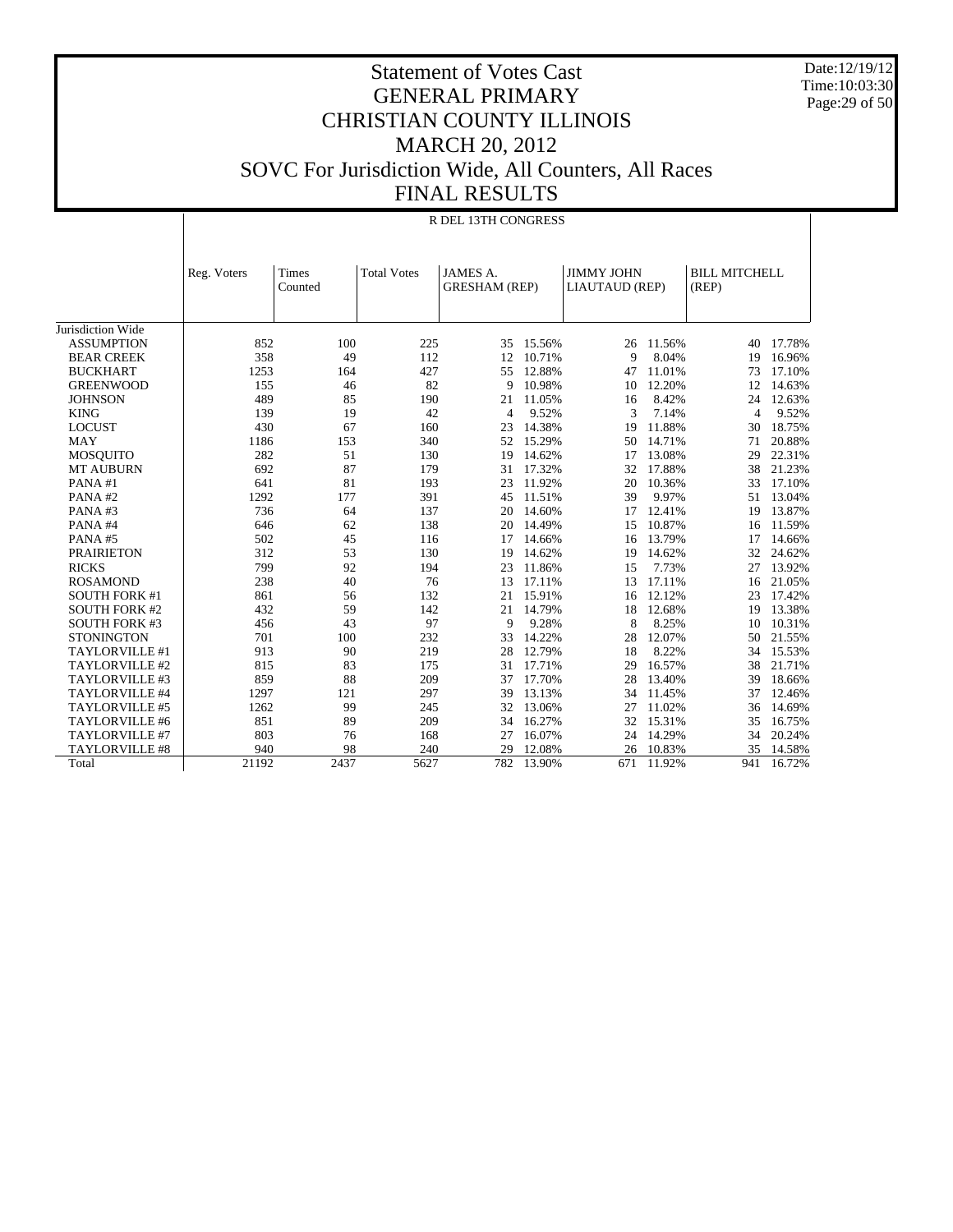Date:12/19/12 Time:10:03:30 Page:30 of 50

|                       | R DEL 13TH CONGRESS           |       |                                |        |                                |       |                                    |        |                                           |        |
|-----------------------|-------------------------------|-------|--------------------------------|--------|--------------------------------|-------|------------------------------------|--------|-------------------------------------------|--------|
|                       | <b>ALBERT CAPATI</b><br>(REP) |       | <b>DAVID CEARLOCK</b><br>(REP) |        | <b>MARTIN JOHNSON</b><br>(REP) |       | WAYNE A.<br><b>ROSENTHAL (REP)</b> |        | <b>KRISTIN</b><br><b>WILLIAMSON (REP)</b> |        |
| Jurisdiction Wide     |                               |       |                                |        |                                |       |                                    |        |                                           |        |
| <b>ASSUMPTION</b>     | 18                            | 8.00% | 24                             | 10.67% | 18                             | 8.00% | 32                                 | 14.22% | 15                                        | 6.67%  |
| <b>BEAR CREEK</b>     | 5                             | 4.46% | 8                              | 7.14%  | 7                              | 6.25% | 29                                 | 25.89% | 10                                        | 8.93%  |
| <b>BUCKHART</b>       | 24                            | 5.62% | 30                             | 7.03%  | 24                             | 5.62% | 78                                 | 18.27% | 46                                        | 10.77% |
| <b>GREENWOOD</b>      | 3                             | 3.66% | 6                              | 7.32%  | 6                              | 7.32% | 20                                 | 24.39% | 8                                         | 9.76%  |
| <b>JOHNSON</b>        | 13                            | 6.84% | 15                             | 7.89%  | 14                             | 7.37% | 43                                 | 22.63% | 22                                        | 11.58% |
| <b>KING</b>           | 1                             | 2.38% | $\Omega$                       | 0.00%  | 1                              | 2.38% | 15                                 | 35.71% | 6                                         | 14.29% |
| <b>LOCUST</b>         | 5                             | 3.13% | 9                              | 5.63%  | 9                              | 5.63% | 26                                 | 16.25% | 20                                        | 12.50% |
| <b>MAY</b>            | 14                            | 4.12% | 22                             | 6.47%  | 18                             | 5.29% | 55                                 | 16.18% | 29                                        | 8.53%  |
| <b>MOSQUITO</b>       | $\overline{7}$                | 5.38% | 11                             | 8.46%  | 10                             | 7.69% | 17                                 | 13.08% | 10                                        | 7.69%  |
| <b>MT AUBURN</b>      | 11                            | 6.15% | 16                             | 8.94%  | 12                             | 6.70% | 17                                 | 9.50%  | 11                                        | 6.15%  |
| PANA#1                | $\overline{7}$                | 3.63% | 12                             | 6.22%  | 10                             | 5.18% | 37                                 | 19.17% | 24                                        | 12.44% |
| PANA#2                | 24                            | 6.14% | 35                             | 8.95%  | 26                             | 6.65% | 74                                 | 18.93% | 47                                        | 12.02% |
| PANA#3                | 8                             | 5.84% | 9                              | 6.57%  | 9                              | 6.57% | 27                                 | 19.71% | 12                                        | 8.76%  |
| PANA#4                | 12                            | 8.70% | 13                             | 9.42%  | 11                             | 7.97% | 23                                 | 16.67% | 14                                        | 10.14% |
| PANA#5                | 8                             | 6.90% | 6                              | 5.17%  | 7                              | 6.03% | 18                                 | 15.52% | 12                                        | 10.34% |
| <b>PRAIRIETON</b>     | 6                             | 4.62% | 9                              | 6.92%  | 8                              | 6.15% | 13                                 | 10.00% | 11                                        | 8.46%  |
| <b>RICKS</b>          | 9                             | 4.64% | 12                             | 6.19%  | 9                              | 4.64% | 52                                 | 26.80% | 23                                        | 11.86% |
| <b>ROSAMOND</b>       | 1                             | 1.32% | $\overline{2}$                 | 2.63%  | 4                              | 5.26% | 18                                 | 23.68% | 5                                         | 6.58%  |
| <b>SOUTH FORK #1</b>  | 12                            | 9.09% | 11                             | 8.33%  | 13                             | 9.85% | 19                                 | 14.39% | 9                                         | 6.82%  |
| <b>SOUTH FORK #2</b>  | 10                            | 7.04% | 11                             | 7.75%  | 10                             | 7.04% | 25                                 | 17.61% | 15                                        | 10.56% |
| <b>SOUTH FORK #3</b>  | 5                             | 5.15% | 6                              | 6.19%  | 5                              | 5.15% | 27                                 | 27.84% | 12                                        | 12.37% |
| <b>STONINGTON</b>     | 10                            | 4.31% | 15                             | 6.47%  | 13                             | 5.60% | 39                                 | 16.81% | 22                                        | 9.48%  |
| TAYLORVILLE #1        | 12                            | 5.48% | 18                             | 8.22%  | 14                             | 6.39% | 43                                 | 19.63% | 24                                        | 10.96% |
| TAYLORVILLE #2        | 10                            | 5.71% | 16                             | 9.14%  | 9                              | 5.14% | 26                                 | 14.86% | 8                                         | 4.57%  |
| TAYLORVILLE #3        | 6                             | 2.87% | 8                              | 3.83%  | 8                              | 3.83% | 36                                 | 17.22% | 24                                        | 11.48% |
| TAYLORVILLE #4        | 11                            | 3.70% | 19                             | 6.40%  | 16                             | 5.39% | 59                                 | 19.87% | 41                                        | 13.80% |
| TAYLORVILLE #5        | 19                            | 7.76% | 24                             | 9.80%  | 19                             | 7.76% | 40                                 | 16.33% | 26                                        | 10.61% |
| TAYLORVILLE #6        | 11                            | 5.26% | 18                             | 8.61%  | 16                             | 7.66% | 29                                 | 13.88% | 17                                        | 8.13%  |
| TAYLORVILLE #7        | 10                            | 5.95% | 11                             | 6.55%  | 12                             | 7.14% | 25                                 | 14.88% | 11                                        | 6.55%  |
| <b>TAYLORVILLE #8</b> | 15                            | 6.25% | 19                             | 7.92%  | 16                             | 6.67% | 46                                 | 19.17% | 28                                        | 11.67% |
| Total                 | 307                           | 5.46% | 415                            | 7.38%  | 354                            | 6.29% | 1008                               | 17.91% | 562                                       | 9.99%  |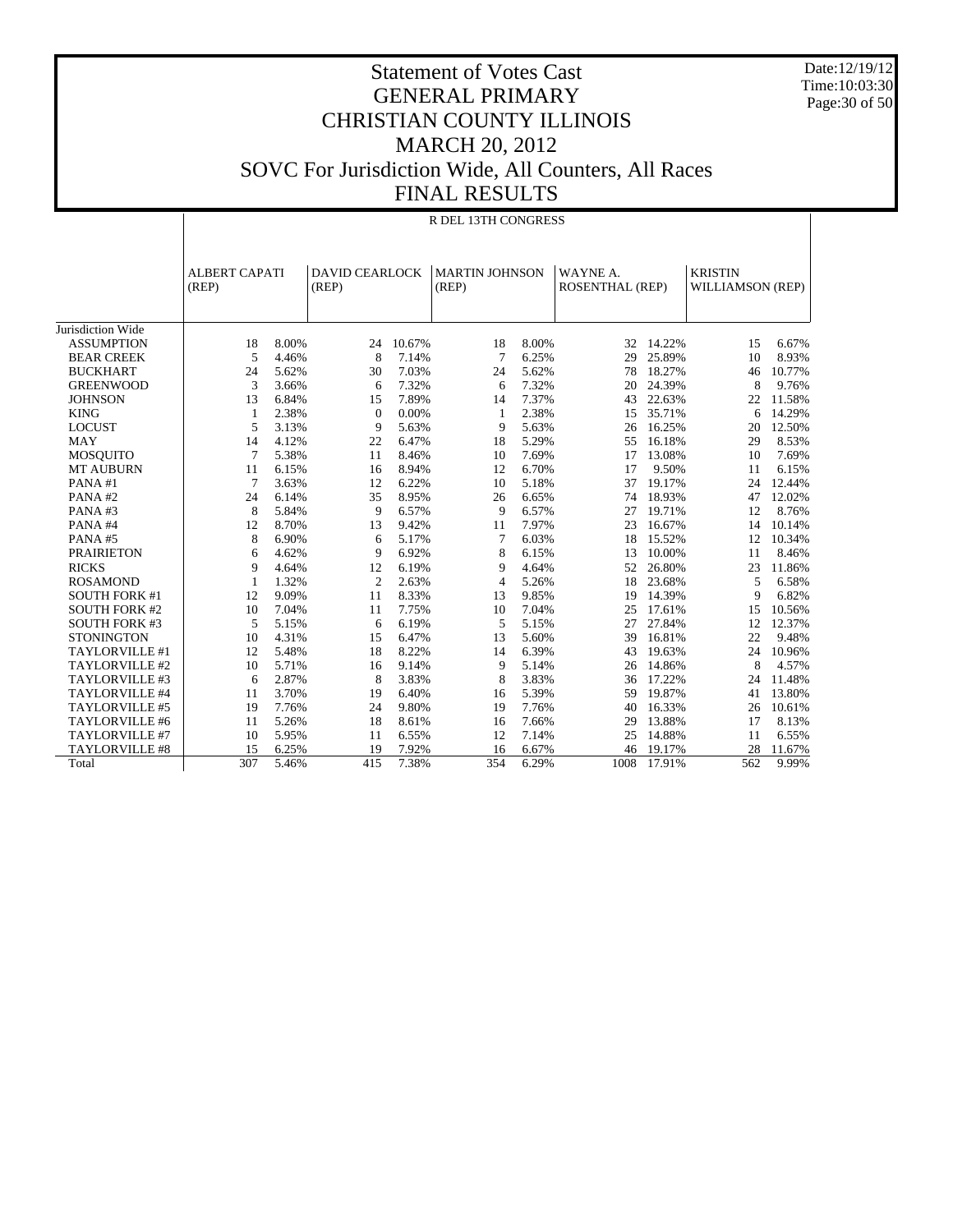Date:12/19/12 Time:10:03:30 Page:31 of 50

|                       | R DEL 13TH<br><b>CONGRESS</b>   |        |  |  |  |  |  |
|-----------------------|---------------------------------|--------|--|--|--|--|--|
|                       |                                 |        |  |  |  |  |  |
|                       | <b>JAMES HENDRICKS</b><br>(REP) |        |  |  |  |  |  |
| Jurisdiction Wide     |                                 |        |  |  |  |  |  |
| <b>ASSUMPTION</b>     | 17                              | 7.56%  |  |  |  |  |  |
| <b>BEAR CREEK</b>     | 13                              | 11.61% |  |  |  |  |  |
| <b>BUCKHART</b>       | 50                              | 11.71% |  |  |  |  |  |
| <b>GREENWOOD</b>      | 8                               | 9.76%  |  |  |  |  |  |
| <b>JOHNSON</b>        | 22                              | 11.58% |  |  |  |  |  |
| <b>KING</b>           | 8                               | 19.05% |  |  |  |  |  |
| <b>LOCUST</b>         | 19                              | 11.88% |  |  |  |  |  |
| MAY                   | 29                              | 8.53%  |  |  |  |  |  |
| <b>MOSQUITO</b>       | 10                              | 7.69%  |  |  |  |  |  |
| <b>MT AUBURN</b>      | 11                              | 6.15%  |  |  |  |  |  |
| PANA#1                | 27                              | 13.99% |  |  |  |  |  |
| PANA#2                | 50                              | 12.79% |  |  |  |  |  |
| PANA#3                | 16                              | 11.68% |  |  |  |  |  |
| PANA#4                | 14                              | 10.14% |  |  |  |  |  |
| PANA#5                | 15                              | 12.93% |  |  |  |  |  |
| <b>PRAIRIETON</b>     | 13 <sup>7</sup>                 | 10.00% |  |  |  |  |  |
| <b>RICKS</b>          | 24                              | 12.37% |  |  |  |  |  |
| <b>ROSAMOND</b>       | 4                               | 5.26%  |  |  |  |  |  |
| <b>SOUTH FORK #1</b>  | 8                               | 6.06%  |  |  |  |  |  |
| <b>SOUTH FORK #2</b>  | 13                              | 9.15%  |  |  |  |  |  |
| <b>SOUTH FORK #3</b>  | 15                              | 15.46% |  |  |  |  |  |
| <b>STONINGTON</b>     | 22                              | 9.48%  |  |  |  |  |  |
| TAYLORVILLE #1        | 28                              | 12.79% |  |  |  |  |  |
| TAYLORVILLE#2         | 8                               | 4.57%  |  |  |  |  |  |
| TAYLORVILLE#3         | 23                              | 11.00% |  |  |  |  |  |
| TAYLORVILLE #4        | 41                              | 13.80% |  |  |  |  |  |
| TAYLORVILLE #5        | 22                              | 8.98%  |  |  |  |  |  |
| TAYLORVILLE #6        | 17                              | 8.13%  |  |  |  |  |  |
| TAYLORVILLE #7        | 14                              | 8.33%  |  |  |  |  |  |
| <b>TAYLORVILLE #8</b> | 26                              | 10.83% |  |  |  |  |  |
| Total                 | 587                             | 10.43% |  |  |  |  |  |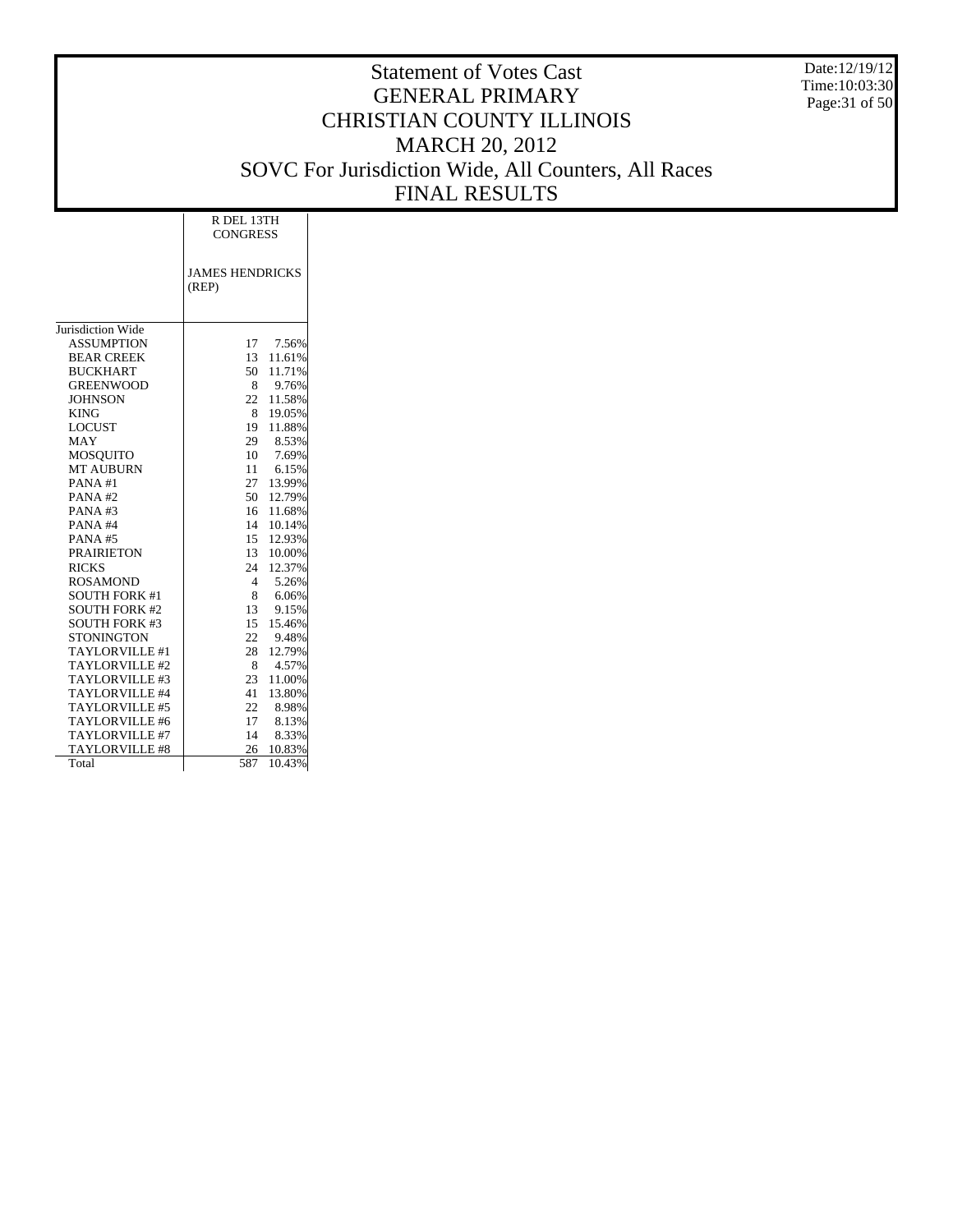Date:12/19/12 Time:10:03:30 Page:32 of 50

#### Statement of Votes Cast GENERAL PRIMARY CHRISTIAN COUNTY ILLINOIS MARCH 20, 2012 SOVC For Jurisdiction Wide, All Counters, All Races FINAL RESULTS

|                       | R ALT DEL 13TH CONGRESS |         |                    |                      |        |                               |          |                      |        |
|-----------------------|-------------------------|---------|--------------------|----------------------|--------|-------------------------------|----------|----------------------|--------|
|                       |                         | Times   | <b>Total Votes</b> | <b>HABEEB HABEEB</b> |        |                               |          | <b>DAVID NEWBERG</b> |        |
|                       | Reg. Voters             | Counted |                    | (REP)                |        | <b>JAN L. MILLER</b><br>(REP) |          | (REP)                |        |
|                       |                         |         |                    |                      |        |                               |          |                      |        |
|                       |                         |         |                    |                      |        |                               |          |                      |        |
| Jurisdiction Wide     |                         |         |                    |                      |        |                               |          |                      |        |
| <b>ASSUMPTION</b>     | 852                     | 100     | 213                | 29                   | 13.62% | 37                            | 17.37%   | 35                   | 16.43% |
| <b>BEAR CREEK</b>     | 358                     | 49      | 105                | 7                    | 6.67%  | 15                            | 14.29%   | 10                   | 9.52%  |
| <b>BUCKHART</b>       | 1253                    | 164     | 416                | 51                   | 12.26% | 63                            | 15.14%   | 59                   | 14.18% |
| <b>GREENWOOD</b>      | 155                     | 46      | 78                 | 10                   | 12.82% | 14                            | 17.95%   | 10                   | 12.82% |
| <b>JOHNSON</b>        | 489                     | 85      | 178                | 17                   | 9.55%  | 21                            | 11.80%   | 23                   | 12.92% |
| <b>KING</b>           | 139                     | 19      | 36                 | 3                    | 8.33%  |                               | 4 11.11% | 5                    | 13.89% |
| <b>LOCUST</b>         | 430                     | 67      | 144                | 22                   | 15.28% | 25                            | 17.36%   | 24                   | 16.67% |
| <b>MAY</b>            | 1186                    | 153     | 316                | 46                   | 14.56% | 62                            | 19.62%   | 55                   | 17.41% |
| <b>MOSQUITO</b>       | 282                     | 51      | 123                | 19                   | 15.45% | 23                            | 18.70%   | 19                   | 15.45% |
| <b>MT AUBURN</b>      | 692                     | 87      | 164                | 28                   | 17.07% | 30                            | 18.29%   | 28                   | 17.07% |
| PANA#1                | 641                     | 81      | 174                | 20                   | 11.49% | 26                            | 14.94%   | 24                   | 13.79% |
| PANA#2                | 1292                    | 177     | 366                | 37                   | 10.11% | 50                            | 13.66%   | 42                   | 11.48% |
| PANA#3                | 736                     | 64      | 130                | 18                   | 13.85% | 23                            | 17.69%   | 17                   | 13.08% |
| PANA#4                | 646                     | 62      | 138                | 15                   | 10.87% | 21                            | 15.22%   | 15                   | 10.87% |
| PANA#5                | 502                     | 45      | 110                | 12                   | 10.91% | 15                            | 13.64%   | 16                   | 14.55% |
| <b>PRAIRIETON</b>     | 312                     | 53      | 121                | 18                   | 14.88% | 22                            | 18.18%   | 22                   | 18.18% |
| <b>RICKS</b>          | 799                     | 92      | 181                | 18                   | 9.94%  | 25                            | 13.81%   | 23                   | 12.71% |
| <b>ROSAMOND</b>       | 238                     | 40      | 76                 | 14                   | 18.42% | 17                            | 22.37%   | 17                   | 22.37% |
| <b>SOUTH FORK #1</b>  | 861                     | 56      | 128                | 20                   | 15.63% | 23                            | 17.97%   | 22                   | 17.19% |
| <b>SOUTH FORK #2</b>  | 432                     | 59      | 139                | 18                   | 12.95% | 23                            | 16.55%   | 20                   | 14.39% |
| <b>SOUTH FORK #3</b>  | 456                     | 43      | 96                 | 7                    | 7.29%  | 11                            | 11.46%   | 10                   | 10.42% |
| <b>STONINGTON</b>     | 701                     | 100     | 222                | 29                   | 13.06% | 35                            | 15.77%   | 36                   | 16.22% |
| TAYLORVILLE #1        | 913                     | 90      | 209                | 21                   | 10.05% | 33                            | 15.79%   | 26                   | 12.44% |
| TAYLORVILLE #2        | 815                     | 83      | 164                | 31                   | 18.90% | 34                            | 20.73%   | 36                   | 21.95% |
| TAYLORVILLE #3        | 859                     | 88      | 206                | 33                   | 16.02% | 41                            | 19.90%   | 39                   | 18.93% |
| TAYLORVILLE #4        | 1297                    | 121     | 290                | 33                   | 11.38% | 36                            | 12.41%   | 41                   | 14.14% |
| TAYLORVILLE #5        | 1262                    | 99      | 235                | 26                   | 11.06% | 32                            | 13.62%   | 34                   | 14.47% |
| TAYLORVILLE #6        | 851                     | 89      | 197                | 30                   | 15.23% | 35                            | 17.77%   | 32                   | 16.24% |
| TAYLORVILLE #7        | 803                     | 76      | 171                | 27                   | 15.79% | 30                            | 17.54%   | 32                   | 18.71% |
| <b>TAYLORVILLE #8</b> | 940                     | 98      | 232                | 27                   | 11.64% | 31                            | 13.36%   | 31                   | 13.36% |
| Total                 | 21192                   | 2437    | 5358               | 686                  | 12.80% | 857                           | 15.99%   | 803                  | 14.99% |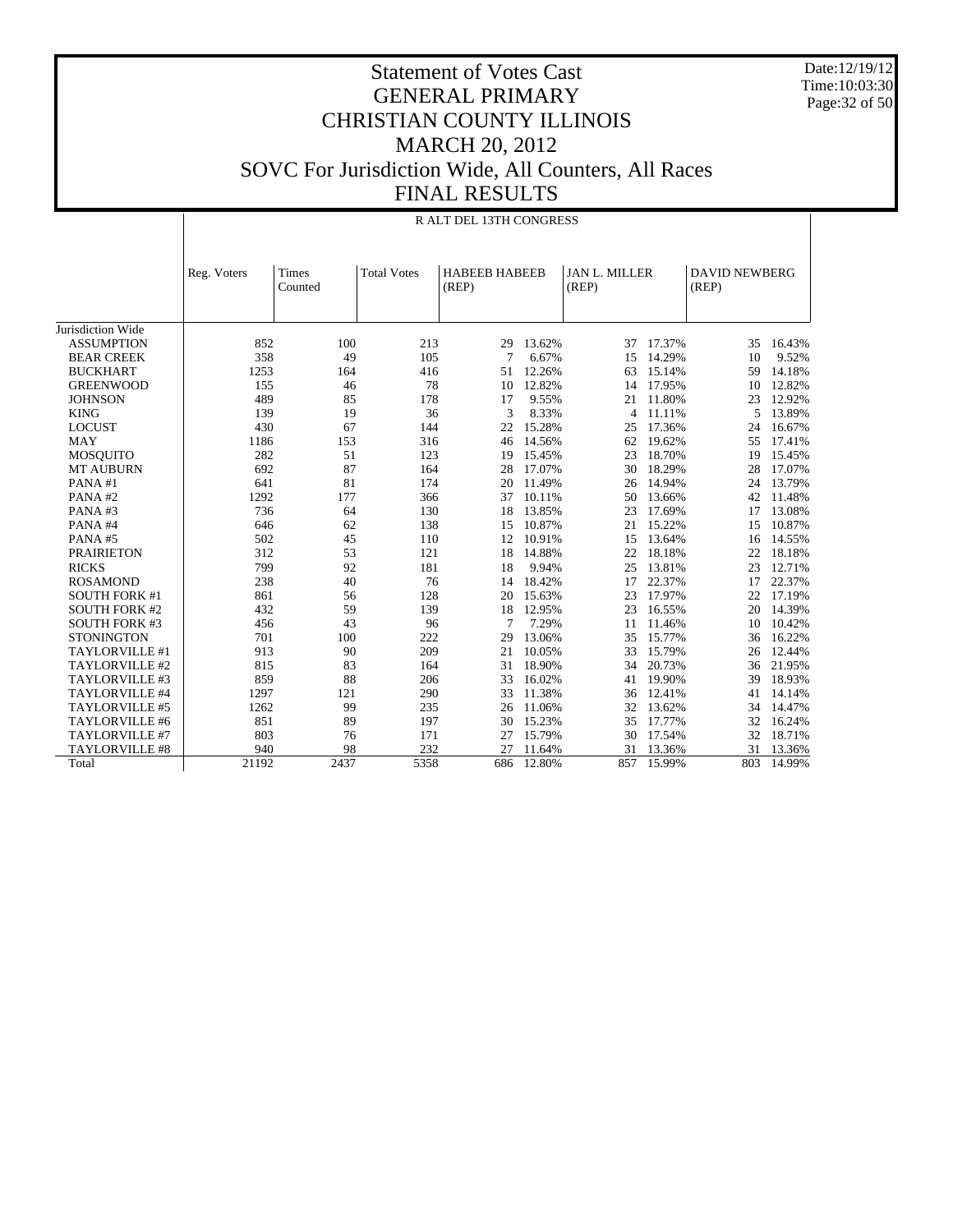Date:12/19/12 Time:10:03:30 Page:33 of 50

|                       |                               | R ALT DEL 13TH CONGRESS |                                |        |                              |        |                                   |        |                                 |        |
|-----------------------|-------------------------------|-------------------------|--------------------------------|--------|------------------------------|--------|-----------------------------------|--------|---------------------------------|--------|
|                       | <b>ANTHONY ALTIG</b><br>(REP) |                         | <b>ROGER BEANLAND</b><br>(REP) |        | <b>KACEY NELSON</b><br>(REP) |        | THOMAS L.<br><b>GOODING (REP)</b> |        | <b>THOMAS</b><br>STOECKER (REP) |        |
| Jurisdiction Wide     |                               |                         |                                |        |                              |        |                                   |        |                                 |        |
| <b>ASSUMPTION</b>     | 17                            | 7.98%                   | 19                             | 8.92%  | 19                           | 8.92%  | 19                                | 8.92%  | 20                              | 9.39%  |
| <b>BEAR CREEK</b>     | 5                             | 4.76%                   | 6                              | 5.71%  | 10                           | 9.52%  | 17                                | 16.19% | 17                              | 16.19% |
| <b>BUCKHART</b>       | 25                            | 6.01%                   | 30                             | 7.21%  | 31                           | 7.45%  | 57                                | 13.70% | 50                              | 12.02% |
| <b>GREENWOOD</b>      | 3                             | 3.85%                   | 8                              | 10.26% | 6                            | 7.69%  | 10                                | 12.82% | 10                              | 12.82% |
| <b>JOHNSON</b>        | 12                            | 6.74%                   | 13                             | 7.30%  | 14                           | 7.87%  | 28                                | 15.73% | 25                              | 14.04% |
| <b>KING</b>           | 1                             | 2.78%                   | $\mathbf{1}$                   | 2.78%  | $\mathbf{1}$                 | 2.78%  | 7                                 | 19.44% | $7\phantom{.0}$                 | 19.44% |
| <b>LOCUST</b>         | 5                             | 3.47%                   | 10                             | 6.94%  | 6                            | 4.17%  | 20                                | 13.89% | 16                              | 11.11% |
| <b>MAY</b>            | 19                            | 6.01%                   | 17                             | 5.38%  | 19                           | 6.01%  | 34                                | 10.76% | 34                              | 10.76% |
| <b>MOSQUITO</b>       | 8                             | 6.50%                   | 10                             | 8.13%  | 10                           | 8.13%  | 13                                | 10.57% | 12                              | 9.76%  |
| <b>MT AUBURN</b>      | 11                            | 6.71%                   | 10                             | 6.10%  | 12                           | 7.32%  | 17                                | 10.37% | 14                              | 8.54%  |
| PANA#1                | 9                             | 5.17%                   | 13                             | 7.47%  | 8                            | 4.60%  | 27                                | 15.52% | 23                              | 13.22% |
| PANA#2                | 24                            | 6.56%                   | 30                             | 8.20%  | 30                           | 8.20%  | 53                                | 14.48% | 49                              | 13.39% |
| PANA#3                | 10                            | 7.69%                   | 10                             | 7.69%  | 10                           | 7.69%  | 15                                | 11.54% | 10                              | 7.69%  |
| PANA#4                | 13                            | 9.42%                   | 12                             | 8.70%  | 12                           | 8.70%  | 18                                | 13.04% | 18                              | 13.04% |
| PANA#5                | 7                             | 6.36%                   | 8                              | 7.27%  | 8                            | 7.27%  | 16                                | 14.55% | 13                              | 11.82% |
| <b>PRAIRIETON</b>     | 6                             | 4.96%                   | 7                              | 5.79%  | 10                           | 8.26%  | 13                                | 10.74% | 13                              | 10.74% |
| <b>RICKS</b>          | 11                            | 6.08%                   | 13                             | 7.18%  | 10                           | 5.52%  | 26                                | 14.36% | 29                              | 16.02% |
| <b>ROSAMOND</b>       | 1                             | 1.32%                   | $\mathbf{1}$                   | 1.32%  | 3                            | 3.95%  | 10                                | 13.16% | 7                               | 9.21%  |
| <b>SOUTH FORK #1</b>  | 10                            | 7.81%                   | 12                             | 9.38%  | 14                           | 10.94% | 9                                 | 7.03%  | 9                               | 7.03%  |
| <b>SOUTH FORK #2</b>  | 10                            | 7.19%                   | 10                             | 7.19%  | 12                           | 8.63%  | 15                                | 10.79% | 14                              | 10.07% |
| <b>SOUTH FORK #3</b>  | 5                             | 5.21%                   | 6                              | 6.25%  | 8                            | 8.33%  | 17                                | 17.71% | 19                              | 19.79% |
| <b>STONINGTON</b>     | 14                            | 6.31%                   | 18                             | 8.11%  | 18                           | 8.11%  | 24                                | 10.81% | 25                              | 11.26% |
| TAYLORVILLE #1        | 15                            | 7.18%                   | 14                             | 6.70%  | 17                           | 8.13%  | 28                                | 13.40% | 28                              | 13.40% |
| TAYLORVILLE #2        | 10                            | 6.10%                   | 10                             | 6.10%  | 12                           | 7.32%  | 12                                | 7.32%  | 8                               | 4.88%  |
| TAYLORVILLE #3        | 9                             | 4.37%                   | 10                             | 4.85%  | 11                           | 5.34%  | 21                                | 10.19% | 21                              | 10.19% |
| TAYLORVILLE #4        | 14                            | 4.83%                   | 16                             | 5.52%  | 22                           | 7.59%  | 47                                | 16.21% | 39                              | 13.45% |
| TAYLORVILLE #5        | 21                            | 8.94%                   | 22                             | 9.36%  | 22                           | 9.36%  | 28                                | 11.91% | 26                              | 11.06% |
| TAYLORVILLE #6        | 15                            | 7.61%                   | 18                             | 9.14%  | 19                           | 9.64%  | 17                                | 8.63%  | 14                              | 7.11%  |
| TAYLORVILLE #7        | 12                            | 7.02%                   | 12                             | 7.02%  | 10                           | 5.85%  | 19                                | 11.11% | 17                              | 9.94%  |
| <b>TAYLORVILLE #8</b> | 15                            | 6.47%                   | 17                             | 7.33%  | 18                           | 7.76%  | 34                                | 14.66% | 29                              | 12.50% |
| Total                 | 337                           | 6.29%                   | 383                            | 7.15%  | 402                          | 7.50%  | 671                               | 12.52% | 616                             | 11.50% |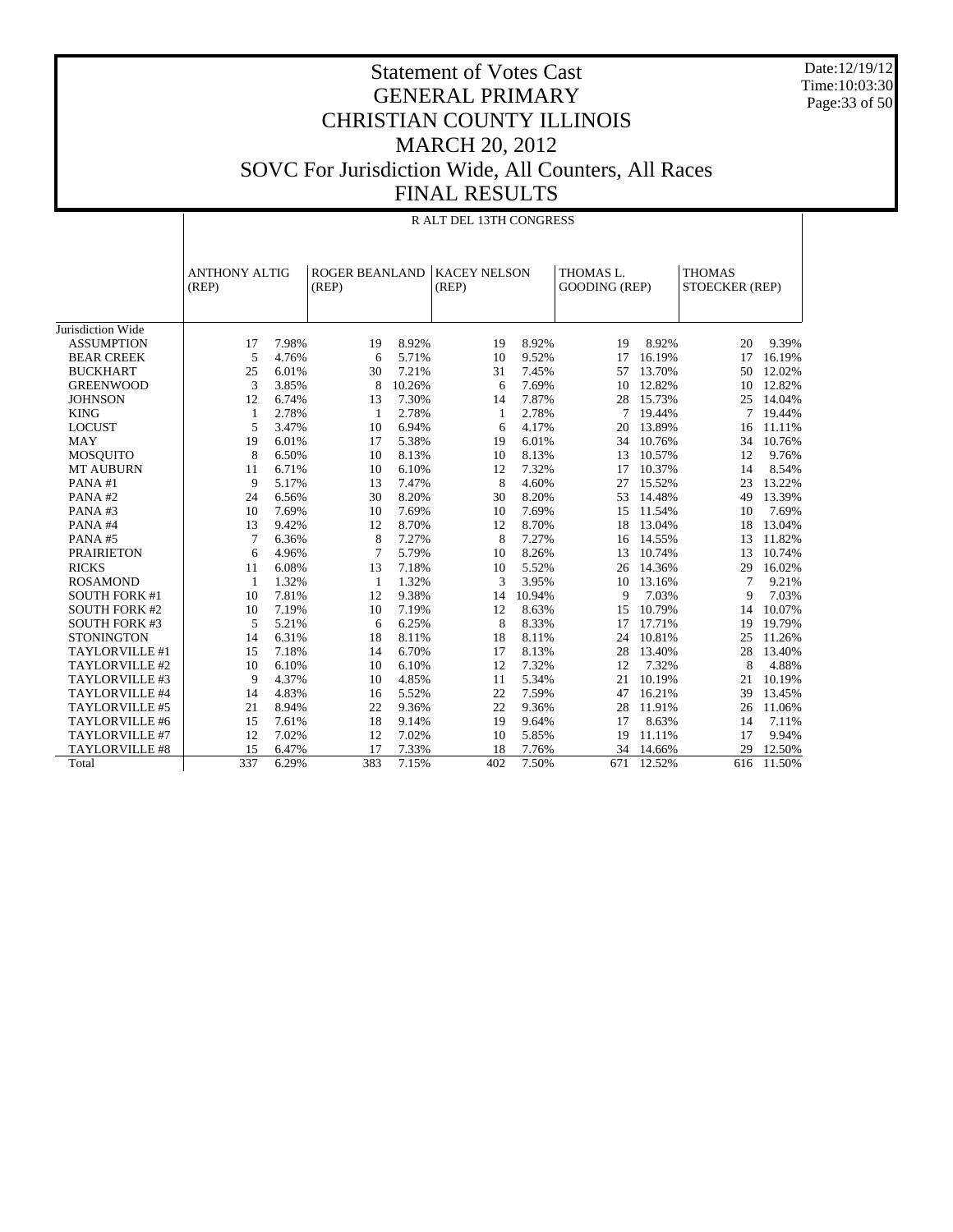Date:12/19/12 Time:10:03:31 Page:34 of 50

|                                        | R ALT DEL 13TH<br><b>CONGRESS</b> |        | <b>R SENATE DIST 48</b> |                  |                    |                           |  |  |
|----------------------------------------|-----------------------------------|--------|-------------------------|------------------|--------------------|---------------------------|--|--|
|                                        | MICHAEL ALLWAY<br>(REP)           |        | Reg. Voters             | Times<br>Counted | <b>Total Votes</b> | MIKE McELROY<br>(REP)     |  |  |
|                                        |                                   |        |                         |                  |                    |                           |  |  |
| Jurisdiction Wide<br><b>ASSUMPTION</b> | 18                                | 8.45%  | 852                     | 99               | 80                 | 80 100.00%                |  |  |
| <b>BEAR CREEK</b>                      | 18                                | 17.14% | 358                     | 49               | 32                 | 32 100.00%                |  |  |
| <b>BUCKHART</b>                        | 50                                | 12.02% | 1253                    |                  | 133                |                           |  |  |
| <b>GREENWOOD</b>                       | $\tau$                            | 8.97%  | 155                     | 163<br>46        | 30                 | 133 100.00%<br>30 100.00% |  |  |
| <b>JOHNSON</b>                         | 25                                | 14.04% | 489                     | 85               | 63                 | 63 100.00%                |  |  |
| <b>KING</b>                            | 7                                 | 19.44% | 139                     | 19               | 16                 | 16 100.00%                |  |  |
| <b>LOCUST</b>                          | 16                                | 11.11% | 430                     | 67               | 49                 | 49 100.00%                |  |  |
| <b>MAY</b>                             | 30                                | 9.49%  | 1186                    | 153              | 126                | 126 100.00%               |  |  |
| <b>MOSQUITO</b>                        | 9                                 | 7.32%  | 282                     | 50               | 42                 | 42 100.00%                |  |  |
| <b>MT AUBURN</b>                       | 14                                | 8.54%  | 692                     | 87               | 68                 | 68 100.00%                |  |  |
| PANA#1                                 | 24                                | 13.79% | 641                     | 81               | 59                 | 59 100.00%                |  |  |
| PANA#2                                 | 51                                | 13.93% | 1292                    | 177              | 135                | 135 100.00%               |  |  |
| PANA#3                                 | 17                                | 13.08% | 736                     | 64               | 49                 | 49 100.00%                |  |  |
| PANA#4                                 | 14                                | 10.14% | 646                     | 62               | 50                 | 50 100.00%                |  |  |
| PANA#5                                 | 15                                | 13.64% | 502                     | 45               | 37                 | 37 100.00%                |  |  |
| <b>PRAIRIETON</b>                      | 10                                | 8.26%  | 312                     | 53               | 37                 | 37 100.00%                |  |  |
| <b>RICKS</b>                           | 26                                | 14.36% | 799                     | 92               | 71                 | 71 100.00%                |  |  |
| <b>ROSAMOND</b>                        | 6                                 | 7.89%  | 238                     | 40               | 20                 | 20 100.00%                |  |  |
| <b>SOUTH FORK #1</b>                   | 9                                 | 7.03%  | 861                     | 55               | 37                 | 37 100.00%                |  |  |
| <b>SOUTH FORK #2</b>                   | 17                                | 12.23% | 432                     | 59               | 48                 | 48 100.00%                |  |  |
| <b>SOUTH FORK #3</b>                   | 13                                | 13.54% | 456                     | 43               | 31                 | 31 100.00%                |  |  |
| <b>STONINGTON</b>                      | 23                                | 10.36% | 701                     | 100              | 86                 | 86 100.00%                |  |  |
| TAYLORVILLE #1                         | 27                                | 12.92% | 913                     | 90               | 68                 | 68 100.00%                |  |  |
| TAYLORVILLE #2                         | 11                                | 6.71%  | 815                     | 83               | 55                 | 55 100.00%                |  |  |
| TAYLORVILLE #3                         | 21                                | 10.19% | 859                     | 87               | 66                 | 66 100.00%                |  |  |
| TAYLORVILLE #4                         | 42                                | 14.48% | 1297                    | 120              | 94                 | 94 100.00%                |  |  |
| TAYLORVILLE #5                         | 24                                | 10.21% | 1262                    | 99               | 77                 | 77 100.00%                |  |  |
| TAYLORVILLE #6                         | 17                                | 8.63%  | 851                     | 89               | 66                 | 66 100.00%                |  |  |
| TAYLORVILLE #7                         | 12                                | 7.02%  | 803                     | 75               | 60                 | 60 100.00%                |  |  |
| <b>TAYLORVILLE #8</b>                  | 30                                | 12.93% | 940                     | 98               | 87                 | 87 100.00%                |  |  |
| Total                                  | 603                               | 11.25% | 21192                   | 2430             | 1872               | 1872 100.00%              |  |  |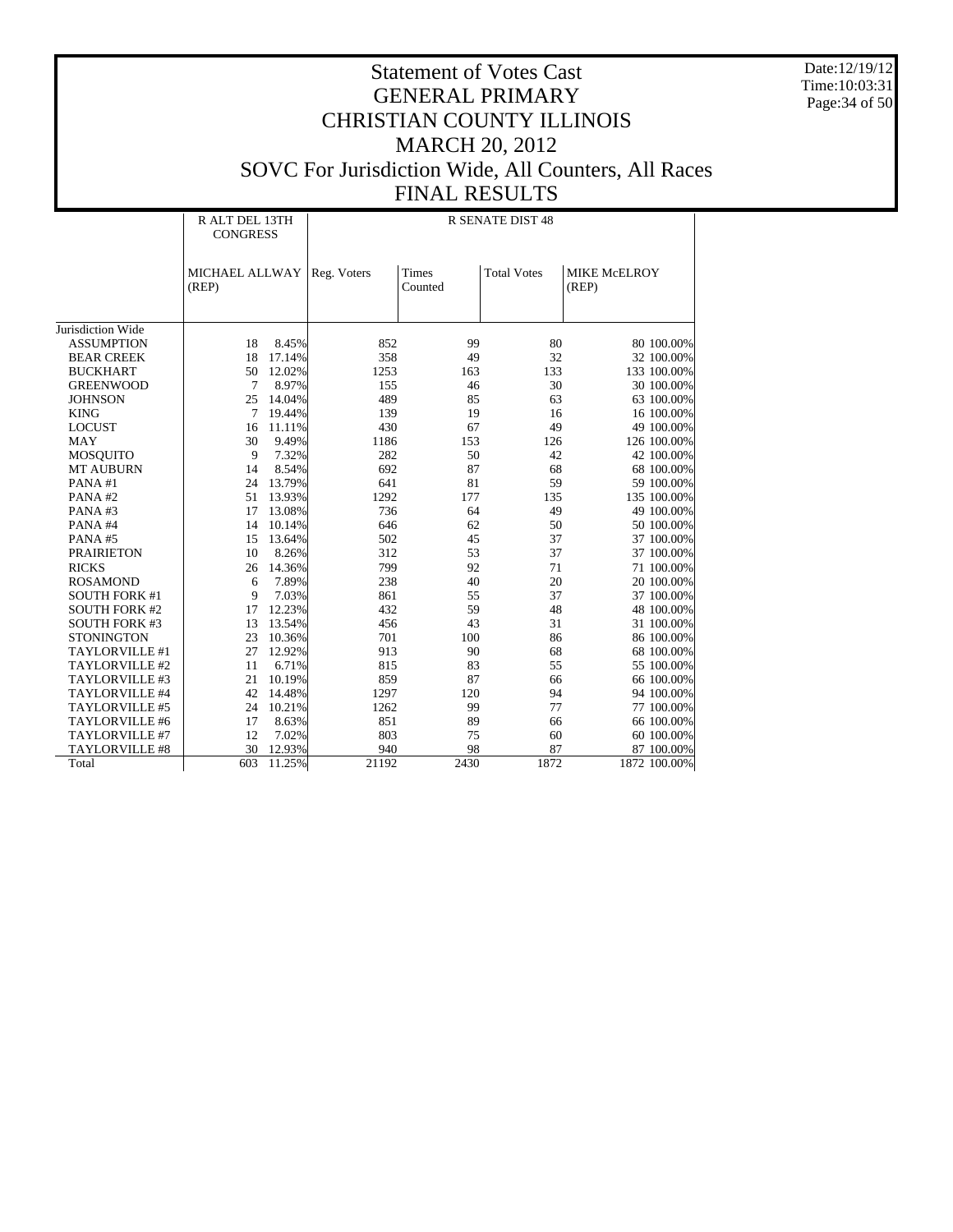Date:12/19/12 Time:10:03:31 Page:35 of 50

|                       |             |                  | R REPRES 95TH DIST |                                          |
|-----------------------|-------------|------------------|--------------------|------------------------------------------|
|                       | Reg. Voters | Times<br>Counted | <b>Total Votes</b> | <b>WAYNE A</b><br><b>ROSENTHAL (REP)</b> |
| Jurisdiction Wide     |             |                  |                    |                                          |
| <b>ASSUMPTION</b>     | 852         | 99               | 83                 | 83 100.00%                               |
| <b>BEAR CREEK</b>     | 358         | 49               | 43                 | 43 100.00%                               |
| <b>BUCKHART</b>       |             |                  |                    | ä,                                       |
| <b>GREENWOOD</b>      | 155         | 46               | 40                 | 40 100.00%                               |
| <b>JOHNSON</b>        | 489         | 85               | 73                 | 73 100.00%                               |
| <b>KING</b>           | 139         | 19               | 17                 | 17 100.00%                               |
| <b>LOCUST</b>         | 430         | 67               | 54                 | 54 100.00%                               |
| <b>MAY</b>            | 1182        | 153              | 142                | 142 100.00%                              |
| <b>MOSQUITO</b>       |             |                  |                    |                                          |
| <b>MT AUBURN</b>      |             |                  |                    |                                          |
| PANA#1                | 641         | 81               | 69                 | 69 100.00%                               |
| PANA#2                | 1292        | 177              | 145                | 145 100.00%                              |
| PANA#3                | 736         | 64               | 55                 | 55 100.00%                               |
| PANA#4                | 646         | 62               | 55                 | 55 100.00%                               |
| PANA#5                | 502         | 45               | 39                 | 39 100.00%                               |
| <b>PRAIRIETON</b>     | 312         | 53               | 42                 | 42 100.00%                               |
| <b>RICKS</b>          | 799         | 92               | 80                 | 80 100.00%                               |
| <b>ROSAMOND</b>       | 238         | 40               | 34                 | 34 100.00%                               |
| <b>SOUTH FORK #1</b>  |             |                  |                    | $\overline{a}$                           |
| <b>SOUTH FORK #2</b>  | 7           | $\overline{0}$   | $\mathbf{0}$       | $\overline{0}$                           |
| <b>SOUTH FORK #3</b>  | 74          | 15               | 12                 | 12 100.00%                               |
| <b>STONINGTON</b>     | 390         | 49               | 43                 | 43 100.00%                               |
| TAYLORVILLE #1        | 913         | 90               | 81                 | 81 100.00%                               |
| TAYLORVILLE #2        | 794         | 81               | 67                 | 67 100.00%                               |
| TAYLORVILLE #3        | 852         | 85               | 77                 | 77 100.00%                               |
| TAYLORVILLE #4        | 1118        | 108              | 93                 | 93 100.00%                               |
| TAYLORVILLE #5        | 1262        | 99               | 86                 | 86 100.00%                               |
| TAYLORVILLE #6        | 851         | 89               | 75                 | 75 100.00%                               |
| TAYLORVILLE #7        | 803         | 75               | 64                 | 64 100.00%                               |
| <b>TAYLORVILLE #8</b> | 940         | 98               | 93                 | 93 100.00%                               |
| Total                 | 16775       | 1921             | 1662               | 1662 100.00%                             |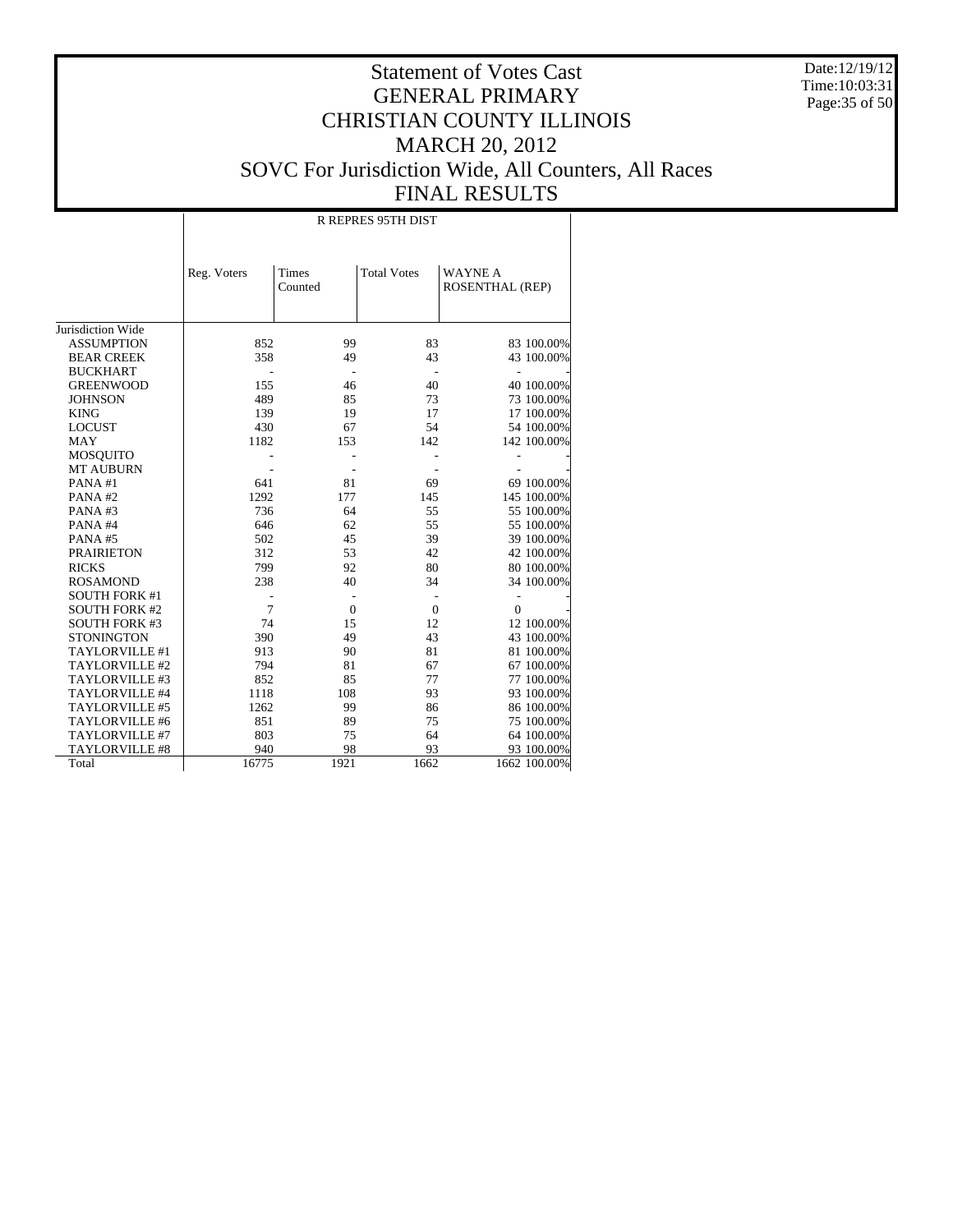Date:12/19/12 Time:10:03:31 Page:36 of 50

|                       |                |                         |                    | R REPRES 96TH DIST             |           |                                                |        |
|-----------------------|----------------|-------------------------|--------------------|--------------------------------|-----------|------------------------------------------------|--------|
|                       | Reg. Voters    | <b>Times</b><br>Counted | <b>Total Votes</b> | <b>JARED S. PERRY</b><br>(REP) |           | <b>DENNIS R</b><br><b>SHACKELFORD</b><br>(REP) |        |
| Jurisdiction Wide     |                |                         |                    |                                |           |                                                |        |
| <b>ASSUMPTION</b>     |                |                         |                    |                                |           |                                                |        |
| <b>BEAR CREEK</b>     |                |                         |                    |                                |           |                                                |        |
| <b>BUCKHART</b>       | 1253           | 163                     | 141                | 45                             | 31.91%    | 96                                             | 68.09% |
| <b>GREENWOOD</b>      |                |                         |                    |                                |           |                                                |        |
| <b>JOHNSON</b>        |                |                         |                    |                                |           |                                                |        |
| <b>KING</b>           |                |                         |                    |                                |           |                                                |        |
| <b>LOCUST</b>         |                |                         |                    |                                |           |                                                |        |
| <b>MAY</b>            | $\overline{4}$ | $\Omega$                | $\Omega$           | $\Omega$                       |           | $\overline{0}$                                 |        |
| <b>MOSQUITO</b>       | 282            | 50                      | 42                 | 15                             | 35.71%    | 27                                             | 64.29% |
| <b>MT AUBURN</b>      | 692            | 87                      | 75                 | 24                             | 32.00%    | 51                                             | 68.00% |
| PANA#1                |                |                         | L.                 | L.                             |           |                                                |        |
| PANA#2                |                |                         |                    |                                |           |                                                |        |
| PANA#3                |                |                         |                    |                                |           |                                                |        |
| PANA#4                |                |                         |                    |                                |           |                                                |        |
| PANA#5                |                |                         |                    |                                |           |                                                |        |
| <b>PRAIRIETON</b>     |                |                         |                    |                                |           |                                                |        |
| <b>RICKS</b>          |                |                         |                    |                                |           |                                                |        |
| <b>ROSAMOND</b>       |                |                         |                    |                                |           |                                                |        |
| <b>SOUTH FORK #1</b>  | 861            | 55                      | 43                 | 14                             | 32.56%    | 29                                             | 67.44% |
| <b>SOUTH FORK #2</b>  | 425            | 59                      | 49                 | 17                             | 34.69%    | 32                                             | 65.31% |
| <b>SOUTH FORK #3</b>  | 382            | 28                      | 25                 | 11                             | 44.00%    | 14                                             | 56.00% |
| <b>STONINGTON</b>     | 311            | 51                      | 42                 | 16                             | 38.10%    | 26                                             | 61.90% |
| TAYLORVILLE #1        |                |                         |                    |                                |           |                                                |        |
| TAYLORVILLE #2        | 21             | $\mathbf{2}$            | $\overline{c}$     | 1                              | 50.00%    | 1                                              | 50.00% |
| TAYLORVILLE #3        | 7              | $\overline{c}$          | $\overline{c}$     |                                | 2 100.00% | $\Omega$                                       | 0.00%  |
| TAYLORVILLE #4        | 179            | 12                      | 10                 | 2                              | 20.00%    | 8                                              | 80.00% |
| TAYLORVILLE #5        |                |                         |                    |                                |           |                                                |        |
| TAYLORVILLE #6        |                |                         |                    |                                |           |                                                |        |
| TAYLORVILLE #7        |                |                         |                    |                                |           |                                                |        |
| <b>TAYLORVILLE #8</b> |                |                         |                    |                                |           |                                                |        |
| Total                 | 4417           | 509                     | 431                | 147                            | 34.11%    | 284                                            | 65.89% |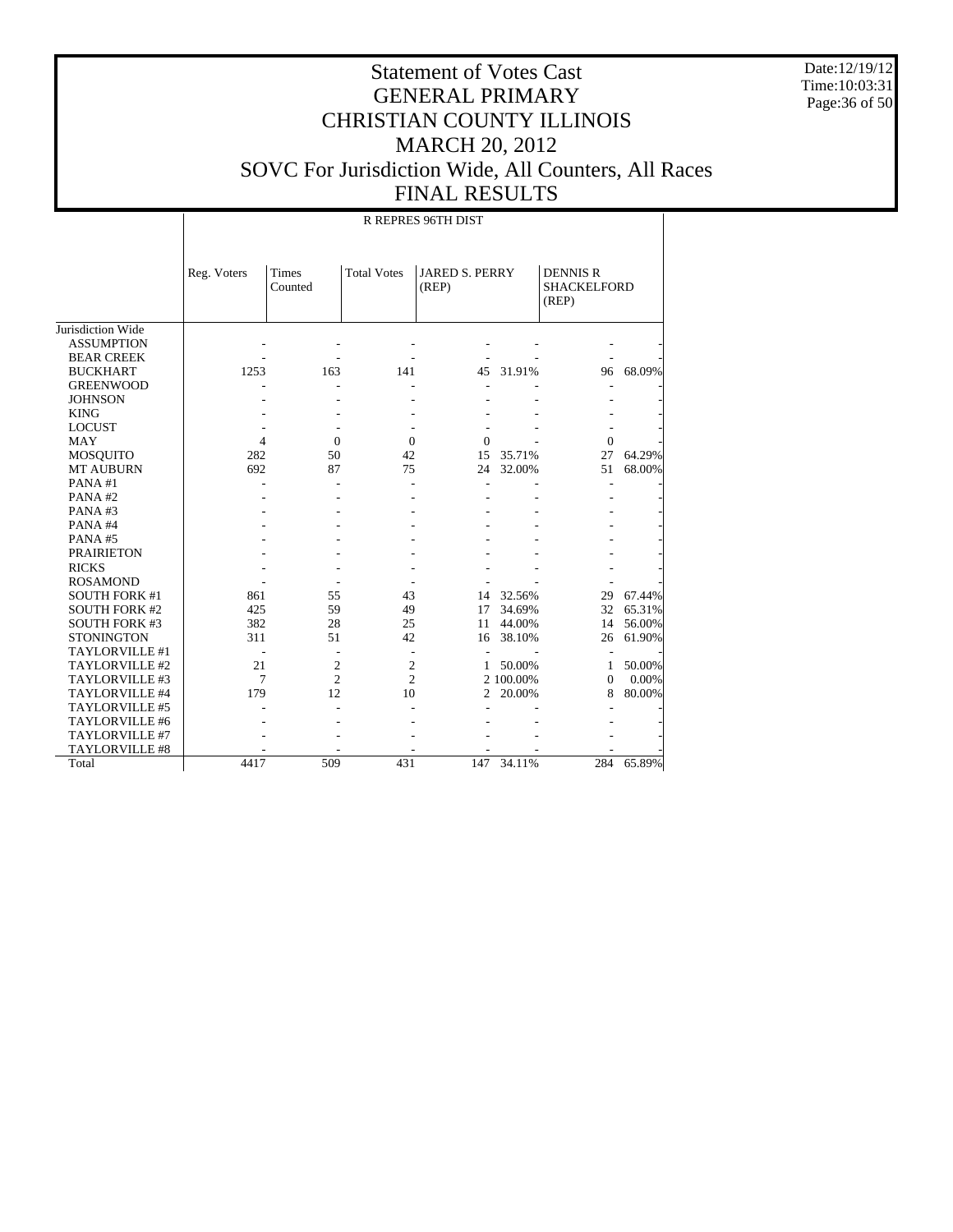Date:12/19/12 Time:10:03:31 Page:37 of 50

|                       |             |                  | <b>R STATE'S ATTORNEY</b> |                                |
|-----------------------|-------------|------------------|---------------------------|--------------------------------|
|                       | Reg. Voters | Times<br>Counted | <b>Total Votes</b>        | <b>LORINDA LAMKEN</b><br>(REP) |
| Jurisdiction Wide     |             |                  |                           |                                |
| <b>ASSUMPTION</b>     | 852         | 99               | 84                        | 84 100.00%                     |
| <b>BEAR CREEK</b>     | 358         | 49               | 36                        | 36 100.00%                     |
| <b>BUCKHART</b>       | 1253        | 163              | 136                       | 136 100.00%                    |
| <b>GREENWOOD</b>      | 155         | 46               | 25                        | 25 100.00%                     |
| <b>JOHNSON</b>        | 489         | 85               | 66                        | 66 100.00%                     |
| <b>KING</b>           | 139         | 19               | 14                        | 14 100.00%                     |
| <b>LOCUST</b>         | 430         | 67               | 48                        | 48 100.00%                     |
| <b>MAY</b>            | 1186        | 153              | 125                       | 125 100.00%                    |
| <b>MOSQUITO</b>       | 282         | 50               | 41                        | 41 100.00%                     |
| <b>MT AUBURN</b>      | 692         | 87               | 66                        | 66 100.00%                     |
| PANA#1                | 641         | 81               | 64                        | 64 100.00%                     |
| PANA#2                | 1292        | 177              | 120                       | 120 100.00%                    |
| PANA#3                | 736         | 64               | 46                        | 46 100.00%                     |
| PANA#4                | 646         | 62               | 51                        | 51 100.00%                     |
| PANA#5                | 502         | 45               | 34                        | 34 100.00%                     |
| <b>PRAIRIETON</b>     | 312         | 53               | 41                        | 41 100.00%                     |
| <b>RICKS</b>          | 799         | 92               | 75                        | 75 100.00%                     |
| <b>ROSAMOND</b>       | 238         | 40               | 28                        | 28 100.00%                     |
| <b>SOUTH FORK #1</b>  | 861         | 55               | 42                        | 42 100.00%                     |
| <b>SOUTH FORK #2</b>  | 432         | 59               | 47                        | 47 100.00%                     |
| <b>SOUTH FORK #3</b>  | 456         | 43               | 36                        | 36 100.00%                     |
| <b>STONINGTON</b>     | 701         | 100              | 89                        | 89 100.00%                     |
| TAYLORVILLE #1        | 913         | 90               | 74                        | 74 100.00%                     |
| TAYLORVILLE #2        | 815         | 83               | 59                        | 59 100.00%                     |
| TAYLORVILLE #3        | 859         | 87               | 72                        | 72 100.00%                     |
| TAYLORVILLE #4        | 1297        | 120              | 106                       | 106 100.00%                    |
| TAYLORVILLE #5        | 1262        | 99               | 80                        | 80 100.00%                     |
| TAYLORVILLE #6        | 851         | 89               | 66                        | 66 100.00%                     |
| TAYLORVILLE #7        | 803         | 75               | 57                        | 57 100.00%                     |
| <b>TAYLORVILLE #8</b> | 940         | 98               | 84                        | 84 100.00%                     |
| Total                 | 21192       | 2430             | 1912                      | 1912 100.00%                   |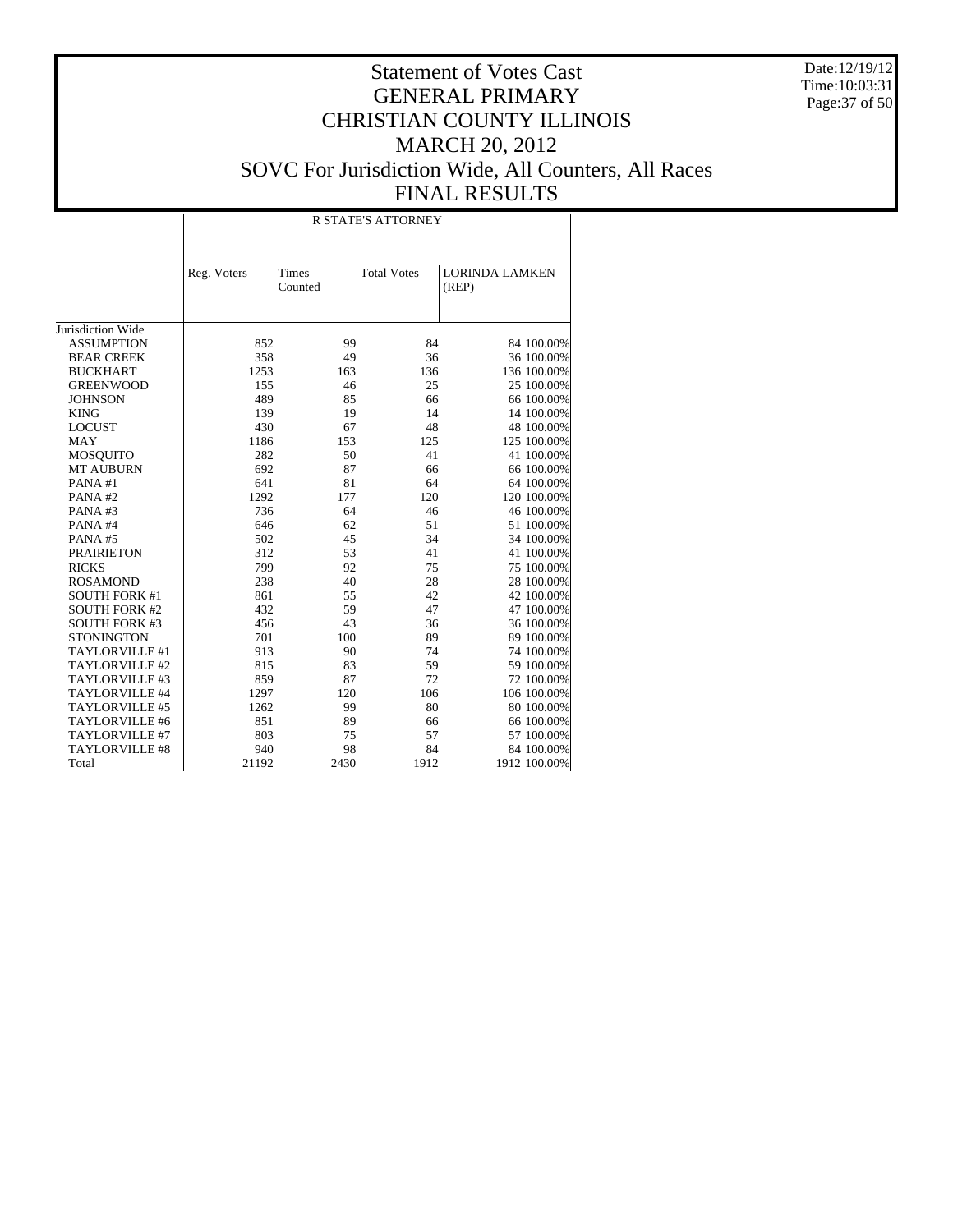Date:12/19/12 Time:10:03:31 Page:38 of 50

|                      |             |                  | R COUNTY BD DIST 1 |                             |             |             |                  | R COUNTY BD DIST 3 |                                   |             |
|----------------------|-------------|------------------|--------------------|-----------------------------|-------------|-------------|------------------|--------------------|-----------------------------------|-------------|
|                      | Reg. Voters | Times<br>Counted | <b>Total Votes</b> | TIMOTHY J.<br>CARLSON (REP) |             | Reg. Voters | Times<br>Counted | <b>Total Votes</b> | <b>JACK R. PEARCE JR</b><br>(REP) |             |
| Jurisdiction Wide    |             |                  |                    |                             |             |             |                  |                    |                                   |             |
| <b>ASSUMPTION</b>    | 852         | 99               | 80                 |                             | 80 100.00%  |             |                  |                    |                                   |             |
| <b>BEAR CREEK</b>    |             |                  |                    |                             |             |             |                  |                    |                                   |             |
| <b>BUCKHART</b>      |             |                  |                    | ۰                           |             |             |                  |                    |                                   |             |
| <b>GREENWOOD</b>     |             |                  |                    |                             |             |             |                  |                    |                                   |             |
| <b>JOHNSON</b>       |             |                  |                    |                             |             |             |                  |                    |                                   |             |
| <b>KING</b>          |             |                  |                    |                             |             |             |                  |                    |                                   |             |
| <b>LOCUST</b>        |             |                  |                    |                             |             |             |                  |                    |                                   |             |
| MAY                  | 1186        | 153              | 132                |                             | 132 100.00% |             |                  |                    |                                   |             |
| <b>MOSQUITO</b>      | 282         | 50               | 40                 |                             | 40 100.00%  |             |                  |                    |                                   |             |
| <b>MT AUBURN</b>     | 692         | 87               | 67                 |                             | 67 100.00%  |             |                  |                    |                                   |             |
| PANA#1               |             |                  |                    |                             |             |             |                  |                    |                                   |             |
| PANA#2               |             |                  |                    |                             |             |             |                  |                    |                                   |             |
| PANA#3               |             |                  |                    |                             |             |             |                  |                    |                                   |             |
| PANA#4               | 646         | 62               | 49                 |                             | 49 100.00%  |             |                  |                    |                                   |             |
| PANA#5               | 502         | 45               | 39                 |                             | 39 100.00%  |             |                  |                    |                                   |             |
| <b>PRAIRIETON</b>    | 312         | 53               | 47                 |                             | 47 100.00%  |             |                  |                    |                                   |             |
| <b>RICKS</b>         |             |                  | ٠                  |                             |             |             |                  |                    |                                   |             |
| <b>ROSAMOND</b>      |             |                  |                    |                             |             |             |                  |                    |                                   |             |
| <b>SOUTH FORK #1</b> |             |                  |                    |                             |             |             |                  |                    |                                   |             |
| <b>SOUTH FORK #2</b> |             |                  |                    |                             |             |             |                  |                    |                                   |             |
| <b>SOUTH FORK #3</b> |             |                  |                    |                             |             |             |                  |                    |                                   |             |
| <b>STONINGTON</b>    | 701         | 100              | 92                 |                             | 92 100.00%  |             |                  |                    |                                   |             |
| TAYLORVILLE #1       |             |                  |                    |                             |             | 913         | 90               | 77                 |                                   | 77 100.00%  |
| TAYLORVILLE #2       |             |                  |                    |                             |             | 815         | 83               | 68                 |                                   | 68 100.00%  |
| TAYLORVILLE #3       |             |                  |                    |                             |             | 859         | 87               | 71                 |                                   | 71 100.00%  |
| TAYLORVILLE #4       |             |                  |                    |                             |             |             |                  |                    |                                   |             |
| TAYLORVILLE #5       |             |                  |                    |                             |             |             | ٠                |                    |                                   |             |
| TAYLORVILLE #6       |             |                  |                    |                             |             | 851         | 89               | 78                 |                                   | 78 100.00%  |
| TAYLORVILLE #7       |             |                  |                    |                             |             | 803         | 75               | 64                 |                                   | 64 100.00%  |
| TAYLORVILLE #8       |             |                  |                    |                             |             | 940         | 98               | 84                 |                                   | 84 100.00%  |
| Total                | 5173        | 649              | 546                |                             | 546 100.00% | 5181        | 522              | 442                |                                   | 442 100.00% |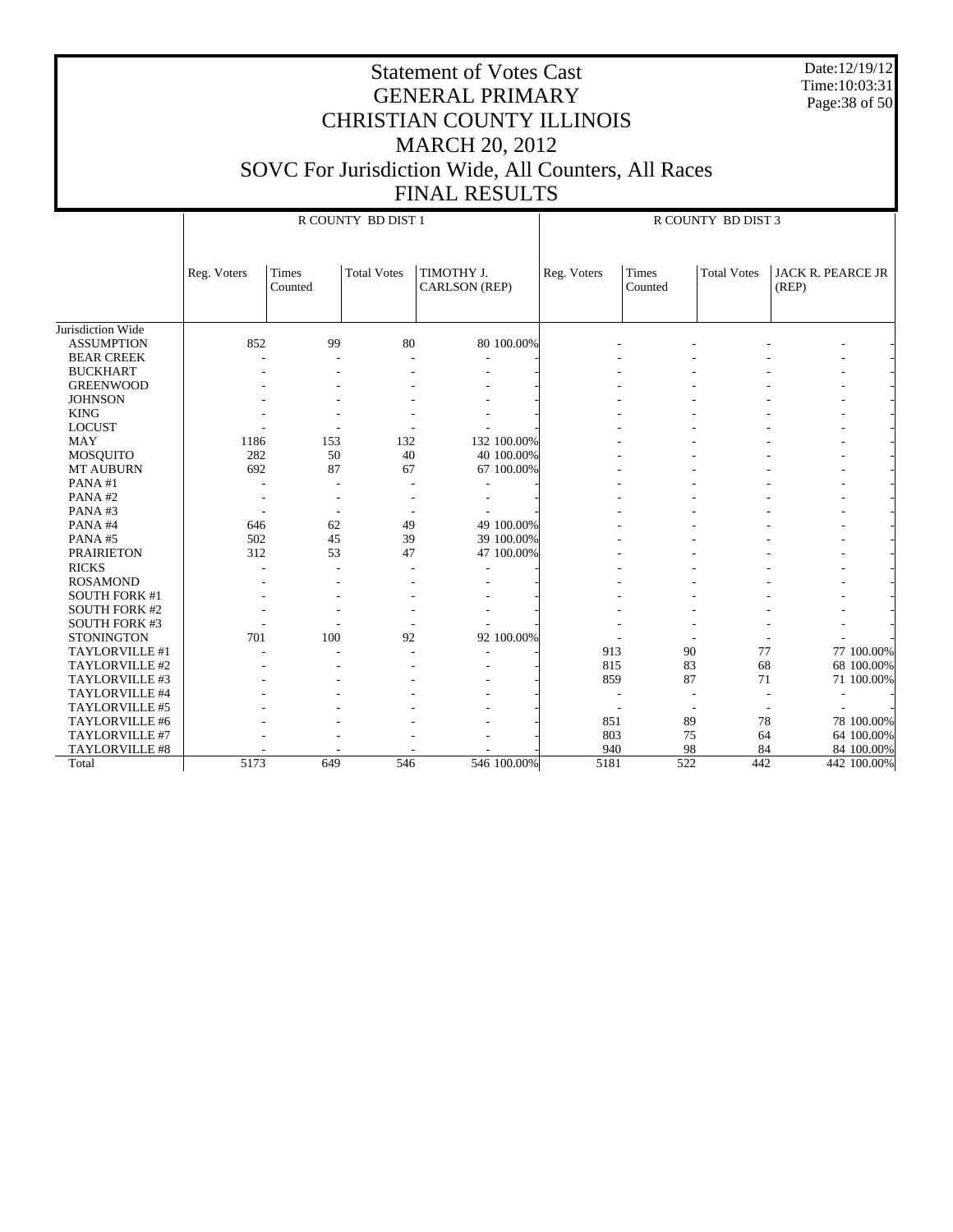Date:12/19/12 Time:10:03:31 Page:39 of 50

# Statement of Votes Cast GENERAL PRIMARY CHRISTIAN COUNTY ILLINOIS MARCH 20, 2012 SOVC For Jurisdiction Wide, All Counters, All Races FINAL RESULTS

|                       |             |                         | R COUNTY BD DIST 4 |                                   |             |
|-----------------------|-------------|-------------------------|--------------------|-----------------------------------|-------------|
|                       | Reg. Voters | <b>Times</b><br>Counted | <b>Total Votes</b> | LLOYD S.<br><b>WASHBURN (REP)</b> |             |
| Jurisdiction Wide     |             |                         |                    |                                   |             |
| <b>ASSUMPTION</b>     |             |                         |                    |                                   |             |
| <b>BEAR CREEK</b>     | 358         | 49                      | 39                 |                                   | 39 100.00%  |
| <b>BUCKHART</b>       |             |                         |                    |                                   |             |
| <b>GREENWOOD</b>      | 155         | 46                      | 33                 |                                   | 33 100.00%  |
| <b>JOHNSON</b>        | 489         | 85                      | 71                 |                                   | 71 100.00%  |
| <b>KING</b>           | 139         | 19                      | 16                 |                                   | 16 100.00%  |
| <b>LOCUST</b>         | 430         | 67                      | 60                 |                                   | 60 100.00%  |
| <b>MAY</b>            |             |                         |                    |                                   |             |
| MOSQUITO              |             |                         |                    |                                   |             |
| <b>MT AUBURN</b>      |             |                         |                    |                                   |             |
| PANA#1                | 641         | 81                      | 73                 |                                   | 73 100.00%  |
| PANA#2                | 1292        | 177                     | 142                |                                   | 142 100.00% |
| PANA#3                | 736         | 64                      | 55                 |                                   | 55 100.00%  |
| PANA#4                |             |                         |                    |                                   |             |
| PANA#5                |             |                         |                    |                                   |             |
| <b>PRAIRIETON</b>     |             |                         |                    |                                   |             |
| <b>RICKS</b>          | 799         | 92                      | 75                 |                                   | 75 100.00%  |
| <b>ROSAMOND</b>       | 238         | 40                      | 37                 |                                   | 37 100.00%  |
| <b>SOUTH FORK #1</b>  |             |                         |                    |                                   |             |
| <b>SOUTH FORK #2</b>  |             |                         |                    |                                   |             |
| <b>SOUTH FORK #3</b>  |             |                         |                    |                                   |             |
| <b>STONINGTON</b>     |             |                         |                    |                                   |             |
| TAYLORVILLE #1        |             |                         |                    |                                   |             |
| TAYLORVILLE #2        |             |                         |                    |                                   |             |
| TAYLORVILLE #3        |             |                         |                    |                                   |             |
| TAYLORVILLE #4        |             |                         |                    |                                   |             |
| TAYLORVILLE #5        |             |                         |                    |                                   |             |
| TAYLORVILLE #6        |             |                         |                    |                                   |             |
| TAYLORVILLE #7        |             |                         |                    |                                   |             |
| <b>TAYLORVILLE #8</b> |             |                         |                    |                                   |             |
| Total                 | 5277        | 720                     | 601                |                                   | 601 100.00% |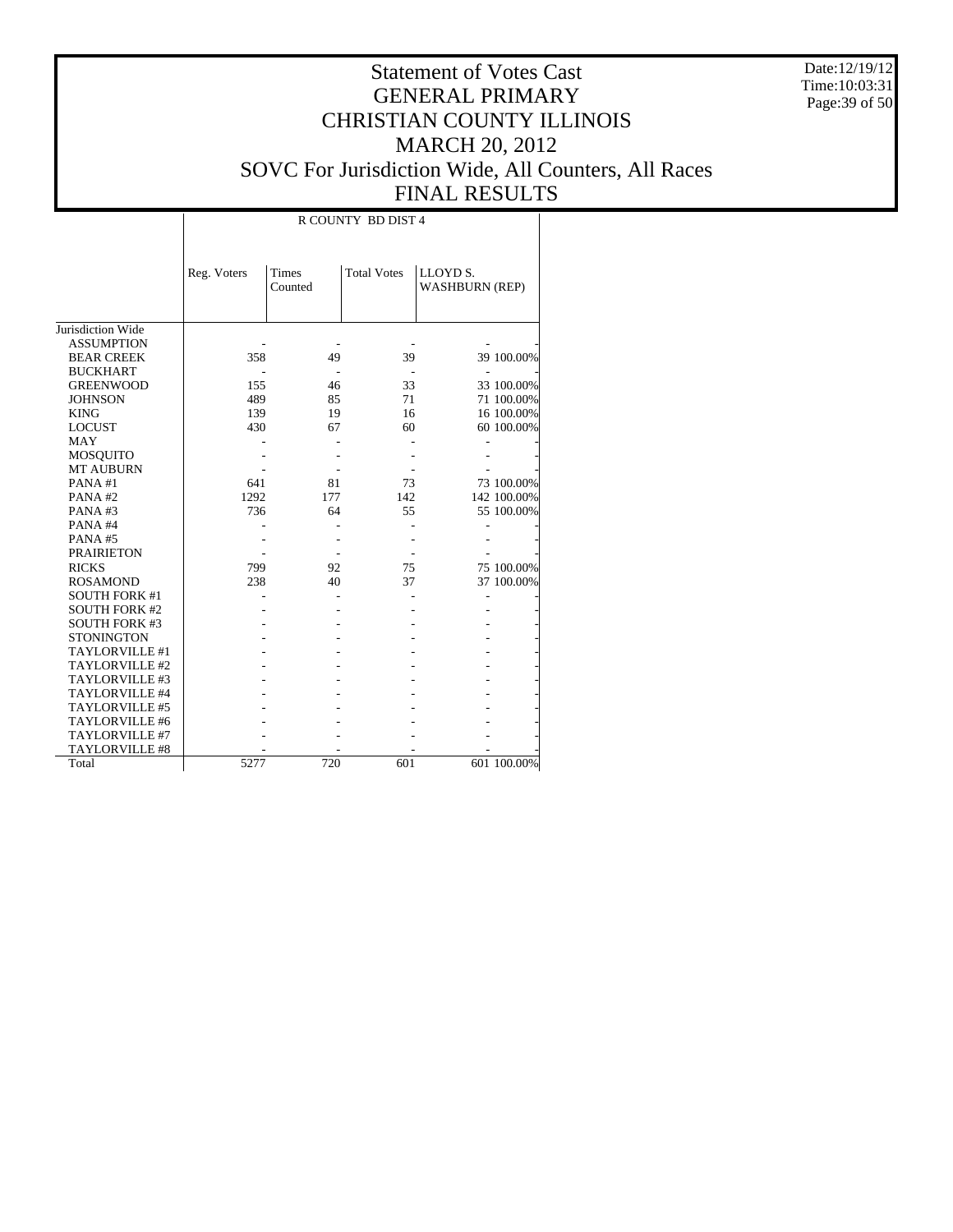Date:12/19/12 Time:10:03:31 Page:40 of 50

|                       |             |                  | R ESR(CHRISTIAN-MONT)2 YR |                                            |
|-----------------------|-------------|------------------|---------------------------|--------------------------------------------|
|                       | Reg. Voters | Times<br>Counted | <b>Total Votes</b>        | <b>MARCHELLE</b><br><b>KASSEBAUM (REP)</b> |
| Jurisdiction Wide     |             |                  |                           |                                            |
| <b>ASSUMPTION</b>     | 2           | $\theta$         | $\boldsymbol{0}$          | $\mathbf{0}$                               |
| <b>BEAR CREEK</b>     | 358         | 49               | 32                        | 32 100.00%                                 |
| <b>BUCKHART</b>       | 1250        | 163              | 132                       | 132 100.00%                                |
| <b>GREENWOOD</b>      | 155         | 46               | 32                        | 32 100.00%                                 |
| <b>JOHNSON</b>        | 489         | 85               | 62                        | 62 100.00%                                 |
| <b>KING</b>           | 139         | 19               | 16                        | 16 100.00%                                 |
| <b>LOCUST</b>         | 418         | 64               | 51                        | 51 100.00%                                 |
| <b>MAY</b>            | 1173        | 150              | 117                       | 117 100.00%                                |
| <b>MOSQUITO</b>       | 155         | 23               | 19                        | 19 100.00%                                 |
| <b>MT AUBURN</b>      | 571         | 68               | 49                        | 49 100.00%                                 |
| PANA#1                | 641         | 81               | 63                        | 63 100.00%                                 |
| PANA#2                | 1292        | 177              | 132                       | 132 100.00%                                |
| PANA#3                | 736         | 64               | 49                        | 49 100.00%                                 |
| PANA#4                | 636         | 60               | 47                        | 47 100.00%                                 |
| PANA#5                | 490         | 43               | 37                        | 37 100.00%                                 |
| <b>PRAIRIETON</b>     | 41          | 6                | 6                         | 6 100.00%                                  |
| <b>RICKS</b>          | 799         | 92               | 71                        | 71 100.00%                                 |
| <b>ROSAMOND</b>       | 238         | 40               | 24                        | 24 100.00%                                 |
| <b>SOUTH FORK #1</b>  | 861         | 55               | 41                        | 41 100.00%                                 |
| <b>SOUTH FORK #2</b>  | 374         | 52               | 39                        | 39 100.00%                                 |
| <b>SOUTH FORK #3</b>  | 456         | 43               | 31                        | 31 100.00%                                 |
| <b>STONINGTON</b>     | 699         | 100              | 79                        | 79 100.00%                                 |
| TAYLORVILLE #1        | 913         | 90               | 70                        | 70 100.00%                                 |
| TAYLORVILLE #2        | 815         | 83               | 62                        | 62 100.00%                                 |
| TAYLORVILLE #3        | 859         | 87               | 69                        | 69 100.00%                                 |
| TAYLORVILLE #4        | 1297        | 120              | 105                       | 105 100.00%                                |
| TAYLORVILLE #5        | 1262        | 99               | 82                        | 82 100.00%                                 |
| TAYLORVILLE #6        | 851         | 89               | 64                        | 64 100.00%                                 |
| TAYLORVILLE #7        | 803         | 75               | 56                        | 56 100.00%                                 |
| <b>TAYLORVILLE #8</b> | 940         | 98               | 83                        | 83 100.00%                                 |
| Total                 | 19713       | 2221             | 1720                      | 1720 100.00%                               |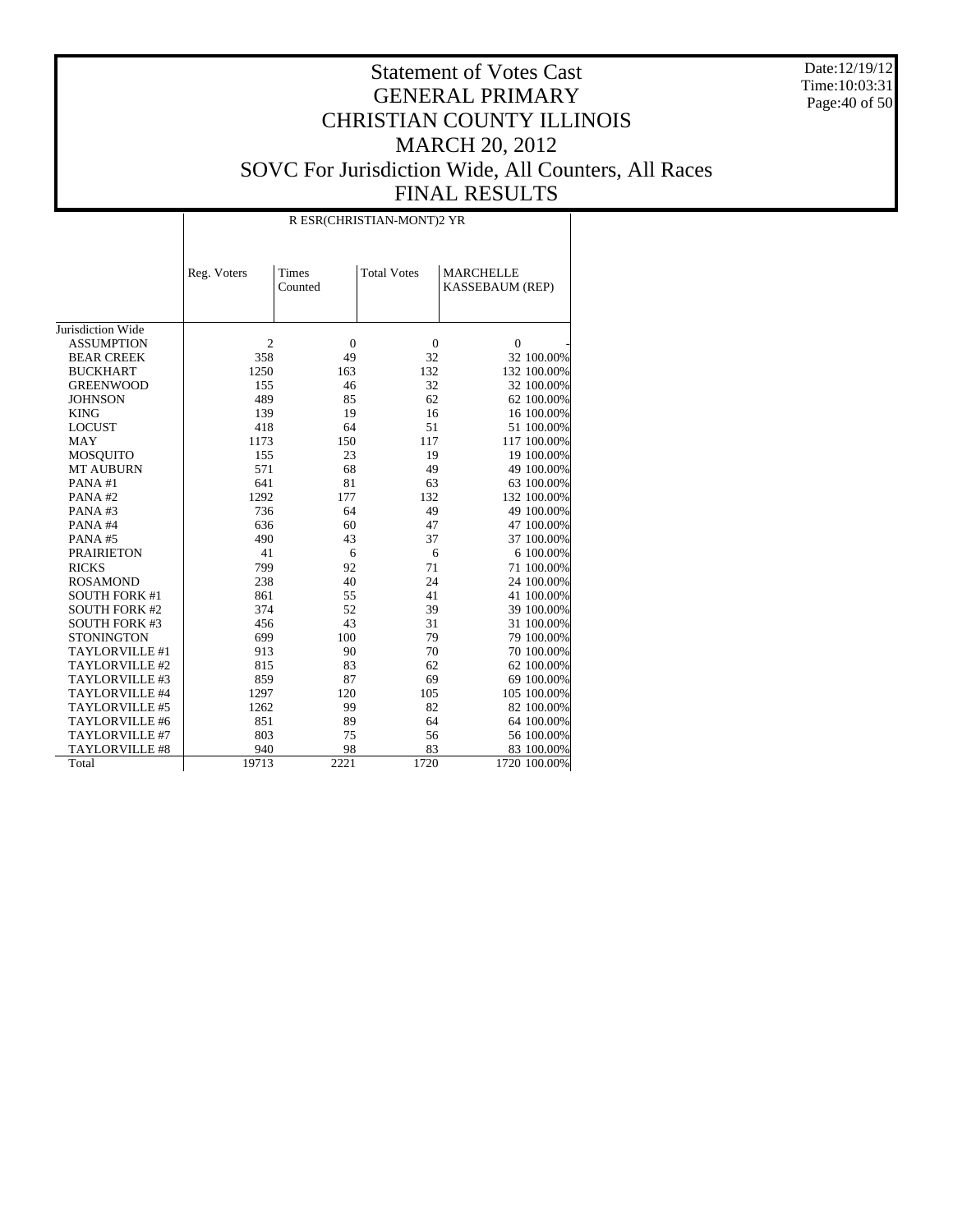Date:12/19/12 Time:10:03:31 Page:41 of 50

|                      |             |                         | R JUDGE APPELLATE DIST 5 |                          |             | R ASSUMPTION COMMITTEEMAN |                    |                             |
|----------------------|-------------|-------------------------|--------------------------|--------------------------|-------------|---------------------------|--------------------|-----------------------------|
|                      | Reg. Voters | <b>Times</b><br>Counted | <b>Total Votes</b>       | STEPHEN McGLYNN<br>(REP) | Reg. Voters | Times<br>Counted          | <b>Total Votes</b> | <b>ERIC HUBNER</b><br>(REP) |
| Jurisdiction Wide    |             |                         |                          |                          |             |                           |                    |                             |
| <b>ASSUMPTION</b>    | 852         | 99                      | 72                       | 72 100.00%               | 852         | 99                        | 84                 | 84 100.00%                  |
| <b>BEAR CREEK</b>    | 358         | 49                      | 34                       | 34 100.00%               |             |                           |                    |                             |
| <b>BUCKHART</b>      | 1253        | 163                     | 130                      | 130 100.00%              |             |                           |                    |                             |
| <b>GREENWOOD</b>     | 155         | 46                      | 29                       | 29 100.00%               |             |                           |                    |                             |
| <b>JOHNSON</b>       | 489         | 85                      | 63                       | 63 100.00%               |             |                           |                    |                             |
| <b>KING</b>          | 139         | 19                      | 12                       | 12 100.00%               |             |                           |                    |                             |
| <b>LOCUST</b>        | 430         | 67                      | 51                       | 51 100.00%               |             |                           |                    |                             |
| <b>MAY</b>           | 1186        | 153                     | 118                      | 118 100.00%              |             |                           |                    |                             |
| <b>MOSQUITO</b>      | 282         | 50                      | 35                       | 35 100.00%               |             |                           |                    |                             |
| <b>MT AUBURN</b>     | 692         | 87                      | 63                       | 63 100.00%               |             |                           |                    |                             |
| PANA#1               | 641         | 81                      | 63                       | 63 100.00%               |             |                           |                    |                             |
| PANA#2               | 1292        | 177                     | 128                      | 128 100.00%              |             |                           |                    |                             |
| PANA#3               | 736         | 64                      | 47                       | 47 100.00%               |             |                           |                    |                             |
| PANA#4               | 646         | 62                      | 48                       | 48 100.00%               |             |                           |                    |                             |
| PANA#5               | 502         | 45                      | 36                       | 36 100.00%               |             |                           |                    |                             |
| <b>PRAIRIETON</b>    | 312         | 53                      | 40                       | 40 100,00%               |             |                           |                    |                             |
| <b>RICKS</b>         | 799         | 92                      | 67                       | 67 100.00%               |             |                           |                    |                             |
| <b>ROSAMOND</b>      | 238         | 40                      | 25                       | 25 100.00%               |             |                           |                    |                             |
| <b>SOUTH FORK #1</b> | 861         | 55                      | 43                       | 43 100.00%               |             |                           |                    |                             |
| <b>SOUTH FORK #2</b> | 432         | 59                      | 44                       | 44 100.00%               |             |                           |                    |                             |
| <b>SOUTH FORK #3</b> | 456         | 43                      | 29                       | 29 100.00%               |             |                           |                    |                             |
| <b>STONINGTON</b>    | 701         | 100                     | 77                       | 77 100.00%               |             |                           |                    |                             |
| TAYLORVILLE #1       | 913         | 90                      | 74                       | 74 100.00%               |             |                           |                    |                             |
| TAYLORVILLE #2       | 815         | 83                      | 56                       | 56 100.00%               |             |                           |                    |                             |
| TAYLORVILLE #3       | 859         | 87                      | 66                       | 66 100.00%               |             |                           |                    |                             |
| TAYLORVILLE #4       | 1297        | 120                     | 101                      | 101 100.00%              |             |                           |                    |                             |
| TAYLORVILLE #5       | 1262        | 99                      | 77                       | 77 100.00%               |             |                           |                    |                             |
| TAYLORVILLE #6       | 851         | 89                      | 65                       | 65 100.00%               |             |                           |                    |                             |
| TAYLORVILLE #7       | 803         | 75                      | 55                       | 55 100.00%               |             |                           |                    |                             |
| TAYLORVILLE #8       | 940         | 98                      | 80                       | 80 100.00%               |             |                           |                    |                             |
| Total                | 21192       | 2430                    | 1828                     | 1828 100.00%             | 852         | 99                        | $\overline{84}$    | 84 100.00%                  |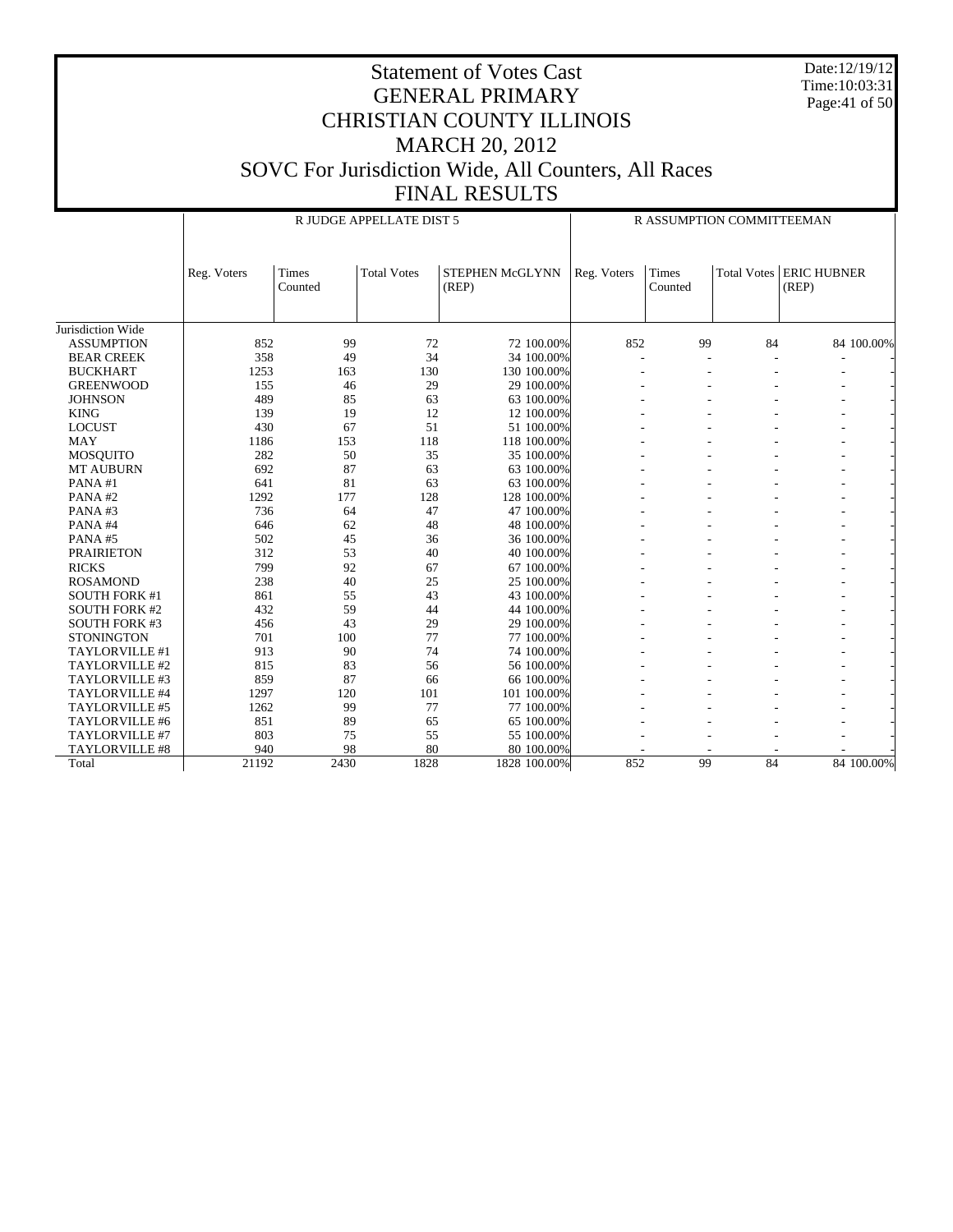Date:12/19/12 Time:10:03:31 Page:42 of 50

|                      |             | R BEAR CREEK COMMITTEEMAN |    |                                                |             | R BUCKHART COMMITTEEMAN  |                    |                         |
|----------------------|-------------|---------------------------|----|------------------------------------------------|-------------|--------------------------|--------------------|-------------------------|
|                      | Reg. Voters | <b>Times</b><br>Counted   |    | Total Votes GREGORY C<br><b>SULLIVAN (REP)</b> | Reg. Voters | <b>Times</b><br>Counted  | <b>Total Votes</b> | MICHAEL B BELL<br>(REP) |
| Jurisdiction Wide    |             |                           |    |                                                |             |                          |                    |                         |
| <b>ASSUMPTION</b>    |             |                           |    |                                                |             |                          |                    |                         |
| <b>BEAR CREEK</b>    | 358         | 49                        | 42 | 42 100.00%                                     |             | $\overline{\phantom{a}}$ |                    |                         |
| <b>BUCKHART</b>      |             |                           |    |                                                | 1253        | 163                      | 135                | 135 100.00%             |
| <b>GREENWOOD</b>     |             |                           |    |                                                |             |                          |                    |                         |
| <b>JOHNSON</b>       |             |                           |    |                                                |             |                          |                    |                         |
| <b>KING</b>          |             |                           |    |                                                |             |                          |                    |                         |
| <b>LOCUST</b>        |             |                           |    |                                                |             |                          |                    |                         |
| <b>MAY</b>           |             |                           |    |                                                |             |                          |                    |                         |
| MOSQUITO             |             |                           |    |                                                |             |                          |                    |                         |
| <b>MT AUBURN</b>     |             |                           |    |                                                |             |                          |                    |                         |
| PANA#1               |             |                           |    |                                                |             |                          |                    |                         |
| PANA#2               |             |                           |    |                                                |             |                          |                    |                         |
| PANA#3               |             |                           |    |                                                |             |                          |                    |                         |
| PANA#4               |             |                           |    |                                                |             |                          |                    |                         |
| PANA#5               |             |                           |    |                                                |             |                          |                    |                         |
| <b>PRAIRIETON</b>    |             |                           |    |                                                |             |                          |                    |                         |
| <b>RICKS</b>         |             |                           |    |                                                |             |                          |                    |                         |
| <b>ROSAMOND</b>      |             |                           |    |                                                |             |                          |                    |                         |
| <b>SOUTH FORK #1</b> |             |                           |    |                                                |             |                          |                    |                         |
| <b>SOUTH FORK #2</b> |             |                           |    |                                                |             |                          |                    |                         |
| <b>SOUTH FORK #3</b> |             |                           |    |                                                |             |                          |                    |                         |
| <b>STONINGTON</b>    |             |                           |    |                                                |             |                          |                    |                         |
| TAYLORVILLE #1       |             |                           |    |                                                |             |                          |                    |                         |
| TAYLORVILLE #2       |             |                           |    |                                                |             |                          |                    |                         |
| TAYLORVILLE #3       |             |                           |    |                                                |             |                          |                    |                         |
| TAYLORVILLE #4       |             |                           |    |                                                |             |                          |                    |                         |
| TAYLORVILLE #5       |             |                           |    |                                                |             |                          |                    |                         |
| TAYLORVILLE #6       |             |                           |    |                                                |             |                          |                    |                         |
| TAYLORVILLE #7       |             |                           |    |                                                |             |                          |                    |                         |
| TAYLORVILLE #8       |             |                           |    |                                                |             |                          |                    |                         |
| Total                | 358         | 49                        | 42 | 42 100.00%                                     | 1253        | 163                      | 135                | 135 100.00%             |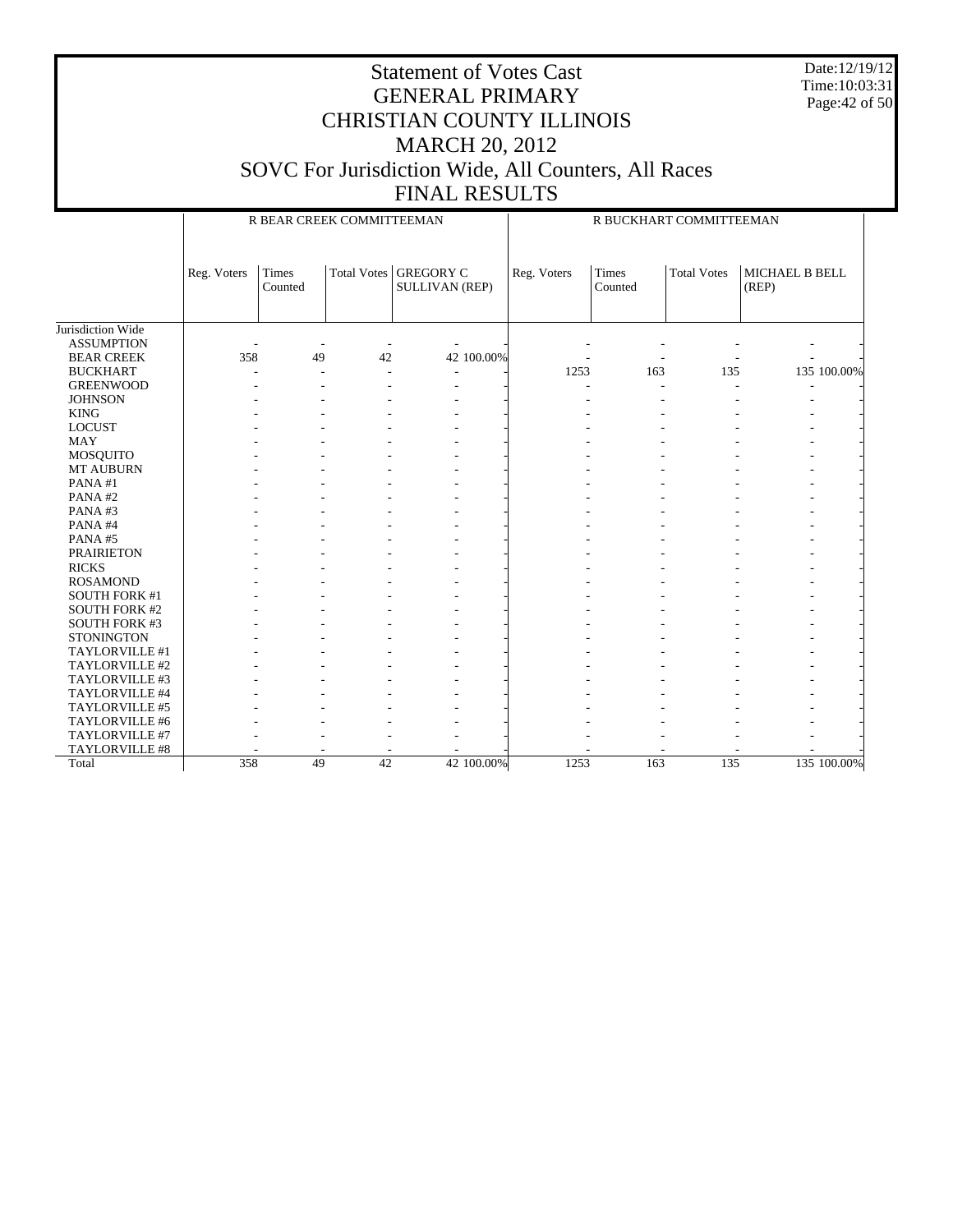Date:12/19/12 Time:10:03:31 Page:43 of 50

|                      |             | R GREENWOOD COMMITTEEMAN |    |                                    |            |             |                  | R JOHNSON COMMITTEEMAN |                            |            |
|----------------------|-------------|--------------------------|----|------------------------------------|------------|-------------|------------------|------------------------|----------------------------|------------|
|                      | Reg. Voters | Times<br>Counted         |    | Total Votes STEVE REINCKE<br>(REP) |            | Reg. Voters | Times<br>Counted | Total Votes   BRUCE    | <b>KETTELKAMP</b><br>(REP) |            |
| Jurisdiction Wide    |             |                          |    |                                    |            |             |                  |                        |                            |            |
| <b>ASSUMPTION</b>    |             |                          |    |                                    |            |             |                  |                        |                            |            |
| <b>BEAR CREEK</b>    |             |                          |    |                                    |            |             |                  |                        |                            |            |
| <b>BUCKHART</b>      |             |                          |    |                                    |            |             |                  |                        |                            |            |
| <b>GREENWOOD</b>     | 155         | 46                       | 41 |                                    | 41 100.00% |             |                  |                        |                            |            |
| <b>JOHNSON</b>       |             |                          |    |                                    |            | 489         | 85               | 79                     |                            | 79 100.00% |
| <b>KING</b>          |             |                          |    |                                    |            |             |                  |                        |                            |            |
| <b>LOCUST</b>        |             |                          |    |                                    |            |             |                  |                        |                            |            |
| <b>MAY</b>           |             |                          |    |                                    |            |             |                  |                        |                            |            |
| MOSQUITO             |             |                          |    |                                    |            |             |                  |                        |                            |            |
| <b>MT AUBURN</b>     |             |                          |    |                                    |            |             |                  |                        |                            |            |
| PANA#1               |             |                          |    |                                    |            |             |                  |                        |                            |            |
| PANA#2               |             |                          |    |                                    |            |             |                  |                        |                            |            |
| PANA#3               |             |                          |    |                                    |            |             |                  |                        |                            |            |
| PANA#4               |             |                          |    |                                    |            |             |                  |                        |                            |            |
| PANA#5               |             |                          |    |                                    |            |             |                  |                        |                            |            |
| <b>PRAIRIETON</b>    |             |                          |    |                                    |            |             |                  |                        |                            |            |
| <b>RICKS</b>         |             |                          |    |                                    |            |             |                  |                        |                            |            |
| <b>ROSAMOND</b>      |             |                          |    |                                    |            |             |                  |                        |                            |            |
| <b>SOUTH FORK #1</b> |             |                          |    |                                    |            |             |                  |                        |                            |            |
| <b>SOUTH FORK #2</b> |             |                          |    |                                    |            |             |                  |                        |                            |            |
| <b>SOUTH FORK #3</b> |             |                          |    |                                    |            |             |                  |                        |                            |            |
| <b>STONINGTON</b>    |             |                          |    |                                    |            |             |                  |                        |                            |            |
| TAYLORVILLE #1       |             |                          |    |                                    |            |             |                  |                        |                            |            |
| TAYLORVILLE #2       |             |                          |    |                                    |            |             |                  |                        |                            |            |
| TAYLORVILLE #3       |             |                          |    |                                    |            |             |                  |                        |                            |            |
| TAYLORVILLE #4       |             |                          |    |                                    |            |             |                  |                        |                            |            |
| TAYLORVILLE #5       |             |                          |    |                                    |            |             |                  |                        |                            |            |
| TAYLORVILLE #6       |             |                          |    |                                    |            |             |                  |                        |                            |            |
| TAYLORVILLE #7       |             |                          |    |                                    |            |             |                  |                        |                            |            |
| TAYLORVILLE #8       |             |                          |    |                                    |            |             |                  |                        |                            |            |
| Total                | 155         | 46                       | 41 |                                    | 41 100.00% | 489         | 85               | 79                     |                            | 79 100.00% |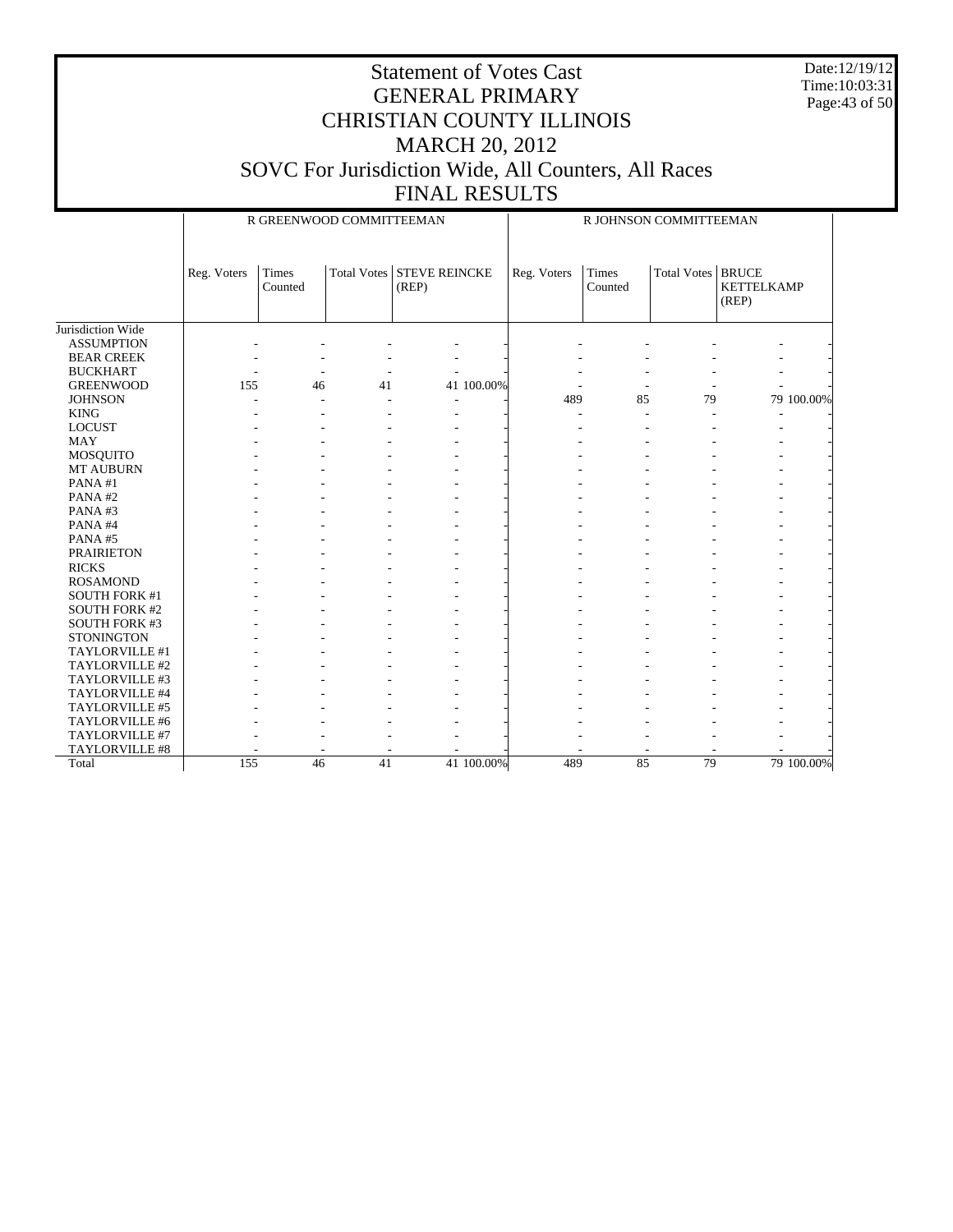Date:12/19/12 Time:10:03:31 Page:44 of 50

|                      |             |                  | R LOCUST COMMITTEEMAN |                                       |             |                          | R MAY COMMITTEEMAN |                                 |
|----------------------|-------------|------------------|-----------------------|---------------------------------------|-------------|--------------------------|--------------------|---------------------------------|
|                      | Reg. Voters | Times<br>Counted |                       | Total Votes   JENNIFER MOATS<br>(REP) | Reg. Voters | Times<br>Counted         | <b>Total Votes</b> | <b>DAVID R. BREEZE</b><br>(REP) |
| Jurisdiction Wide    |             |                  |                       |                                       |             |                          |                    |                                 |
| <b>ASSUMPTION</b>    |             |                  |                       |                                       |             |                          |                    |                                 |
| <b>BEAR CREEK</b>    |             |                  |                       |                                       |             |                          |                    |                                 |
| <b>BUCKHART</b>      |             |                  |                       |                                       |             |                          |                    |                                 |
| <b>GREENWOOD</b>     |             |                  |                       |                                       |             |                          |                    |                                 |
| <b>JOHNSON</b>       |             |                  |                       |                                       |             |                          |                    |                                 |
| <b>KING</b>          |             |                  |                       |                                       |             |                          |                    |                                 |
| <b>LOCUST</b>        | 430         | 67               | 55                    | 55 100.00%                            |             |                          |                    |                                 |
| <b>MAY</b>           |             |                  |                       |                                       | 1186        | 153                      | 133                | 133 100.00%                     |
| MOSQUITO             |             |                  |                       |                                       |             | $\overline{\phantom{a}}$ |                    |                                 |
| MT AUBURN            |             |                  |                       |                                       |             |                          |                    |                                 |
| PANA#1               |             |                  |                       |                                       |             |                          |                    |                                 |
| PANA#2               |             |                  |                       |                                       |             |                          |                    |                                 |
| PANA#3               |             |                  |                       |                                       |             |                          |                    |                                 |
| PANA#4               |             |                  |                       |                                       |             |                          |                    |                                 |
| PANA#5               |             |                  |                       |                                       |             |                          |                    |                                 |
| <b>PRAIRIETON</b>    |             |                  |                       |                                       |             |                          |                    |                                 |
| <b>RICKS</b>         |             |                  |                       |                                       |             |                          |                    |                                 |
| <b>ROSAMOND</b>      |             |                  |                       |                                       |             |                          |                    |                                 |
| <b>SOUTH FORK #1</b> |             |                  |                       |                                       |             |                          |                    |                                 |
| <b>SOUTH FORK #2</b> |             |                  |                       |                                       |             |                          |                    |                                 |
| <b>SOUTH FORK #3</b> |             |                  |                       |                                       |             |                          |                    |                                 |
| <b>STONINGTON</b>    |             |                  |                       |                                       |             |                          |                    |                                 |
| TAYLORVILLE #1       |             |                  |                       |                                       |             |                          |                    |                                 |
| TAYLORVILLE #2       |             |                  |                       |                                       |             |                          |                    |                                 |
| TAYLORVILLE #3       |             |                  |                       |                                       |             |                          |                    |                                 |
| TAYLORVILLE #4       |             |                  |                       |                                       |             |                          |                    |                                 |
| TAYLORVILLE #5       |             |                  |                       |                                       |             |                          |                    |                                 |
| TAYLORVILLE #6       |             |                  |                       |                                       |             |                          |                    |                                 |
| TAYLORVILLE #7       |             |                  |                       |                                       |             |                          |                    |                                 |
| TAYLORVILLE #8       |             |                  |                       |                                       |             |                          |                    |                                 |
| Total                | 430         | 67               | $\overline{55}$       | 55 100.00%                            | 1186        | 153                      | 133                | 133 100.00%                     |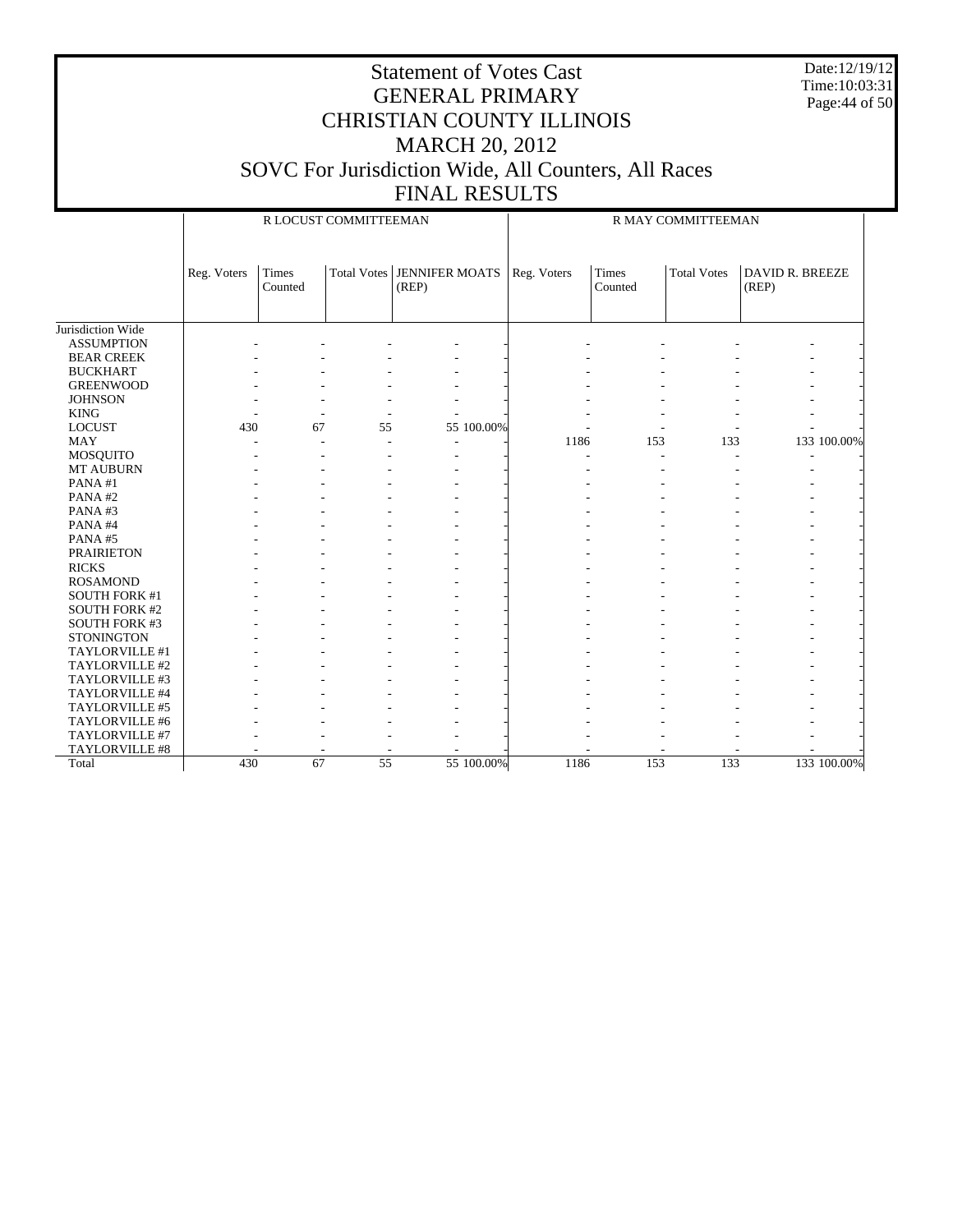Date:12/19/12 Time:10:03:31 Page:45 of 50

|                      |             | R MOSQUITO COMMITTEEMAN |    |                                         |             |                  | R PANA #1 COMMITTEEMAN |                                   |            |
|----------------------|-------------|-------------------------|----|-----------------------------------------|-------------|------------------|------------------------|-----------------------------------|------------|
|                      | Reg. Voters | Times<br>Counted        |    | Total Votes   RAYMOND D.<br>ELDER (REP) | Reg. Voters | Times<br>Counted |                        | Total Votes   KERWIN LAW<br>(REP) |            |
|                      |             |                         |    |                                         |             |                  |                        |                                   |            |
| Jurisdiction Wide    |             |                         |    |                                         |             |                  |                        |                                   |            |
| <b>ASSUMPTION</b>    |             |                         |    |                                         |             |                  |                        |                                   |            |
| <b>BEAR CREEK</b>    |             |                         |    |                                         |             |                  |                        |                                   |            |
| <b>BUCKHART</b>      |             |                         |    |                                         |             |                  |                        |                                   |            |
| <b>GREENWOOD</b>     |             |                         |    |                                         |             |                  |                        |                                   |            |
| <b>JOHNSON</b>       |             |                         |    |                                         |             |                  |                        |                                   |            |
| <b>KING</b>          |             |                         |    |                                         |             |                  |                        |                                   |            |
| <b>LOCUST</b>        |             |                         |    |                                         |             |                  |                        |                                   |            |
| <b>MAY</b>           |             |                         |    |                                         |             |                  |                        |                                   |            |
| MOSQUITO             | 282         | 50                      | 46 | 46 100.00%                              |             |                  |                        |                                   |            |
| <b>MT AUBURN</b>     |             |                         |    | $\overline{a}$                          |             |                  |                        |                                   |            |
| PANA#1               |             |                         |    |                                         | 641         | 81               | 74                     |                                   | 74 100.00% |
| PANA#2               |             |                         |    |                                         |             |                  |                        |                                   |            |
| PANA#3               |             |                         |    |                                         |             |                  |                        |                                   |            |
| PANA#4               |             |                         |    |                                         |             |                  |                        |                                   |            |
| PANA#5               |             |                         |    |                                         |             |                  |                        |                                   |            |
| <b>PRAIRIETON</b>    |             |                         |    |                                         |             |                  |                        |                                   |            |
| <b>RICKS</b>         |             |                         |    |                                         |             |                  |                        |                                   |            |
| <b>ROSAMOND</b>      |             |                         |    |                                         |             |                  |                        |                                   |            |
| <b>SOUTH FORK #1</b> |             |                         |    |                                         |             |                  |                        |                                   |            |
| <b>SOUTH FORK #2</b> |             |                         |    |                                         |             |                  |                        |                                   |            |
| <b>SOUTH FORK #3</b> |             |                         |    |                                         |             |                  |                        |                                   |            |
| <b>STONINGTON</b>    |             |                         |    |                                         |             |                  |                        |                                   |            |
| TAYLORVILLE #1       |             |                         |    |                                         |             |                  |                        |                                   |            |
| TAYLORVILLE #2       |             |                         |    |                                         |             |                  |                        |                                   |            |
| TAYLORVILLE #3       |             |                         |    |                                         |             |                  |                        |                                   |            |
| TAYLORVILLE #4       |             |                         |    |                                         |             |                  |                        |                                   |            |
| TAYLORVILLE #5       |             |                         |    |                                         |             |                  |                        |                                   |            |
| TAYLORVILLE #6       |             |                         |    |                                         |             |                  |                        |                                   |            |
| TAYLORVILLE #7       |             |                         |    |                                         |             |                  |                        |                                   |            |
| TAYLORVILLE #8       |             |                         |    |                                         |             |                  |                        |                                   |            |
| Total                | 282         | $\overline{50}$         | 46 | 46 100.00%                              | 641         | 81               | 74                     |                                   | 74 100.00% |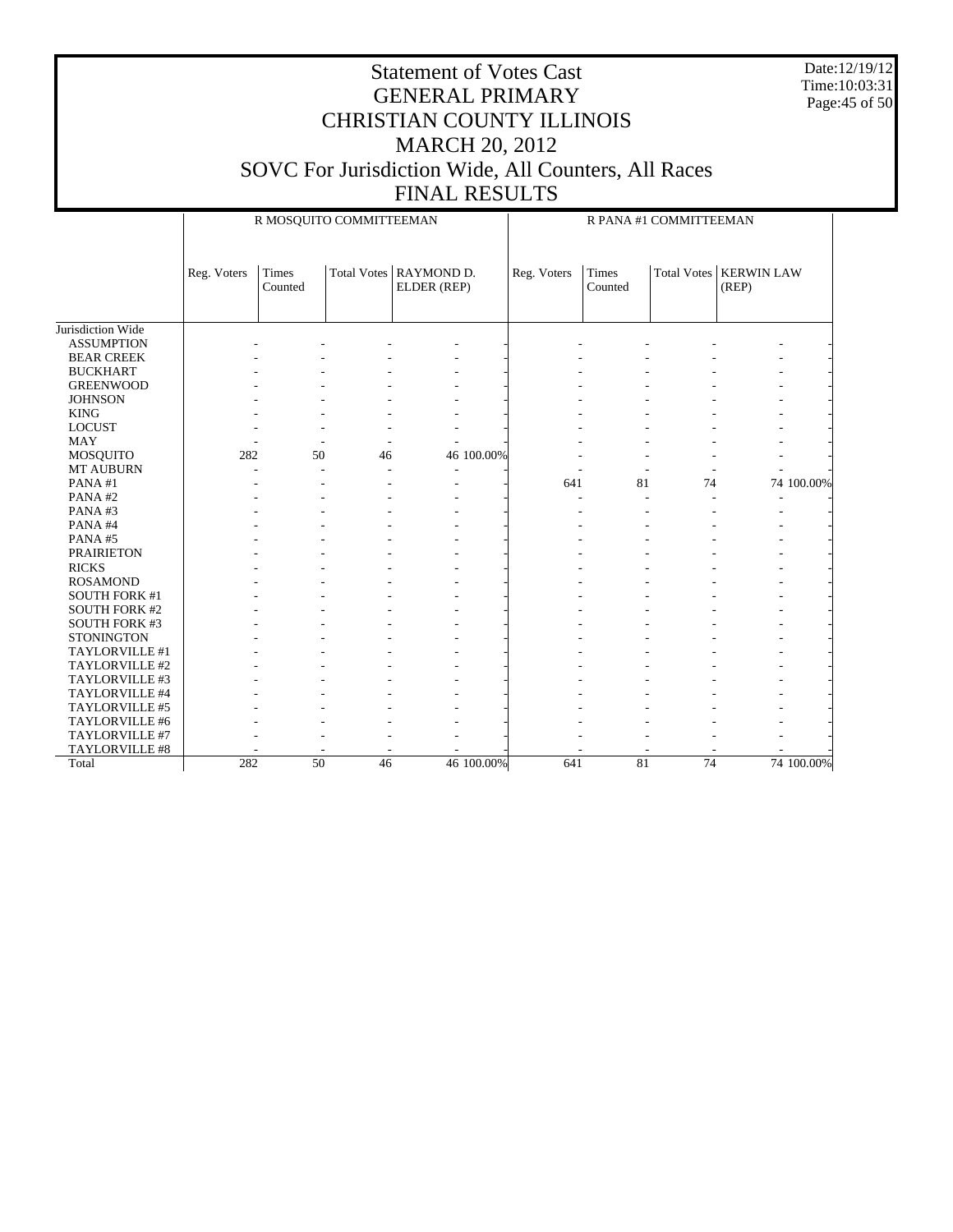Date:12/19/12 Time:10:03:31 Page:46 of 50

|                      |             |                  |                    | R PANA #2 COMMITTEEMAN |            |                   |        |                |       |
|----------------------|-------------|------------------|--------------------|------------------------|------------|-------------------|--------|----------------|-------|
|                      | Reg. Voters | Times<br>Counted | <b>Total Votes</b> | AJ WISS (REP)          |            | <b>RON RYBOLT</b> |        | Write-In Votes |       |
| Jurisdiction Wide    |             |                  |                    |                        |            |                   |        |                |       |
| <b>ASSUMPTION</b>    |             |                  |                    |                        |            |                   |        |                |       |
| <b>BEAR CREEK</b>    |             |                  |                    |                        |            |                   |        |                |       |
| <b>BUCKHART</b>      |             |                  |                    |                        |            |                   |        |                |       |
| <b>GREENWOOD</b>     |             |                  |                    |                        |            |                   |        |                |       |
| <b>JOHNSON</b>       |             |                  |                    |                        |            |                   |        |                |       |
| <b>KING</b>          |             |                  |                    |                        |            |                   |        |                |       |
| <b>LOCUST</b>        |             |                  |                    |                        |            |                   |        |                |       |
| <b>MAY</b>           |             |                  |                    |                        |            |                   |        |                |       |
| <b>MOSQUITO</b>      |             |                  |                    |                        |            |                   |        |                |       |
| <b>MT AUBURN</b>     |             |                  |                    |                        |            |                   |        |                |       |
| PANA#1               |             |                  |                    |                        |            |                   |        |                |       |
| PANA#2               | 1292        | 177              | 143                |                        | 110 76.92% | 31                | 21.68% | $\overline{2}$ | 1.40% |
| PANA#3               |             |                  |                    |                        |            |                   |        |                |       |
| PANA#4               |             |                  |                    |                        |            |                   |        |                |       |
| PANA#5               |             |                  |                    |                        |            |                   |        |                |       |
| <b>PRAIRIETON</b>    |             |                  |                    |                        |            |                   |        |                |       |
| <b>RICKS</b>         |             |                  |                    |                        |            |                   |        |                |       |
| <b>ROSAMOND</b>      |             |                  |                    |                        |            |                   |        |                |       |
| <b>SOUTH FORK #1</b> |             |                  |                    |                        |            |                   |        |                |       |
| <b>SOUTH FORK #2</b> |             |                  |                    |                        |            |                   |        |                |       |
| SOUTH FORK #3        |             |                  |                    |                        |            |                   |        |                |       |
| <b>STONINGTON</b>    |             |                  |                    |                        |            |                   |        |                |       |
| TAYLORVILLE #1       |             |                  |                    |                        |            |                   |        |                |       |
| TAYLORVILLE #2       |             |                  |                    |                        |            |                   |        |                |       |
| TAYLORVILLE #3       |             |                  |                    |                        |            |                   |        |                |       |
| TAYLORVILLE #4       |             |                  |                    |                        |            |                   |        |                |       |
| TAYLORVILLE #5       |             |                  |                    |                        |            |                   |        |                |       |
| TAYLORVILLE #6       |             |                  |                    |                        |            |                   |        |                |       |
| TAYLORVILLE #7       |             |                  |                    |                        |            |                   |        |                |       |
| TAYLORVILLE #8       |             |                  |                    |                        |            |                   |        |                |       |
| Total                | 1292        | 177              | 143                | 110                    | 76.92%     | $\overline{31}$   | 21.68% | $\overline{2}$ | 1.40% |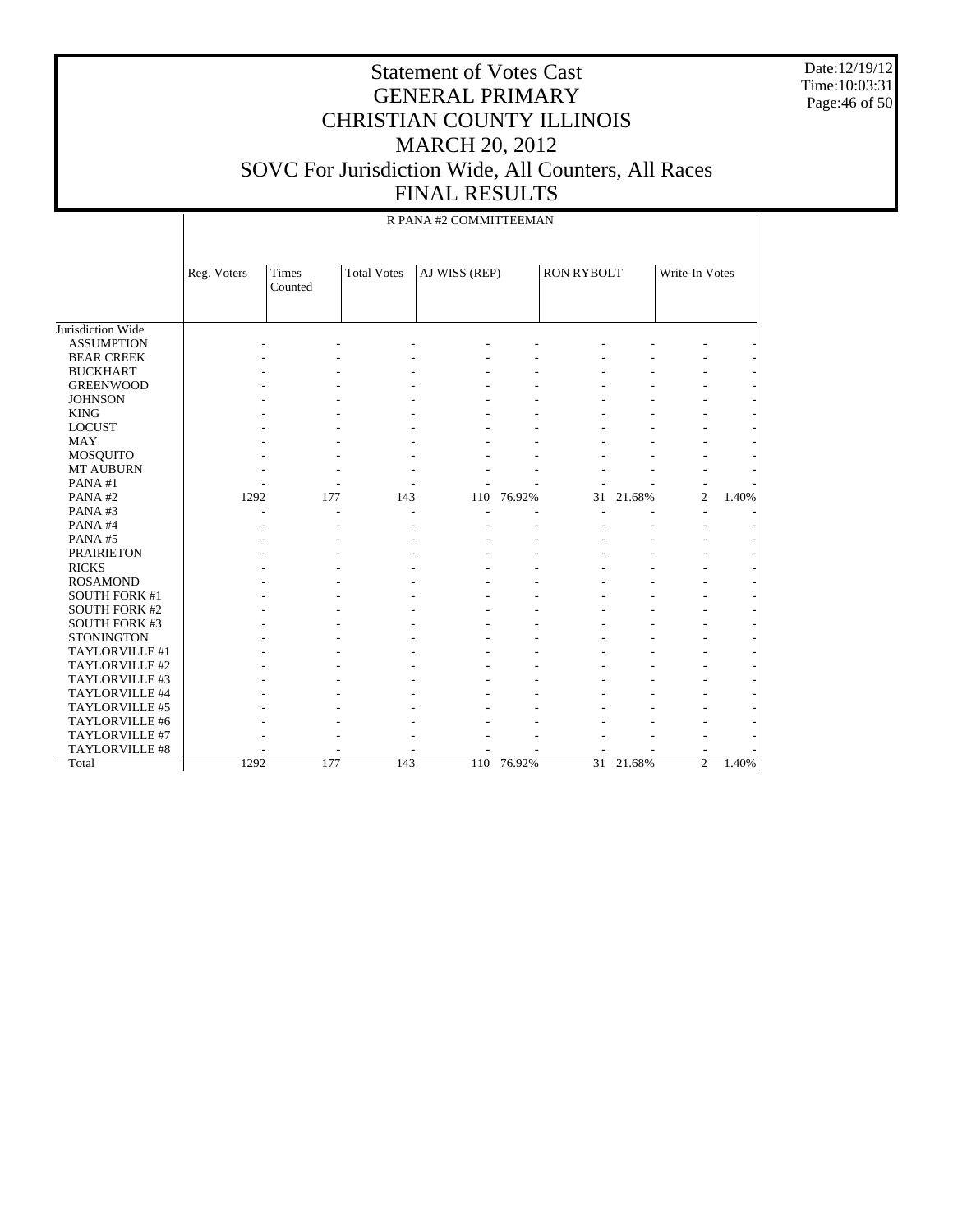Date:12/19/12 Time:10:03:31 Page:47 of 50

|                      |             |                  | R PRAIRIETON COMMITTEEMAN |                                            |            |             |                  | R RICKS COMMITTEEMAN |                                                      |            |
|----------------------|-------------|------------------|---------------------------|--------------------------------------------|------------|-------------|------------------|----------------------|------------------------------------------------------|------------|
|                      | Reg. Voters | Times<br>Counted | <b>Total Votes</b>        | <b>ROBERT</b><br><b>VATTHAUER</b><br>(REP) |            | Reg. Voters | Times<br>Counted |                      | Total Votes   MARCIA A.<br><b>ROSENTHAL</b><br>(REP) |            |
| Jurisdiction Wide    |             |                  |                           |                                            |            |             |                  |                      |                                                      |            |
| <b>ASSUMPTION</b>    |             |                  |                           |                                            |            |             |                  |                      |                                                      |            |
| <b>BEAR CREEK</b>    |             |                  |                           |                                            |            |             |                  |                      |                                                      |            |
| <b>BUCKHART</b>      |             |                  |                           |                                            |            |             |                  |                      |                                                      |            |
| <b>GREENWOOD</b>     |             |                  |                           |                                            |            |             |                  |                      |                                                      |            |
| <b>JOHNSON</b>       |             |                  |                           |                                            |            |             |                  |                      |                                                      |            |
| <b>KING</b>          |             |                  |                           |                                            |            |             |                  |                      |                                                      |            |
| <b>LOCUST</b>        |             |                  |                           |                                            |            |             |                  |                      |                                                      |            |
| <b>MAY</b>           |             |                  |                           |                                            |            |             |                  |                      |                                                      |            |
| MOSQUITO             |             |                  |                           |                                            |            |             |                  |                      |                                                      |            |
| <b>MT AUBURN</b>     |             |                  |                           |                                            |            |             |                  |                      |                                                      |            |
| PANA#1               |             |                  |                           |                                            |            |             |                  |                      |                                                      |            |
| PANA#2               |             |                  |                           |                                            |            |             |                  |                      |                                                      |            |
| PANA#3               |             |                  |                           |                                            |            |             |                  |                      |                                                      |            |
| PANA#4               |             |                  |                           |                                            |            |             |                  |                      |                                                      |            |
| PANA#5               |             |                  |                           |                                            |            |             |                  |                      |                                                      |            |
| <b>PRAIRIETON</b>    | 312         | 53               | 48                        |                                            | 48 100.00% |             |                  |                      |                                                      |            |
| <b>RICKS</b>         |             |                  |                           |                                            |            | 799         | 92               | 79                   |                                                      | 79 100.00% |
| <b>ROSAMOND</b>      |             |                  |                           |                                            |            |             |                  |                      |                                                      |            |
| <b>SOUTH FORK #1</b> |             |                  |                           |                                            |            |             |                  |                      |                                                      |            |
| <b>SOUTH FORK #2</b> |             |                  |                           |                                            |            |             |                  |                      |                                                      |            |
| <b>SOUTH FORK #3</b> |             |                  |                           |                                            |            |             |                  |                      |                                                      |            |
| <b>STONINGTON</b>    |             |                  |                           |                                            |            |             |                  |                      |                                                      |            |
| TAYLORVILLE #1       |             |                  |                           |                                            |            |             |                  |                      |                                                      |            |
| TAYLORVILLE #2       |             |                  |                           |                                            |            |             |                  |                      |                                                      |            |
| TAYLORVILLE #3       |             |                  |                           |                                            |            |             |                  |                      |                                                      |            |
| TAYLORVILLE #4       |             |                  |                           |                                            |            |             |                  |                      |                                                      |            |
| TAYLORVILLE #5       |             |                  |                           |                                            |            |             |                  |                      |                                                      |            |
| TAYLORVILLE #6       |             |                  |                           |                                            |            |             |                  |                      |                                                      |            |
| TAYLORVILLE #7       |             |                  |                           |                                            |            |             |                  |                      |                                                      |            |
| TAYLORVILLE #8       |             |                  |                           |                                            |            |             |                  |                      |                                                      |            |
| Total                | 312         | $\overline{53}$  | 48                        |                                            | 48 100.00% | 799         | $\overline{92}$  | 79                   |                                                      | 79 100.00% |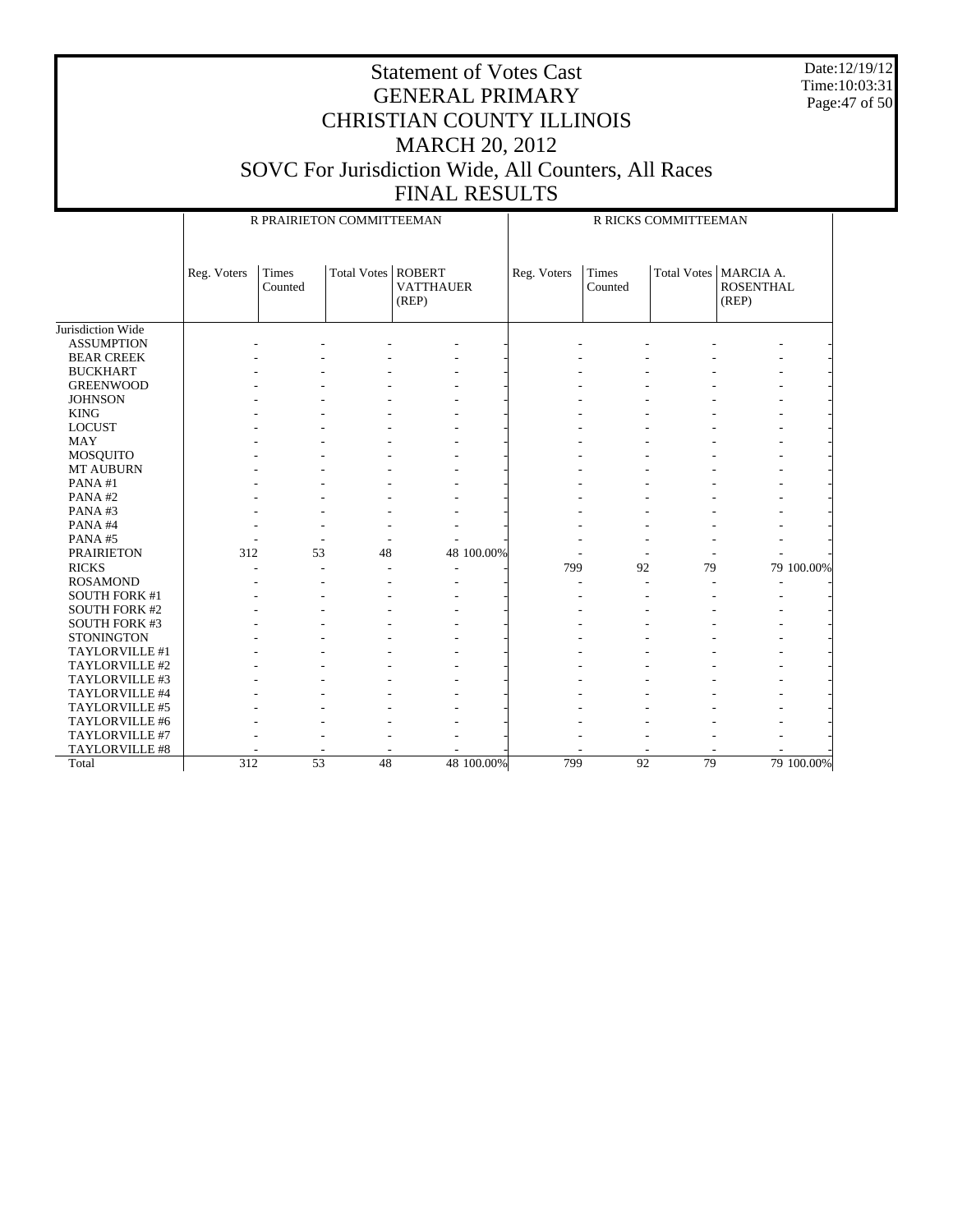Date:12/19/12 Time:10:03:31 Page:48 of 50

# Statement of Votes Cast GENERAL PRIMARY CHRISTIAN COUNTY ILLINOIS MARCH 20, 2012 SOVC For Jurisdiction Wide, All Counters, All Races FINAL RESULTS

|                       | Reg. Voters | <b>Times</b><br>Counted |    | Total Votes   TOM FERGIN<br>(REP) |            |
|-----------------------|-------------|-------------------------|----|-----------------------------------|------------|
| Jurisdiction Wide     |             |                         |    |                                   |            |
| <b>ASSUMPTION</b>     |             |                         |    |                                   |            |
| <b>BEAR CREEK</b>     |             |                         |    |                                   |            |
| <b>BUCKHART</b>       |             |                         |    |                                   |            |
| <b>GREENWOOD</b>      |             |                         |    |                                   |            |
| <b>JOHNSON</b>        |             |                         |    |                                   |            |
| <b>KING</b>           |             |                         |    |                                   |            |
| <b>LOCUST</b>         |             |                         |    |                                   |            |
| <b>MAY</b>            |             |                         |    |                                   |            |
| MOSQUITO              |             |                         |    |                                   |            |
| <b>MT AUBURN</b>      |             |                         |    |                                   |            |
| PANA #1               |             |                         |    |                                   |            |
| PANA#2                |             |                         |    |                                   |            |
| PANA# $3$             |             |                         |    |                                   |            |
| PANA#4                |             |                         |    |                                   |            |
| PANA#5                |             |                         |    |                                   |            |
| <b>PRAIRIETON</b>     |             |                         |    |                                   |            |
| <b>RICKS</b>          |             |                         |    |                                   |            |
| <b>ROSAMOND</b>       |             |                         |    |                                   |            |
| <b>SOUTH FORK #1</b>  |             |                         |    |                                   |            |
| <b>SOUTH FORK #2</b>  |             |                         |    |                                   |            |
| <b>SOUTH FORK #3</b>  |             |                         |    |                                   |            |
| <b>STONINGTON</b>     |             |                         |    |                                   |            |
| TAYLORVILLE #1        |             |                         |    |                                   |            |
| TAYLORVILLE #2        |             |                         |    |                                   |            |
| TAYLORVILLE #3        |             |                         |    |                                   |            |
| TAYLORVILLE #4        |             |                         |    |                                   |            |
| TAYLORVILLE #5        | 1262        | 99                      | 82 |                                   | 82 100.00% |
| TAYLORVILLE #6        |             |                         |    |                                   |            |
| TAYLORVILLE #7        |             |                         |    |                                   |            |
| <b>TAYLORVILLE #8</b> |             |                         |    |                                   |            |
| Total                 | 1262        | 99                      | 82 |                                   | 82 100.00% |

R TAYLORVILLE #5 COMMITTEEMAN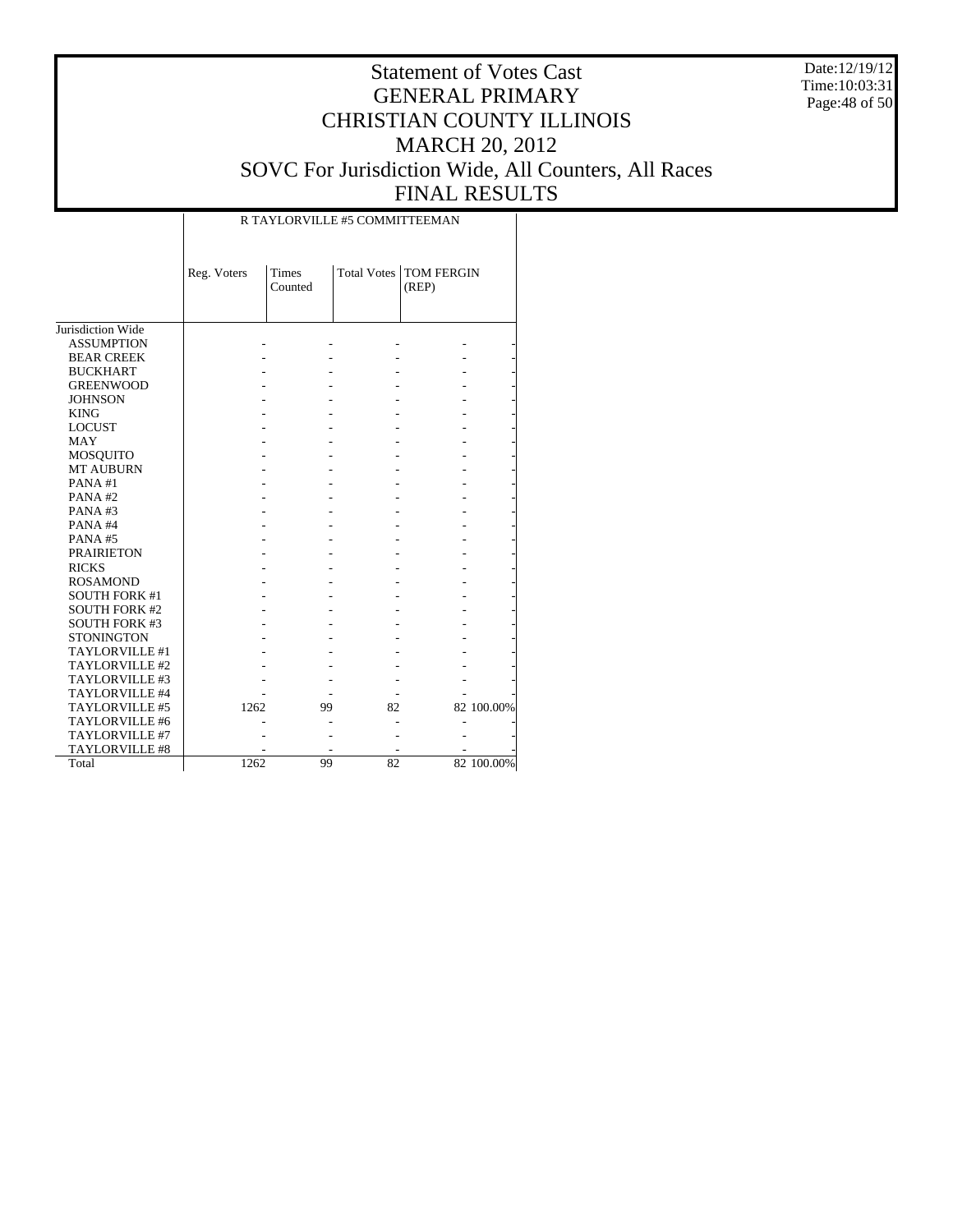Date:12/19/12 Time:10:03:31 Page:49 of 50

| R TAYLORVILLE #7 COMMITTEEMAN |
|-------------------------------|
|-------------------------------|

|                       | Reg. Voters | Times   | Total         | <b>DAVID CRANE</b>             |        | Write-In Votes |        |
|-----------------------|-------------|---------|---------------|--------------------------------|--------|----------------|--------|
|                       |             | Counted | <b>V</b> otes |                                |        |                |        |
|                       |             |         |               |                                |        |                |        |
|                       |             |         |               |                                |        |                |        |
| Jurisdiction Wide     |             |         |               |                                |        |                |        |
| <b>ASSUMPTION</b>     |             |         |               |                                |        |                |        |
| <b>BEAR CREEK</b>     |             |         |               |                                |        |                |        |
| <b>BUCKHART</b>       |             |         |               |                                |        |                |        |
| <b>GREENWOOD</b>      |             |         |               |                                |        |                |        |
| <b>JOHNSON</b>        |             |         |               |                                |        |                |        |
| <b>KING</b>           |             |         |               |                                |        |                |        |
| <b>LOCUST</b>         |             |         |               |                                |        |                |        |
| MAY                   |             |         |               |                                |        |                |        |
| MOSQUITO              |             |         |               |                                |        |                |        |
| <b>MT AUBURN</b>      |             |         |               |                                |        |                |        |
| PANA#1                |             |         |               |                                |        |                |        |
| PANA#2                |             |         |               |                                |        |                |        |
| PANA#3                |             |         |               |                                |        |                |        |
| PANA#4                |             |         |               |                                |        |                |        |
| PANA#5                |             |         |               |                                |        |                |        |
| <b>PRAIRIETON</b>     |             |         |               |                                |        |                |        |
| <b>RICKS</b>          |             |         |               |                                |        |                |        |
| <b>ROSAMOND</b>       |             |         |               |                                |        |                |        |
| <b>SOUTH FORK #1</b>  |             |         |               |                                |        |                |        |
| <b>SOUTH FORK #2</b>  |             |         |               |                                |        |                |        |
| <b>SOUTH FORK #3</b>  |             |         |               |                                |        |                |        |
| <b>STONINGTON</b>     |             |         |               |                                |        |                |        |
| TAYLORVILLE #1        |             |         |               |                                |        |                |        |
| TAYLORVILLE #2        |             |         |               |                                |        |                |        |
| TAYLORVILLE #3        |             |         |               |                                |        |                |        |
| TAYLORVILLE #4        |             |         |               |                                |        |                |        |
| TAYLORVILLE #5        |             |         |               |                                |        |                |        |
| TAYLORVILLE #6        |             |         |               |                                |        |                |        |
| TAYLORVILLE #7        | 803         |         | 75            | 7<br>1                         | 14.29% | 6              | 85.71% |
| <b>TAYLORVILLE #8</b> |             |         | ٠             |                                |        | ٠              |        |
| Total                 | 803         |         | 75            | $\overline{7}$<br>$\mathbf{1}$ | 14.29% | 6              | 85.71% |